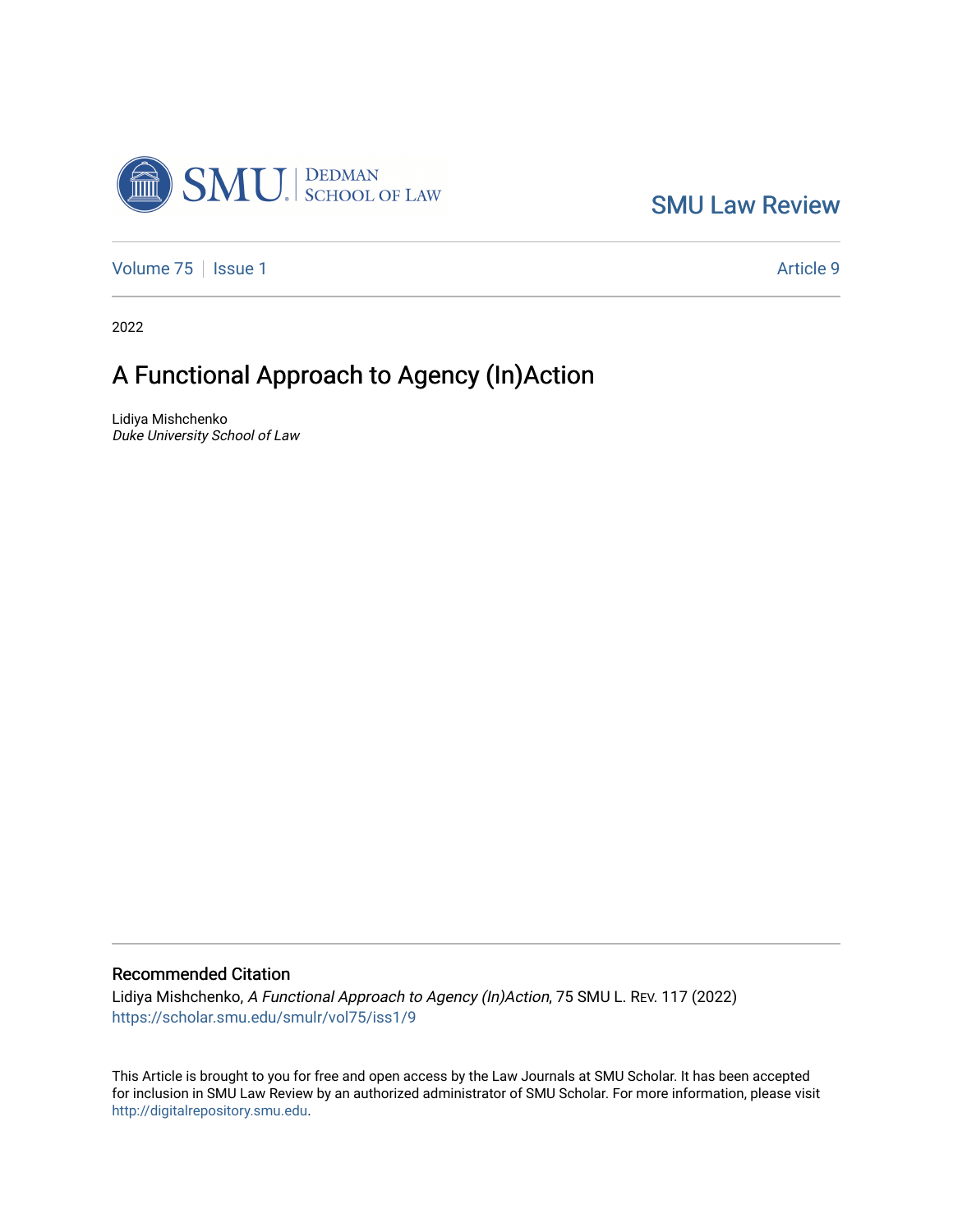## A FUNCTIONAL APPROACH TO AGENCY (IN)ACTION

## *Lidiya Mishchenko*\*

## ABSTRACT

*In the last five years, the Supreme Court has had a frenzied approach to judicial review of agency action, with two wings of the Court pulling it in opposite directions. The ideological divide of the Court on deference to agency action was on stark display in three recent cases dealing with the Patent and Trademark Office's (PTO's) new proceeding for reevaluating issued patents (inter partes review (IPR)). Specifically, in three vacillating opinions, the Court expanded, contracted, and then again expanded the scope of whether and to what extent a decision by the PTO Director to institute this new proceeding can be reviewed by the Judiciary. Aside from the problem of having inconsistent holdings in this "institution trio" of cases, the framework developed thereby was also artificial, easily manipulated, and unmoored from reality. The Court got everything completely backwards in its reasoning—depriving the agency of discretion in allocating its own resources or relying on its superior expertise when the agency refused to institute an IPR proceeding (i.e., an institution denial), while tying the hands of the Judiciary in deciding questions of an agency's authority to act when the agency chose to grant review.*

*This Article argues that the Court should have instead decided the question of reviewability by focusing on the pragmatic approach proposed in* Heckler v. Chaney*, respecting the traditional administrative law divide between agency action and inaction. The Court should have considered, as it did in* Heckler*, congressional intent, comparative institutional competence of the agency versus the courts, and the separation of powers paradigm in deciding to review agency action and inaction. The more sensible answer is that the courts should only be prohibited from reviewing agency inaction (i.e., denial of IPR institution). This approach allows the PTO to best use its expertise and knowledge of its resources to decide whether and to what extent to deny institution of an IPR, while allowing the courts to review the PTO's adherence to statutory requirements if the PTO does decide to institute an IPR.*

*The approach also presents a variety of pragmatic benefits, such as eliminating the institution trio's line-drawing issues, reducing current agency*

<sup>\*</sup> Visiting Assistant Professor, Duke Law School. For helpful comments and discussion, I thank Joseph Blocher, Robert L. Glicksman, Dmitry Karshtedt, Margaret H. Lemos, Arti Rai, and David Simon.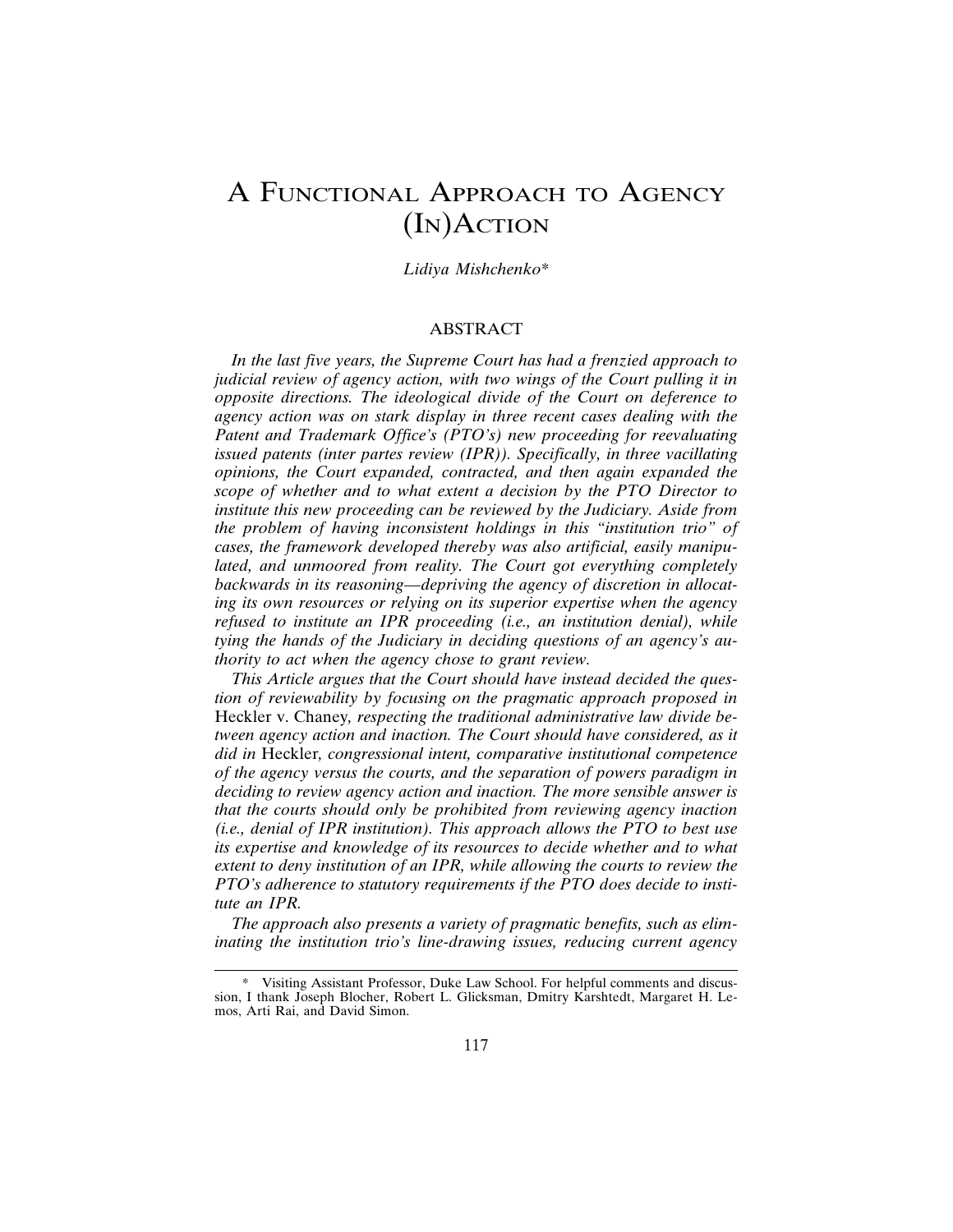*incentives for developing shortcuts in denying institution, and providing a better balance of institutional burdens. This Article introduces an intriguing proposition that a more functional approach to agency action may, in other contexts, provide a potential compromise that satisfies both sides of the ideological divide in the Court.*

## TABLE OF CONTENTS

| L    |                                                                | 118 |
|------|----------------------------------------------------------------|-----|
| H.   |                                                                | 120 |
|      | A. INTER PARTES REVIEW                                         | 120 |
|      | B. THE "INSTITUTION TRIO"                                      | 121 |
| III. | THE PROBLEM WITH THE INSTITUTION TRIO                          | 123 |
| IV.  | A NEW (BETTER) APPROACH TO INSTITUTION                         |     |
|      |                                                                | 130 |
|      | A. UNCERTAINTY IN THE TEXTUALIST-INTENTIONALIST                |     |
|      |                                                                | 130 |
|      | $\mathcal{I}$                                                  | 131 |
|      | 2.                                                             | 134 |
|      | B. CLARITY FROM THE HECKLER DOCTRINE                           | 135 |
|      | Tradition of Mandamus in Administrative Law<br>$\mathcal{I}$ . | 135 |
|      | 2.                                                             | 136 |
|      | Applying the Reasoning to Institution Trio<br>3.               | 138 |
|      | V. EVALUATING THE HECKLER APPROACH                             | 143 |
|      | A. PRACTICAL ADVANTAGES                                        | 143 |
|      |                                                                | 144 |
|      | The Merits Threshold<br>$\mathcal{I}$                          | 144 |
|      | 2.                                                             | 146 |
|      | $\mathfrak{Z}$<br>When an Agency Goes Too Far: The Fintiv      |     |
|      |                                                                | 147 |
|      | C. BROADER IMPLICATIONS                                        | 149 |
| VL.  |                                                                | 150 |

## I. INTRODUCTION

ITH recent and dramatic changes in its composition, the Supreme Court is confronting an internal, often partisan struggle over its views of the legitimacy and role of the administrative state. The Patent and Trademark Office's (PTO's) new procedure for reviewing granted patents (entitled inter partes review (IPR)), has been caught in the crosshairs. Since 2017, the Court has repeatedly used this new forum—administered by the Patent Trial and Appeal Board (PTAB or "the Board")—as a test case to make profound changes in areas of administrative law such as the public-rights doctrine,<sup>1</sup> *Chevron* defer-

<sup>1.</sup> Oil States Energy Servs., LLC v. Greene's Energy Grp., LLC, 138 S. Ct. 1365, 1373 (2018).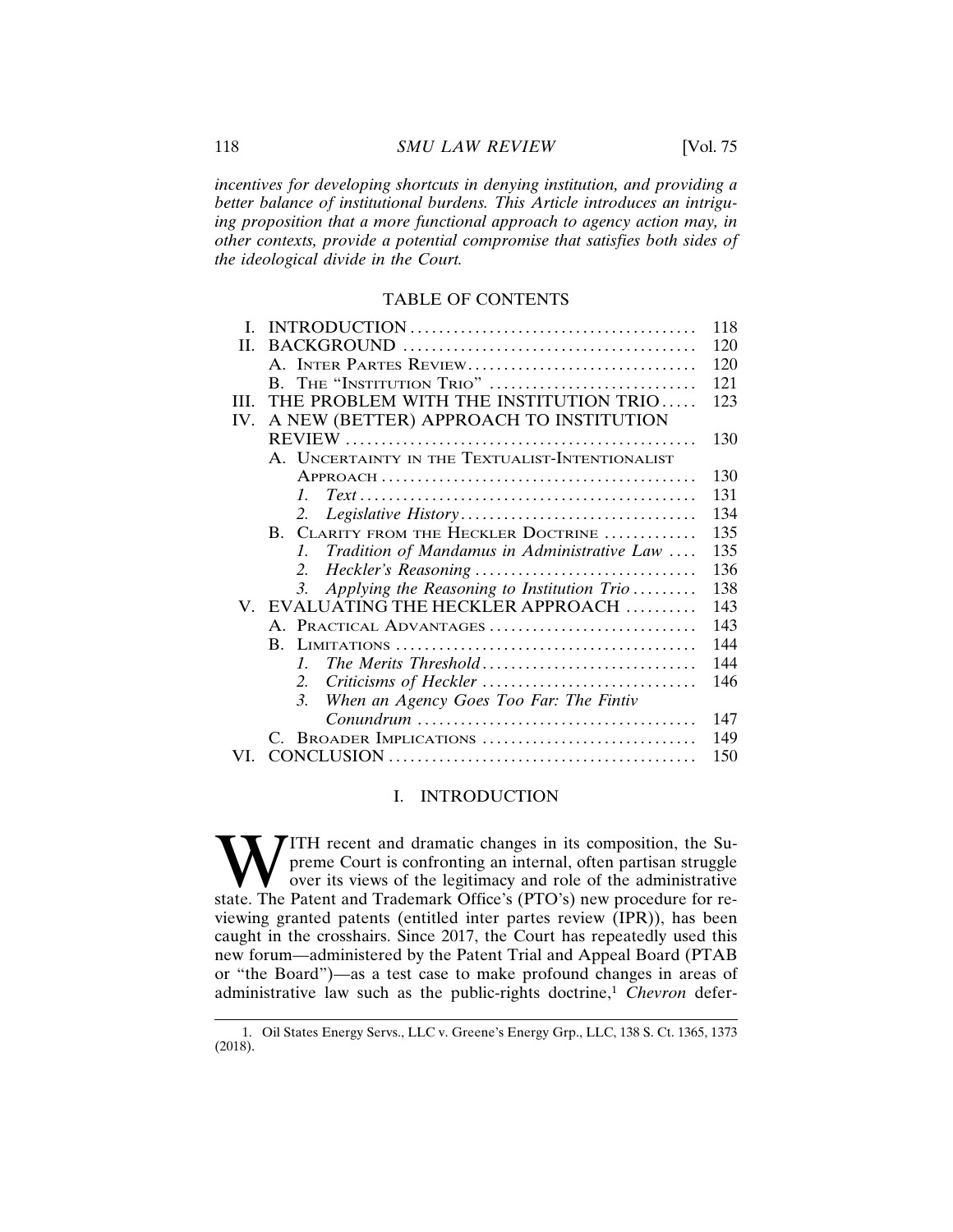ence,<sup>2</sup> and the Appointments Clause.<sup>3</sup> Often, in the heat of this struggle, the Court has ignored, or has only paid lip service to, the specifics of how the PTO operates or the congressional intent behind creating this new forum. A set of three cases I dub the "institution trio" demonstrates the havoc that results from ignoring realities on the ground and consistently targeting a specific agency to resolve abstract disputes about the appropriate role of the Judiciary in policing the administrative state.

The institution trio, consisting of *Cuozzo*, <sup>4</sup> *SAS*, 5 and *Thryv*, 6 dealt with the question of whether and to what extent a decision by the PTO Director to institute an IPR proceeding can be reviewed by the Judiciary, in view of the nonappealability provision in the relevant provision of the statute.7 In the ideologically-divided and polarized environment of the current Court, this question became a critical nexus for how much unreviewable discretion an agency can legitimately possess.

In the institution trio, the Court resolved the question exactly backwards. In the course of the tug-and-pull of these three decisions, the Court deprived the agency of discretion in allocating its own resources or relying on its superior expertise in denying institution while tying the hands of the Judiciary in deciding questions of an agency's authority to act. The institution trio claimed to consider Congressional intent, agency expertise, and statutory structure, but reached completely illogical results—depriving both the agency and the Judiciary of their respective authority where Congress likely wanted it most.

I argue that the Court should have instead decided the institution review question by focusing on the traditional administrative law divide between agency action and inaction. It should have interpreted the nonappealability provision, for all legally significant purposes, as prohibiting judicial review only of agency *in*action (i.e., denial of IPR institution). The textual statutory analysis and legislative intent leave open the possibility that Congress intended this outcome. Consideration of the *Heckler*8 doctrine, moreover, strongly supports this reading. *Heckler* instructs the Court to consider congressional intent, comparative institutional competence of the agency versus the courts, and the separation of powers in deciding to review agency action and inaction.<sup>9</sup>

The *Heckler* approach allows the PTO to best use its expertise and knowledge of its resources to decide whether and to what extent to deny institution of an IPR, while allowing the courts to review the PTO's adherence to statutory requirements if the PTO does decide to institute re-

<sup>2.</sup> *See, e.g.*, Cuozzo Speed Techs., LLC v. Lee, 136 S. Ct. 2131, 2142 (2016).

<sup>3.</sup> United States v. Arthrex, Inc., 141. S. Ct. 1970, 1978–86 (2021).

<sup>4.</sup> *Cuozzo*, 136 S. Ct. at 2136.

<sup>5.</sup> SAS Inst., Inc. v. Iancu, 138 S. Ct. 1348, 1352–53 (2018).

<sup>6.</sup> Thryv, Inc. v. Click-To-Call Techs., LP, 140 S. Ct. 1367, 1370 (2020).

<sup>7. 35</sup> U.S.C. § 314(d) ("The determination by the Director whether to institute an inter partes review under this section shall be final and nonappealable.").

<sup>8.</sup> Heckler v. Chaney, 470 U.S. 821 (1985).

<sup>9.</sup> *Id.* at 831–33.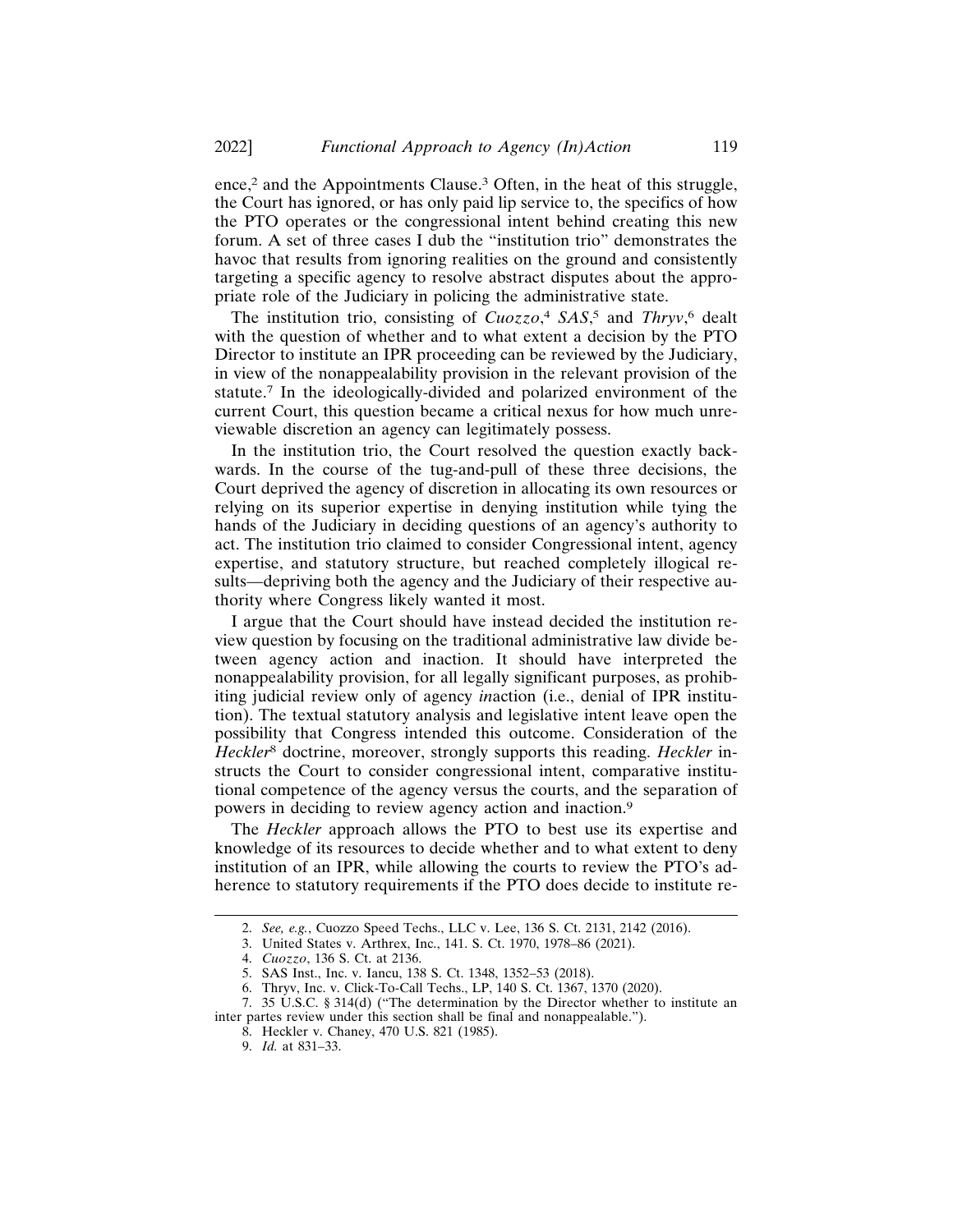view. The approach also presents a variety of pragmatic benefits, such as eliminating the line-drawing issues inherent in the institution trio's framework, reducing current agency incentives for excessive denial of institution, and providing a better balance of institutional burdens. In addition, the focus on certain functional and pragmatic considerations, even beyond the action/inaction dichotomy of *Heckler*, may help the Court reach a compromise in administrative law decisions in other contexts.

Part I provides a brief background of the new IPR proceeding, its statutory background, and the appeal procedures in place. It then summarizes the framework that the institution trio set up for IPR institution and the appeal thereof. Part II examines the problem with this framework, and Part III introduces a new approach to review of IPR institution. Specifically, Part III explores the insight we can glean from the statute and legislative history, before diving into the functional approach advocated by the *Heckler* doctrine. Part IV evaluates the real-world benefits of this approach and discusses some of its limitations and broader implications.

### II. BACKGROUND

#### A. INTER PARTES REVIEW

In 2011, Congress enacted the Leahy–Smith America Invents Act<sup>10</sup> (AIA), which created a new set of proceedings for challenging patents issued by the PTO.<sup>11</sup> These proceedings were meant to create a cheaper, faster alternative to challenging patent validity in district court.12 The most popular of these proceedings is IPR.<sup>13</sup>

A party initiates an IPR by filing a petition for review of a granted patent, challenging specific claims—or inventions—in that patent.14 IPR petitions cannot be filed more than one year after that same or related party challenges that same patent in district court (the "one-year bar").<sup>15</sup>

After the patent owner has had a chance to respond to the petition,<sup>16</sup> the PTO Director is tasked with deciding whether to institute review.<sup>17</sup> The Director cannot institute review "unless the Director determines that . . . there is a reasonable likelihood that the petitioner would prevail with respect to at least [one] of the claims challenged in the petition" (the "threshold inquiry").18 In practice, the Director has delegated this deci-

<sup>10.</sup> Leahy–Smith America Invents Act, Pub. L. No. 112-29, 125 Stat. 284 (2011) (codified at 35 U.S.C. §§ 311–319, 321–329) (post grant review proceedings).

<sup>11.</sup> *See id.* § 6.

<sup>12.</sup> H.R. REP. NO. 112-98, pt. 1, at 48 (2011) (discussing "the purpose of the [postgrant review proceeding statute] as providing quick and cost effective alternatives to litigation").

<sup>13. 35</sup> U.S.C. § 311; U.S. PAT. & TRADEMARK OFF., PTAB TRIAL STATISTICS: FY20 END OF YEAR OUTCOME ROUNDUP IPR, PGR, CBM 5 (2020), https://www.uspto.gov/ sites/default/files/documents/ptab\_aia\_fy2020\_roundup.pdf [https://perma.cc/PAU5-F7EB].

<sup>14. 35</sup> U.S.C. § 311(a); 37 C.F.R. § 42.2 (2020) (defining "petition"); *id.* § 42.104.

<sup>15. 35</sup> U.S.C. § 315(b).

<sup>16.</sup> *Id.* § 313.

<sup>17.</sup> *Id.* § 314(b).

<sup>18.</sup> *Id.* § 314(a).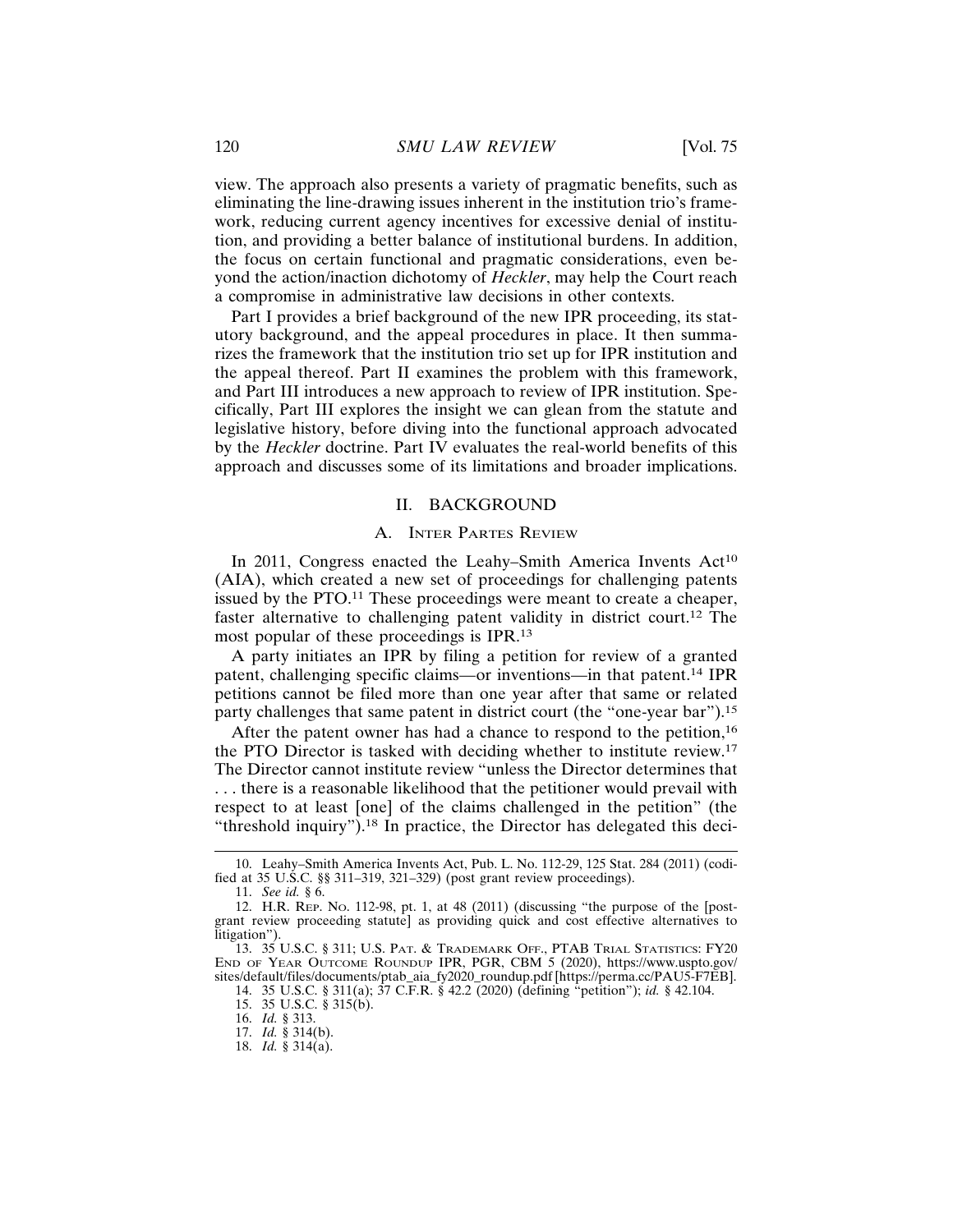sion to the Board.19 And, key to the discussion here, "[t]he determination by the Director [or, in reality, the Board, of] whether to institute an inter partes review under this section shall be final and nonappealable."20 This nonappealability provision language is the focal point in the controversy of the institution trio cases described below.

If an IPR is instituted, the parties participate in a court-like proceeding before a panel of PTAB administrative judges.<sup>21</sup> The proceeding includes briefing, motion practice, oral argument, and discovery.22 In the end, barring any settlement, the Board "issue[s] a final written decision with respect to the patentability of any patent claim challenged by the petitioner."23 The Board's final decision can be appealed directly to the Federal Circuit.<sup>24</sup>

## B. THE "INSTITUTION TRIO"

The first case dealing with appealability of the Director's institution decision was *Cuozzo*. In 2012, Garmin International, Inc. and Garmin USA, Inc. (collectively Garmin) filed a petition seeking IPR of twenty claims of a patent owned by Cuozzo Speed Technologies, LLC.25 The Board instituted review on a number of claims that were "implicitly" challenged by Garmin's petition and found them to be invalid. 26 Cuozzo appealed to the Federal Circuit, arguing that Garmin's petition did not specify "with particularity" the grounds to invalidate the implicitly challenged claims, as required by statute.<sup>27</sup>

A divided panel of the Federal Circuit sided with Garmin and decided that the Board's choice to institute despite a statutory defect in the petition was unappealable.28 A split Supreme Court agreed, concluding that "where a patent holder grounds its claim in a statute closely related to [the] decision to institute inter partes review, [the nonappealability provision] bars judicial review."<sup>29</sup> *Cuozzo* left open the possibility that certain issues related to institution may still be appealable, including constitutional "shenanigans" such as due process violations or the "agency . . . act[ing] outside its statutory limits."30 Six Justices on both sides of the conservative/liberal ideological spectrum signed on to this opinion, with

30. *Id.* at 2141–42.

<sup>19. 37</sup> C.F.R. § 42.4 (2020).

<sup>20. 35</sup> U.S.C. § 314(d).

<sup>21. 37</sup> C.F.R. § 42.2 (2020) (defining "Board").

<sup>22.</sup> *See id.* §§ 42.22, 42.51, 42.70.

<sup>23. 35</sup> U.S.C. § 318(a).

<sup>24.</sup> *Id.* §§ 141, 144, 319.

<sup>25.</sup> Cuozzo Speed Techs., LLC v. Lee, 136 S. Ct. 2131, 2138 (2016).

<sup>26.</sup> *Id.*

<sup>27.</sup> *Id.* at 2139; 35 U.S.C. § 312(a)(3).

<sup>28.</sup> *See Cuozzo*, 136 S. Ct. at 2139.

<sup>29.</sup> *Id.* at 2142; *see also id.* at 2141 ("[O]ur interpretation applies where the grounds for attacking the decision to institute inter partes review consist of questions that are closely tied to the application and interpretation of statutes related to the Patent Office's decision to initiate inter partes review.").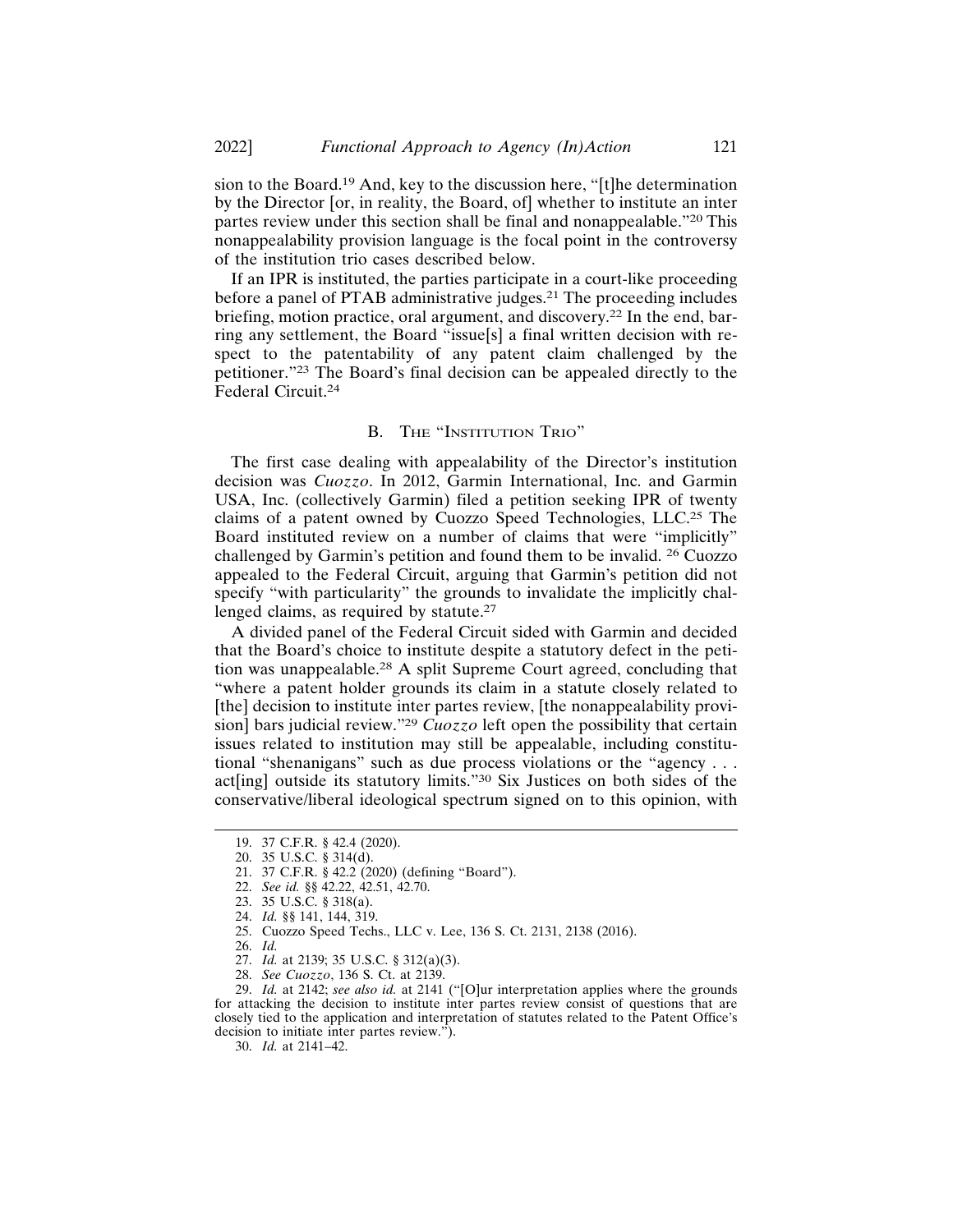only Justices Alito and Sotomayor dissenting. <sup>31</sup>

Two years later, the Supreme Court had the chance to revisit the nonappealability provision and seemed to reach an almost opposite conclusion. SAS Institute, Inc. petitioned for review of a software patent owned by ComplementSoft, LLC.32 The PTO instituted review on only a portion of the claims challenged by SAS in the petition (those that met the reasonable likelihood threshold), 33 and thus, only issued a final written decision on that subset of instituted claims.34 SAS argued that the Board was required to address every claim in its original petition because the statute requires the Board to "*issue* a final written decision with respect to the patentability of *any patent claim challenged by the petitioner*."35 The Federal Circuit disagreed.36

In *SAS*, unlike in *Cuozzo*, the Court split completely along ideological conservative/liberal lines.37 The conservative Justices favored judicial review and the liberal Justices opposed it.38 The conservatives, with Justice Gorsuch authoring, found that the PTO exceeded its statutory duty by not "address[ing] in its final written decision 'any patent claim challenged by the petitioner.'"39 In effect, the majority decided that the nonappealability provision did not prohibit its review of the PTO's actions.<sup>40</sup> It reasoned that, under *Cuozzo*, the nonappealability provision only prohibited review of the Director's reasonable likelihood threshold inquiry, which is contained in the same section of the statute.41 The liberal Justices criticized the majority's "wooden reading" of the statute<sup>42</sup> and argued that the agency's interpretation of its power to partially institute review was reasonable and deserved deference.43 Oddly, the liberal Justices did not cite *Cuozzo* to support the government's partial institution practice.

The tension between *Cuozzo* and *SAS* came to a head in *Thryv*. Thryv, Inc. (Thryv) petitioned for review of a patent owned by Click-to-Call Technologies, LP (Click).44 Click opposed the IPR, contending that the petition was filed past the one-year bar based on a lawsuit filed by Thryv's predecessor that was dismissed without prejudice.45 The PTAB

36. *Id.*

40. *Id.* at 1360 ("[N]othing in § 314(d) or *Cuozzo* withdraws our power to ensure that an inter partes review proceeds in accordance with the law's demands.").

41. *Id.*; 35 U.S.C. §§ 314(a), (d).

43. *Id.*

<sup>31.</sup> *Id.* at 2148 (Alito, J., concurring in part and dissenting in part).

<sup>32.</sup> SAS Inst., Inc. v. Iancu, 138 S. Ct. 1348, 1354 (2018).

<sup>33.</sup> Changes to Implement Inter Partes Review Proceedings, Post-Grant Review Proceedings, and Transitional Program for Covered Business Method Patents, 77 Fed. Reg. 48,680, 48,702–03 (Aug. 14, 2012) (to be codified at 37 C.F.R. pt. 42) (discussing the threshold).

<sup>34.</sup> *SAS*, 138 S. Ct. at 1354.

<sup>35.</sup> *Id.* (quoting 35 U.S.C. § 318(a)) (emphasis added in the *SAS* opinion).

<sup>37.</sup> *See id.* at 1360–65 (Ginsburg & Breyer, JJ., dissenting).

<sup>38.</sup> *See id.* at 1360 (Ginsburg, J., dissenting); *id.* at 1364 (Breyer, J., dissenting).

<sup>39.</sup> *Id.* at 1357 (majority opinion) (quoting 35 U.S.C. § 318(a)).

<sup>42.</sup> *SAS*, 138 S. Ct. at 1360 (Ginsburg, J., dissenting).

<sup>44.</sup> Thryv, Inc. v. Click-To-Call Techs., LP, 140 S. Ct. 1367, 1371 (2020).

<sup>45.</sup> *Id.* at 1371 n.2.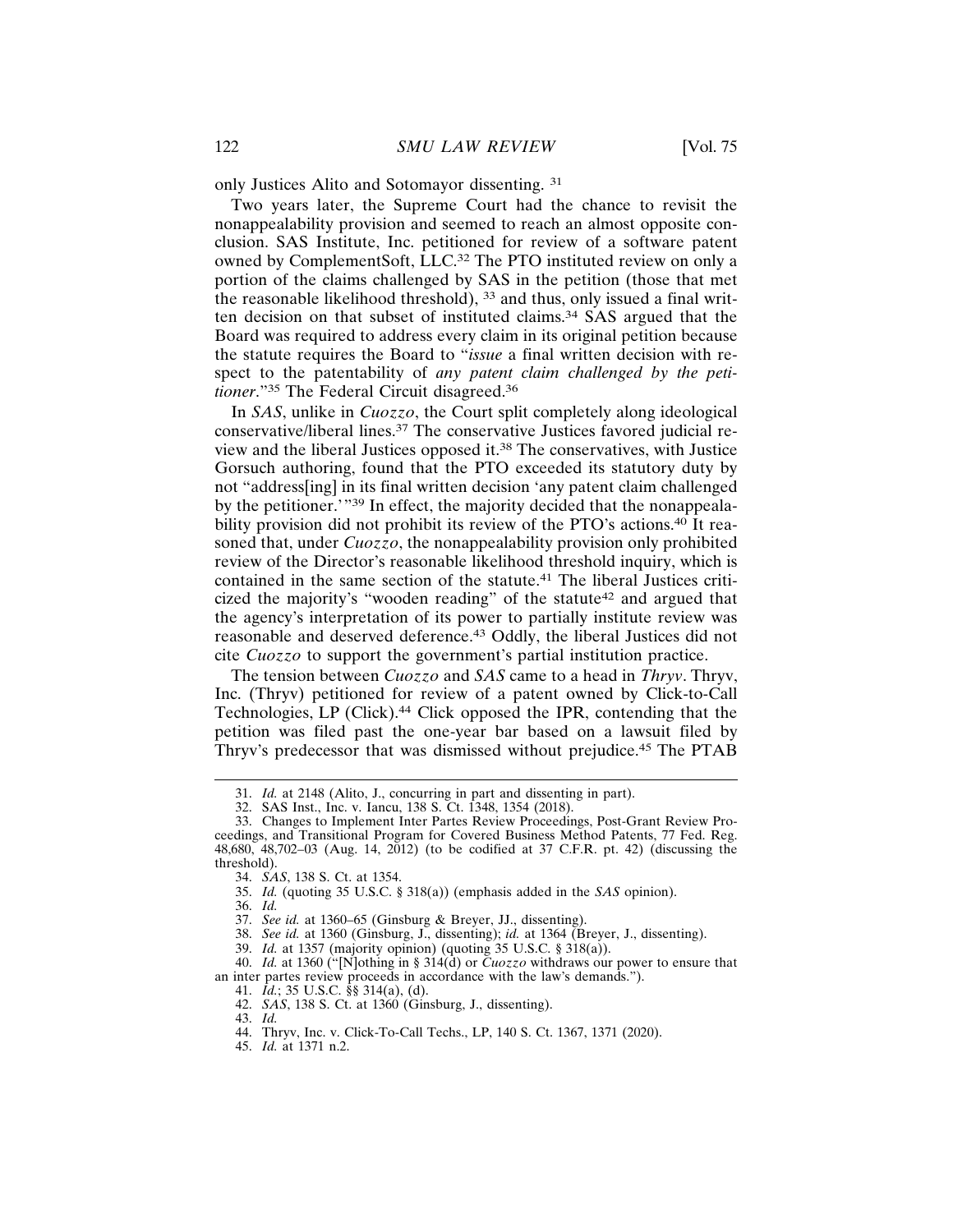ruled that this lawsuit did not trigger the statutory clock and instituted review.46 Different panels of the Federal Circuit split on this issue based on conflicting readings of *Cuozzo*. 47 Seven members of the Supreme Court (spanning the ideological spectrum) ruled that *Cuozzo* clearly resolved this question and that the PTO's institution of the case was unreviewable.48 This same bipartisan group of Justices chose to narrow the holding in *SAS*, characterizing that case as dealing with "the manner in which the agency's review 'proceeds' once instituted" instead of "whether the agency should have instituted review at all," as was the case in *Cuozzo* and *Thryv*. <sup>49</sup> *Thryv* also conspicuously dropped the "shenanigans" language mentioned in *Cuozzo*, though still claiming that "appeals that implicate constitutional questions" may still be reviewable despite the nonappealability provision in the statute.<sup>50</sup>

#### III. THE PROBLEM WITH THE INSTITUTION TRIO

The above summary of these three cases highlights their inconsistencies and reflects deep divisions within the Court. Empirical studies confirm that decisions in administrative law can sometimes be influenced more by the ideological leaning of a Justice and the liberal/conservative valence of an agency decision than any doctrinal framework of the case (e.g., reviewability, deference).51 Though most studies focus on the deference awarded to agencies, it is expected that similar ideological hues would color decisions of reviewability of agency action or inaction. As highlighted by Lisa Bressman, the Supreme Court has noted the connection between the deference and reviewability doctrines in cases that emphasize institutional competence.<sup>52</sup> After all, both doctrines "reflect the notion that agencies . . . , not courts, should set priorities in the statutes those agencies implement."<sup>53</sup>

Although it is still difficult to classify the administrative law perspectives of all the current Justices, and ideological valence tends to have reduced influence on patent law decisions,<sup>54</sup> two distinct groups in the

52. Lisa Schultz Bressman, *Judicial Review of Agency Inaction: An Arbitrariness Approach*, 79 N.Y.U. L. REV. 1657, 1679 (2004) (citing Heckler v. Chaney, 470 U.S. 821, 831–32 (1985)); *id.* at 1681 (citing Webster v. Doe, 486 U.S. 592, 601, 603–04 (1988)).

53. *Id.* at 1679.

54. *See* Matthew Sag, Tonja Jacobi & Maxim Sytch, *Ideology and Exceptionalism in Intellectual Property: An Empirical Study*, 97 CALIF. L. REV. 801, 804 (2009) ("We therefore conclude that although ideology is an important element in predicting IP decisions,

<sup>46.</sup> *Id.* at 1371–72.

<sup>47.</sup> *Id.* at 1372.

<sup>48.</sup> *Id.* at 1369, 1372–74.

<sup>49.</sup> *Id.* at 1376.

<sup>50.</sup> *Id.* at 1373 (quoting Cuozzo Speed Techs., LLC v. Lee, 136 S. Ct. 2131, 2141 (2016)).

<sup>51.</sup> *See, e.g.*, Thomas J. Miles & Cass R. Sunstein, *Do Judges Make Regulatory Policy? An Empirical Investigation of* Chevron, 73 U. CHI. L. REV. 823, 823 (2006) ("[T]he most conservative members of the Court are less likely to validate liberal agency interpretations than conservative ones, and the least conservative members of the Court show the opposite pattern.").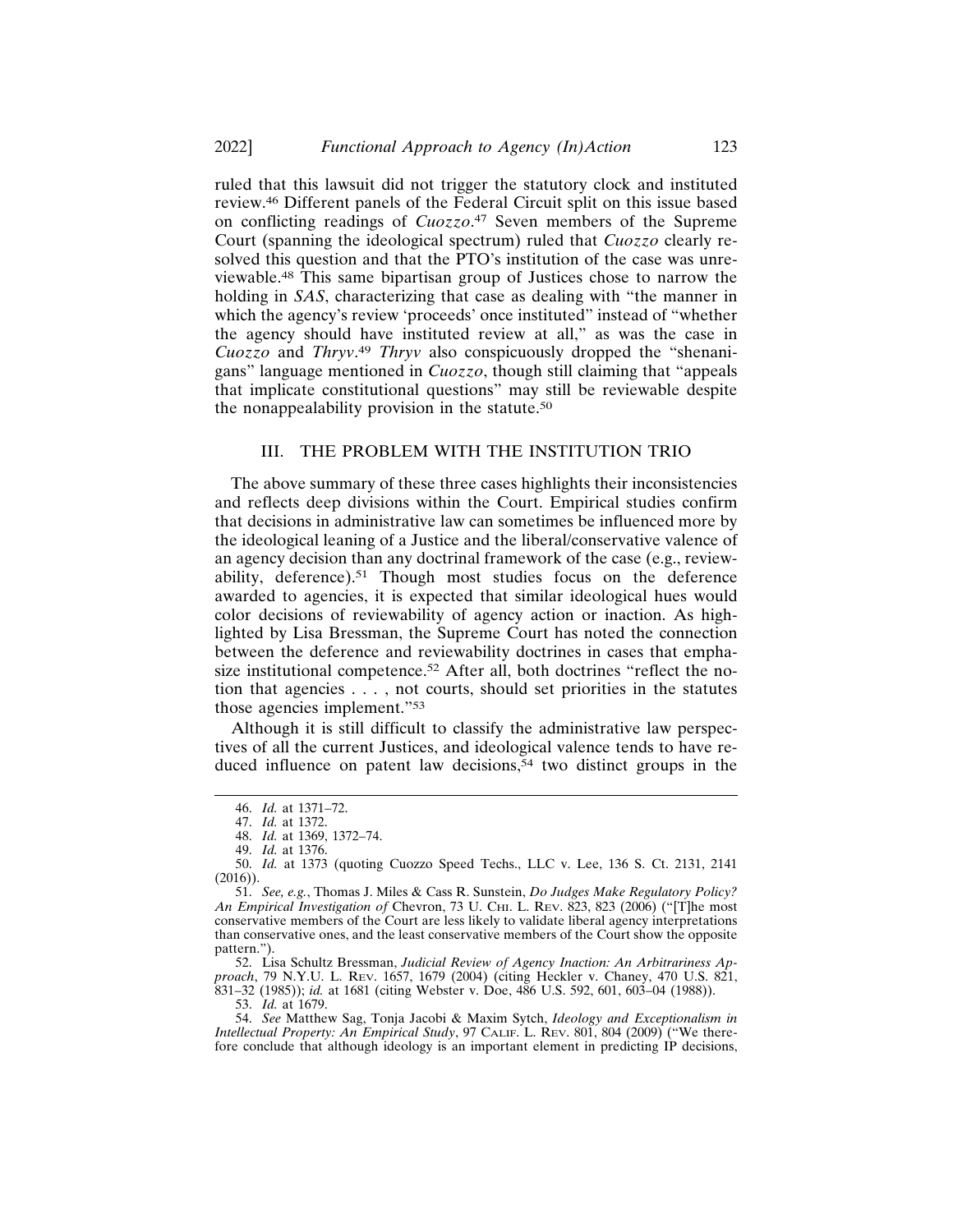Supreme Court can be identified. A new conservative faction of the Court, often championed by Justice Gorsuch but frequently joined by Justice Alito, is highly skeptical of administrative agencies.55 While current "conservative judges are [generally] more likely than liberal judges to be administrative state skeptics,"56 Justice Gorsuch has been particularly vocal about his distrust of the administrative state as a whole, and of IPR proceedings in particular.57 Meanwhile, at the other extreme, a liberal faction led by Justices Kagan and Breyer, and often joined by the late Justice Ginsburg in her final years on the bench, has historically pressed for a highly deferential approach to agency expertise.<sup>58</sup> Even Justice Breyer, who has been a vocal critic of at least one doctrinal form of judicial deference to agency action, is still "the most deferential justice in practice."59 In fact, empirical studies show that the decisions of both Justice Breyer and the late Justice Ginsburg are highly influenced by the ideological and political implications of the agency actions at issue.<sup>60</sup>

The other Justices, such as Chief Justice Roberts, Justice Thomas, Justice Sotomayor, and sometimes even Justice Alito, have been less predictable on administrative law issues.61 The less predictable conservative Justices are more likely swayed by purely textualist arguments,<sup>62</sup> while Justice Sotomayor appears to have a strong doctrinal preference for judi-

56. Jack M. Beermann, *The Never-Ending Assault on the Administrative State*, 93 NO-TRE DAME L. REV. 1599, 1622 (2018).

57. *See, e.g.*, Oil States Energy Servs., LLC v. Greene's Energy Grp., LLC, 138 S. Ct. 1365, 1381 (2018) ("[W]hen an independent Judiciary gives ground to bureaucrats in the adjudication of cases, the losers will often prove the unpopular and vulnerable[.] Powerful interests are capable of amassing armies of lobbyists and lawyers to influence (and even capture) politically accountable bureaucracies. But what about everyone else?").

58. Metzger, *supra* note 55, at 5–6 ("Meanwhile Justice Kagan led the four liberal Justices in a defensive effort, seeking to deter or at least mitigate the conservative assault.").

59. Miles & Sunstein, *supra* note 51, at 826.

60. *Id.* at 833 ("The validation rates of Justices Stevens, Breyer, and Ginsburg move by more than [twenty] percentage points when the [political] nature of the agency decision changes.").

62. Metzger, *supra* note 55, at 54 ("The Roberts Court is often described as textualist in its approach to statutory interpretation, including by the Justices themselves.").

there may nonetheless be real differences between the effect of ideology in social and economic cases.").

<sup>55.</sup> Gillian E. Metzger, *The Roberts Court and Administrative Law*, 2019 SUP. CT. REV. 1, 2–3 (2019); *id.* at 6 ("Justice Gorsuch emerged as the voice of the four more conservative Justices this Term, intent on overturning established administrative law doctrines and pulling back on administrative government.").

<sup>61.</sup> Metzger, *supra* note 55, at 6 ("In the middle was Chief Justice Roberts, sharing the conservatives' suspicion of government and bureaucracy yet resistant to the dramatic disruption and potential institutional costs to the Court that Gorsuch's approach might yield."); *id.* at 30–31 (discussing confusion about Justice Thomas's views); Thomas M. Hardiman, *Judicial Independence and the Roberts Court*, 2019–2020 CATO SUP. CT. REV. 15, 27 (2020) ("In a patent case, *Return Mail, Inc. v. U.S. Postal Service*, Justice Sotomayor broke ranks from Justices Ginsburg, Breyer, and Kagan to author an opinion for the Court holding that the federal government is not a 'person' capable of petitioning the Patent Trial and Appeal Board to institute patent review proceedings." (citing Return Mail, Inc. v. U.S. Postal Serv., 139 S. Ct. 1853, 1859 (2019))); *see, e.g.*, Thryv, Inc. v. Click-To-Call Techs., LP, 140 S. Ct. 1367, 1370 (2020) (Alito, J., joining the majority).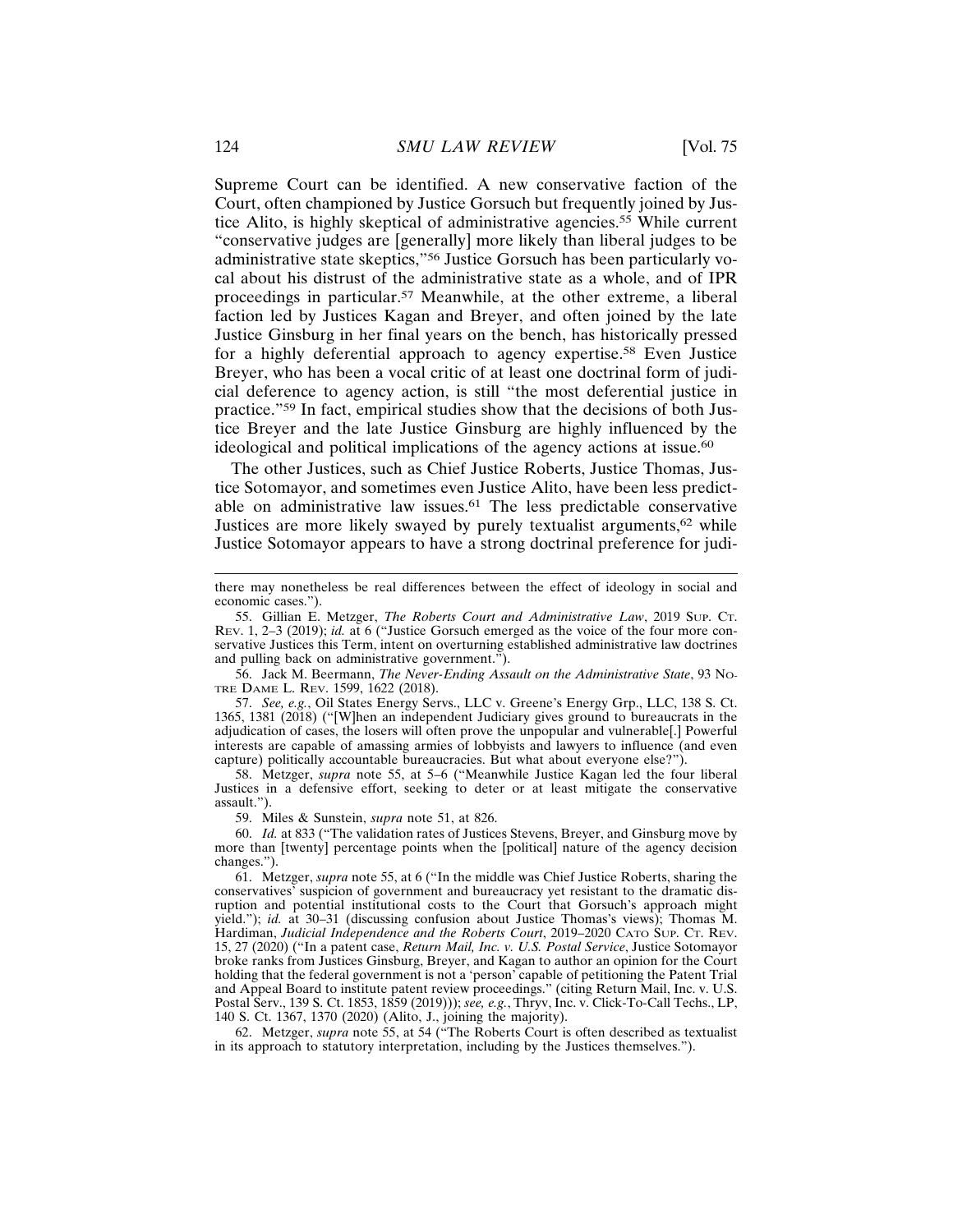cial review that guides her decision-making.63 Consequently, although opposing ideological poles have started to form in the new Roberts Court with respect to administrative law, recent decisions have not broken neatly along the conservative/liberal divide due to this less predictable group of Justices.

*Cuozzo*, penned by Justice Breyer, reflects a win for the pro-administrative wing in the Court. It provided great deference<sup>64</sup> to the agency by drawing a vague area around what is not judicially reviewable, prohibiting review of issues "closely related" to the decision to institute.65 Yet the case also left open an equally confusing description of exceptions to its rule under the umbrella term of constitutional "shenanigans."66 Likely, the vagueness was a way to reach greater consensus within the Court. It also appears to be a result of an incomplete attempt to divine congressional intent from a sparse legislative history, with the holding based on the broad congressional goal of "giving the Patent Office significant power to revisit and revise earlier patent grants."67 And ultimately, even though the *Cuozzo* opinion attempted to look to pragmatic considerations such as agency expertise and legislative history,<sup>68</sup> and seemed to reach an ostensibly harmless result of allowing the agency to sweep minor statutory defects under the rug, the amount of unreviewable discretion it granted to the PTO proved too much.

By prohibiting judicial review of agency action that contradicted statutory requirements (i.e., the specificity requirement for petitions), *Cuozzo* may have left the more conservative members of the Court uncomfortable with the scope of the PTO's unreviewable discretion. Or perhaps pure textualism won the day for some. Either way, in *SAS*, those Justices with Justice Gorsuch at the helm—attempted to arbitrarily narrow that discretion to the Director's reasonable likelihood threshold inquiry.<sup>69</sup>

The holding in *SAS* did not survive the test of time. Two years later, four of the conservative Justices with less predictable views on administrative law—Thomas, Alito, Roberts, and Kavanaugh—were swayed once more to the other, more deferential extreme of the Court in *Thryv* (perhaps, again, in part, by textual arguments)*. Thryv* re-broadened *Cuozzo* to its "closely related" language and even ignored part of its narrowing "shenanigans" language.<sup>70</sup>

<sup>63.</sup> Cuozzo Speed Techs., LLC v. Lee, 136 S. Ct. 2131, 2150 (2016) (Alito, J., concurring in part and dissenting in part) (Sotomayor, J., joining) (quoting Mach Mining, LLC v. EEOC, 575 U.S. 480, 486 (2015)) (defending the "'strong presumption' favoring judicial review of administrative action").

<sup>64.</sup> I use this word colloquially, not in reference to the doctrine of judicial deference in administrative law, though I do argue that there is a connection between the doctrines of reviewability and deference. *See supra* text accompanying notes 52–53.

<sup>65.</sup> *Cuozzo*, 136 S. Ct. at 2142.

<sup>66.</sup> *Id.* at 2141–42.

<sup>67.</sup> *Id.* at 2139–40.

<sup>68.</sup> *Id.* at 2141, 2146.

<sup>69.</sup> SAS Inst., Inc. v. Iancu, 138 S. Ct. 1348, 1359–60 (2018).

<sup>70.</sup> *See* Thryv, Inc. v. Click-To-Call Techs., LP, 140 S. Ct. 1367, 1370, 1373 (2020); *id.* at 1385–86 (Gorsuch, J., dissenting).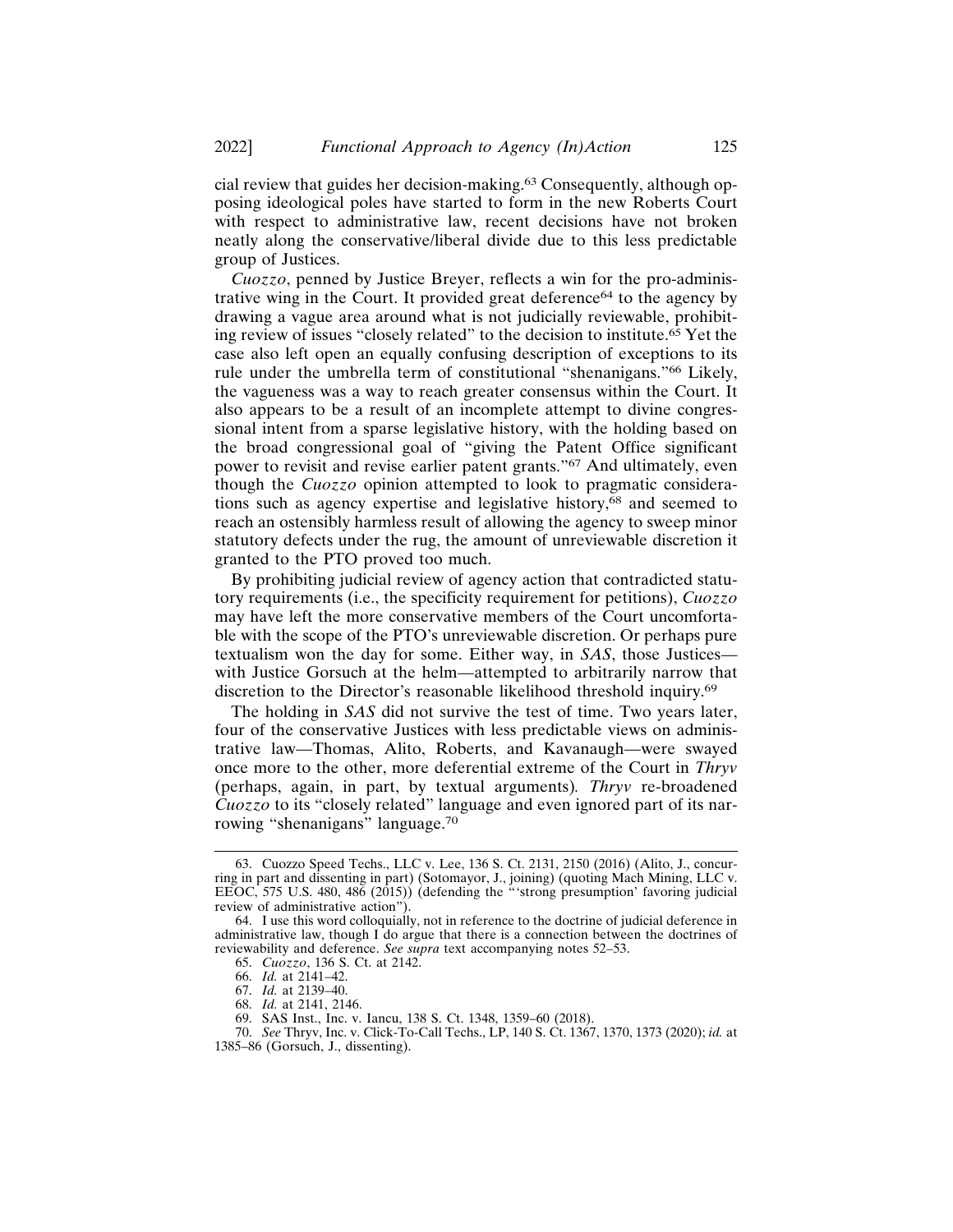The doctrinal confusion stemming from these inconsistent holdings is only part of the problem, however. The real problem is the results-oriented way in which the Court reached the holdings in *SAS* and *Thryv* in response to the overbroad holding in *Cuozzo*, and the practical outcomes of these cases. While the reasons behind the flip-flopping by the majority of the Court are not as easy to explain, the authors of the institution trio opinions represent the two extremes of the Justices' views of administrative law. The opinions are not just the result of doctrinal or textual differences at issue in the cases but are likely tinged with the ideological leanings of their authors. The inconsistencies between *SAS* and *Thryv* thus likely reflect a broader internal battle in the Court over the appropriate role of the Judiciary in reviewing agency action, with the pro-administrative wing aiming to reduce the scope of reviewable agency action, and the anti-administrative wing attempting to expand it. In the heat of battle, the authoring Justices may have lost sight of the effect of their rulings on the agency. The repeated targeting of the PTO in the Court's attempt to resolve this battle has left the agency in a contorted mess of contradictory rulings.

In an effort to narrow *Cuozzo*, the *SAS* majority (or at the very least, Justice Gorsuch) avoided discussing the fact that *Cuozzo* made an honest attempt to consider the statutory structure and legislative history in reaching its conclusion.<sup>71</sup> *SAS* attempted to sidestep that issue by making it sound like there was no textual ambiguity in the first place.72 The majority explicitly avoided looking to congressional intent: "[A]s long as the statutory scheme is coherent and consistent, there generally is no need for a court to inquire beyond the plain language of the statute."73 The Court also explicitly ignored any policy arguments: "Policy arguments are properly addressed to Congress, not this Court."74 In fact, *SAS* arguably contorted even its textual arguments<sup>75</sup> to reach the result it wanted: more judicial review of agency action.

<sup>71.</sup> *Cuozzo*, 136 S. Ct. at 2141; *see SAS*, 138 S. Ct. at 1359–60.

<sup>72.</sup> *SAS*, 138 S. Ct. at 1354–55; *see also* Andrew C. Michaels, Response, SAS Institute Inc. v. Iancu*: The Statute is Hereby Clear*, GEO. WASH. L. REV. ON THE DOCKET (May 7, 2018), https://scholarship.law.gwu.edu/cgi/viewcontent.cgi?article=2611&context=faculty\_ publications [https://perma.cc/BAT8-33HV] ("The Supreme doorkeeper has spoken: the statute is clear, and that's the Law.").

<sup>73.</sup> *SAS*, 138 S. Ct. at 1357 (quoting United States v. Ron Pair Enters., 489 U.S. 235, 240–41 (1989)) (alteration in original).

<sup>74.</sup> *Id.* at 1358.

<sup>75.</sup> For example, ignoring the fact that the requirement for the Board to "issue a final written decision with respect to the patentability of *any patent claim challenged by the petitioner*" cannot refer to all the claims in the original petition because some claims will have been settled or withdrawn by the time the Board issues a final written decision. *See id.* at 1361–63 (Breyer, J., dissenting) (quoting 35 U.S.C. § 318(a)) (emphasis added); *see also id.* at 1360 (Ginsburg, J., dissenting) (criticizing the majority's "wooden reading" of the statute); Michaels, *supra* note 72 ("Of the twelve federal Article III judges to have fully considered and decided this statutory issue, six reached one conclusion, and six reached the opposite conclusion. This sort of empirical analysis could lead one to suspect that the statute might not be so clear after all.").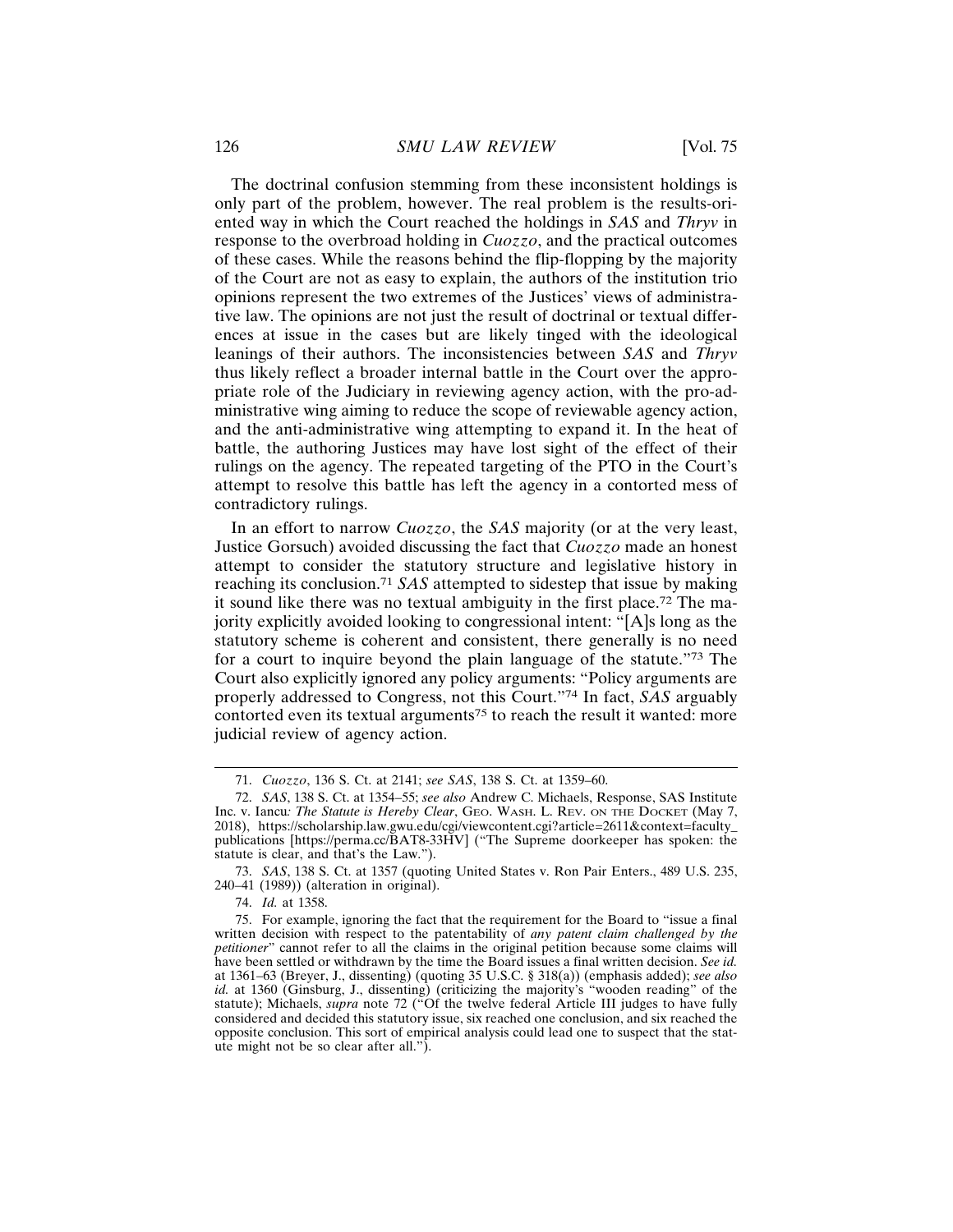By ignoring logic and congressional intent, *SAS* reached a result that makes little sense for the agency. It decided that the PTO must review all claims in the petition, no matter how frivolous, if it chooses to institute an IPR.76 The opinion thus completely ignored Congress's desire to create a more efficient system of post-grant review.77 As a result, the PTO had to allocate resources in a less efficient manner,78 forcing it (and the Federal Circuit on appeal) to spend more time reviewing claims the Board did not believe warranted review.79 This additional work led the PTO to look for shortcuts. After the *SAS* decision, the PTO began to find procedural reasons for denying institution in greater and greater numbers.<sup>80</sup>

In sum, the *SAS* opinion resulted in a more dysfunctional and less efficient post-grant review process, in complete contravention of congressional intent. It is often a red flag when the Court states that "[p]olicy arguments are properly addressed to Congress."81 There may be policy decisions lurking behind such purely textual opinions.82 The *SAS* opinion may have achieved exactly what Justice Gorsuch intended—to artificially handicap a proceeding he believed unconstitutional in the first place.<sup>83</sup>

*Thryv*, though a second win for the pro-administrative camp of the Court, did not help matters because it did not actually reverse the holding

79. *See SAS*, 138 S. Ct. at 1364 (Breyer, J., dissenting) ("[*SAS*] lead[s] to judicial review of the Board's decision about . . . frivolous challenges.").

80. ORRICK, HERRINGTON & SUTCLIFFE, LLP, PTAB SNAPSHOT: A QUARTERLY RE-PORT ON TRENDS AND NEW PRECEDENT AT THE PTAB 4 (2021), https://media.orrick.com/ Media%20Library/public/files/insights/2021/orrick-ptab-snapshot-q2-2021.pdf [https:// perma.cc/2M3Y-HDJ6] (observing that between 2018 and 2020, the Board began to "provide[ ] new reasons to exercise its discretion" and "has been more aggressively exercising its discretion . . . to deny institution").

81. *SAS*, 138 S. Ct. at 1358.

82. *See* Jonathan T. Molot, *Exchange: The Rise and Fall of Textualism*, 106 COLUM. L. REV. 1, 50 (2006) ("[B]y placing so much emphasis on the distinction between clarity and ambiguity, and by rushing to find clarity and thereby excluding consideration of statutory purposes, aggressive textualism may undermine one of textualism's principal benefits—its purported ability to cabin judicial discretion, thereby rendering judges more faithful to the laws actually enacted by Congress, and less likely to impose their own policy preferences. Just as aggressive purposivism can be manipulated so as to achieve a judge's desired outcome, so too is aggressive textualism highly manipulable.").

83. *See* Oil States Energy Servs., LLC v. Greene's Energy Grp., LLC, 138 S. Ct. 1365, 1380–86 (2018) (Gorsuch, J., dissenting) (arguing that the PTAB unconstitutionally takes power to invalidate patents away from the Judiciary).

<sup>76.</sup> *SAS*, 138 S. Ct. at 1354 ("So when § 318(a) says the Board's final written decision 'shall' resolve the patentability of 'any patent claim challenged by the petitioner,' it means the Board *must* address *every* claim the petitioner has challenged."); *id.* at 1362 (Breyer, J., dissenting) ("[Under] the majority's reading . . . the Board must consider and write a final . . . decision in respect to the challenges to all . . . claims [in the petition], including [many] frivolous challenges.").

<sup>77.</sup> *See* H.R. REP. NO. 112-98, pt. 1, at 48; 35 U.S.C. § 316(b) (requiring the PTO to consider "the efficient administration of the Office, and the ability of the Office to timely complete proceedings instituted" when passing regulations in this area).

<sup>78.</sup> U.S. PAT. & TRADEMARK OFF., PATENT PUBLIC ADVISORY COMMITTEE MEET-ING: FEE SETTING HEARING 52 (2018), https://www.uspto.gov/sites/default/files/documents/ PPAC\_Hearing\_Transcript\_20180906.pdf [https://perma.cc/29PB-4HJF] ("The Supreme Court decision in *SAS* . . . is expected to impact PTAB costs. PTAB will no longer be able to institute on less than all claims challenged in a petition, leading to significant additional work." (statement of Brendan Hourigan, Director, Office of Planning and Budget)).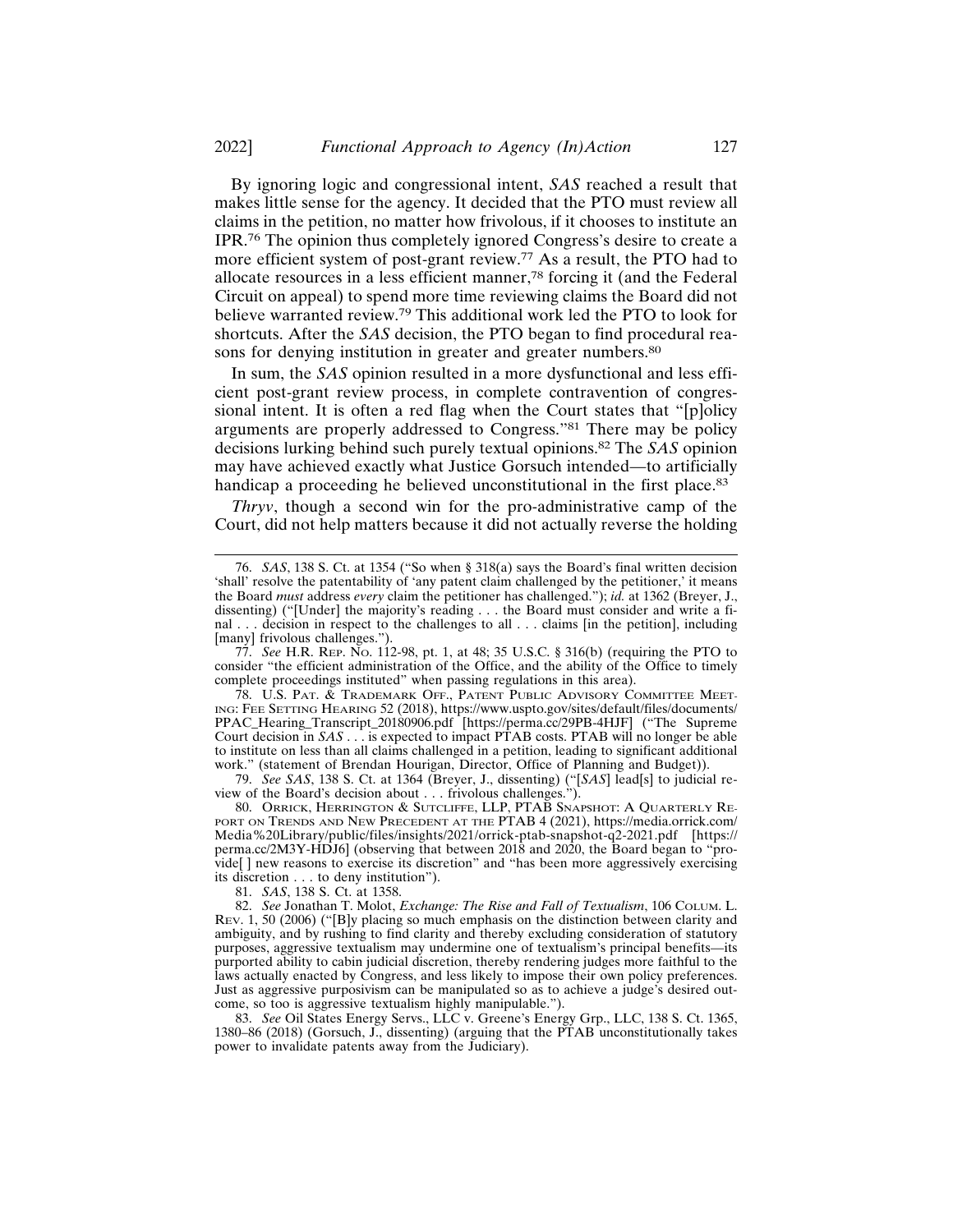in *SAS*. Thus, it left in place *SAS*'s impractical prohibition against partial institution—these types of half-baked compromise opinions may be the new trend in a Court that cannot agree on much.<sup>84</sup>

*Thryv*'s second problem is that, to avoid the holding in *SAS*, the Court developed an even more contorted test for assessing whether review is warranted—by distinguishing "the manner in which the agency's review 'proceeds' once instituted" from "whether the agency should have instituted review at all."85 The meaning of that distinction is hardly clear given that *SAS* itself dealt with partial *institution*, but somehow managed to characterize it as an issue of the final written decision. It is also an artificial distinction that can be manipulated by the courts and the PTAB without any rhyme or reason, as demonstrated by the *Windy City*86 discussion below.

The third problem with *Thryv* is its ultimate conclusion, based on *Cuozzo*'s overinclusive reasoning, that courts cannot review the decision to institute a time-barred IPR.87 It seems strange to presume that Congress would create such a straightforward legal requirement yet anticipate no mechanism for its enforcement or review in the courts.88 This legal requirement is not "some minor statutory technicality," such as the petition specificity issue that came up in *Cuozzo*. 89 The one-year bar was a compromise reached by Congress to satisfy patent owners in their interest of quiet title.90 Nor is it a preliminary decision that relies on the PTO's expertise that can be corrected at a later stage of the proceeding, such as the PTAB's initial reasonable likelihood determination.91 By allowing the

85. Thryv, Inc. v. Click-To-Call Techs., LP, 140 S. Ct. 1367, 1376 (2020).

89. Cuozzo Speed Techs., LLC v. Lee, 136 S. Ct. 2131, 2140 (2016).

<sup>84.</sup> *See, e.g., America's Supreme Court Is Less One-Sided than Liberals Feared*, THE ECONOMIST (June 24, 2021), https://www.economist.com/united-states/2021/06/24/americassupreme-court-is-less-one-sided-than-liberals-feared [https://perma.cc/7R7D-8RHM] ("Justices Alito, Gorsuch and Thomas are itching to hasten a conservative revolution but, for now, the liberals, the chief and Justices Barrett and Kavanaugh are on a more cautious path paved with narrow rulings. Instead of split 6-3, the court is more like 3-3-3.").

<sup>86.</sup> Facebook, Inc. v. Windy City Innovations, LLC, 973 F.3d 1321 (Fed. Cir. 2020).

<sup>87.</sup> *Thryv*, 140 S. Ct. at 1370.

<sup>88.</sup> *See* Heckler v. Chaney, 470 U.S. 821, 839 (1985) (Brennan, J., concurring) ("It may be presumed that Congress does not intend administrative agencies, agents of Congress'[s] own creation, to ignore clear jurisdictional, regulatory, statutory, or constitutional commands . . . .").

<sup>90.</sup> H.R. REP. NO. 112-98, pt. 1, at 47–48 (2011); *see also* Wi-Fi One, LLC v. Broadcom Corp., 878 F.3d 1364, 1377 (Fed. Cir. 2018) (O'Malley, J., concurring) ("[The one-year bar provision] codifies one of the 'important procedural rights' that Congress chose to afford patent owners in the IPR context." (quoting Lindahl v. Off. of Pers. Mgmt., 470 U.S. 768, 791 (1985)), *abrogated by Thryv*, 140 S. Ct. at 1367)).

<sup>91.</sup> *Wi-Fi One*, 878 F.3d at 1374 ("The time bar is not merely about preliminary procedural requirements that may be corrected if they fail to reflect real-world facts, but about real-world facts that limit the agency's authority to act under the IPR scheme."). A final written decision that reaches a final merits decision on the claims makes it clear whether "there [was] a reasonable likelihood that the petitioner would prevail with respect to at least 1 of the claims challenged in the petition" at the petition stage. *See* 35 U.S.C. § 314(a). This is similar to a denial of a motion to dismiss for failure to state a claim. 15A CHARLES ALAN WRIGHT, ARTHUR R. MILLER & EDWARD H. COOPER, FEDERAL PRACTICE AND PROCEDURE § 3905.1 (2d ed. 2021) ("Failure to plead adequately a claim that in fact is proved at trial should not warrant reversal.").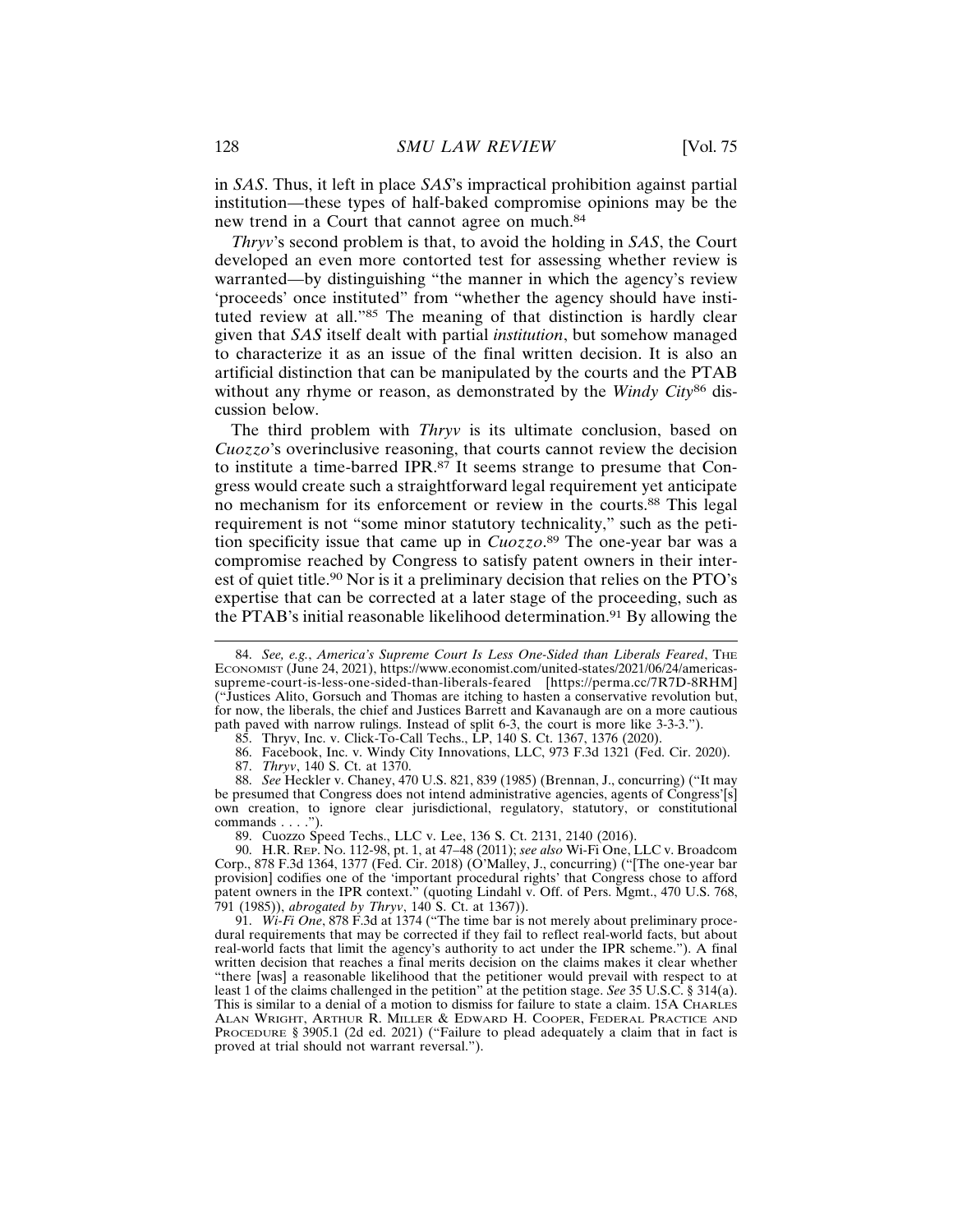agency to ignore statutory errors with impunity, *Thryv*'s holding highlighted the flaws of the *Cuozzo* decision that may not have been clear at the time *Cuozzo* was issued.

The Federal Circuit's *Windy City* decision demonstrates how the second and third problems with *Thryv* interact. In *Windy City*, Facebook, Inc. petitioned the PTAB for review of a number of claims in patents owned by Windy City Innovations, LLC.92 The Board instituted the requested IPR.93 Facebook then filed two additional IPR petitions asserting that more claims needed to be reviewed in those same Windy City patents.94 Although the additional IPRs were time-barred under the statute, the PTAB instituted those IPRs and allowed them to be joined to the already pending, timely-filed IPR.<sup>95</sup>

The Federal Circuit recognized that, based on *Thryv*, the statute's nonappealability provision prevented the court from reviewing the PTAB's decision to institute the time-barred IPRs.<sup>96</sup> Yet based on *Thryv*'s interpretation of *SAS*, the court decided that the joinder decision is a reviewable challenge to "*already-instituted IPRs*."97 The court then held that the PTAB is not allowed to join the same party (i.e., Facebook) with new issues (i.e., newly challenged claims) to an already pending IPR.98 The court vacated the Board's final written decisions with respect to the newly added claims and remanded to the Board to reconsider its institution decisions in the time-barred IPRs.<sup>99</sup>

This strange outcome makes it plain how contrived the reasoning in *SAS* and *Thryv* really was. It appears that the Federal Circuit in *Windy City* believed that the PTAB acted outside of its scope of authority when it instituted the time-barred IPRs.100 But instead of simply stating that and deinstituting the proceedings, the *Thryv* and *SAS* framework forced the court to characterize the problem as review of already-instituted IPRs (like in *SAS*) instead of an issue of institution (as in *Thryv*).101 Ultimately, this legal sleight of hand probably created only a trivial hiccup for the PTO because *Thryv* theoretically allows the agency to go back and institute those untimely Facebook IPRs without joinder, with no legal

101. *Id.* at 1332 ("[U]nlike the challenges raised in . . . *Thryv*, which specifically sought review of petitions that the Board had instituted and the decisions to instate those petitions, . . . . Windy City's appeal of the Board's joinder decisions is more like the revieable challenge in *SAS*, which concerned whether the PTO had exceeded its statutory authority as to the manner in which the already-insititued IPR proceeded.").

<sup>92.</sup> Facebook, Inc. v. Windy City Innovations, LLC, 973 F.3d 1321, 1325 (Fed. Cir. 2020).

<sup>93.</sup> *Id.*

<sup>94.</sup> *Id.*

<sup>95.</sup> *Id.*

<sup>96.</sup> *Id.* at 1331.

<sup>97.</sup> *Id.* at 1332 (quoting Cross-Appellant's Supplemental Brief in Response to the Court's Order of April 30, 2020 at 10, Facebook, Inc. v. Windy City Innovations, LLC, 973 F.3d 1321 (Fed. Cir. 2020) (Nos. 2018-1400, 2018-1401, 2018-1402, 2018-1403, 2018-1537, 2018-1540, 2018-1541), 2020 WL 3169493).

<sup>98.</sup> *Id.* at 1333.

<sup>99.</sup> *Id.* at 1339.

<sup>100.</sup> *See id.* at 1338–39.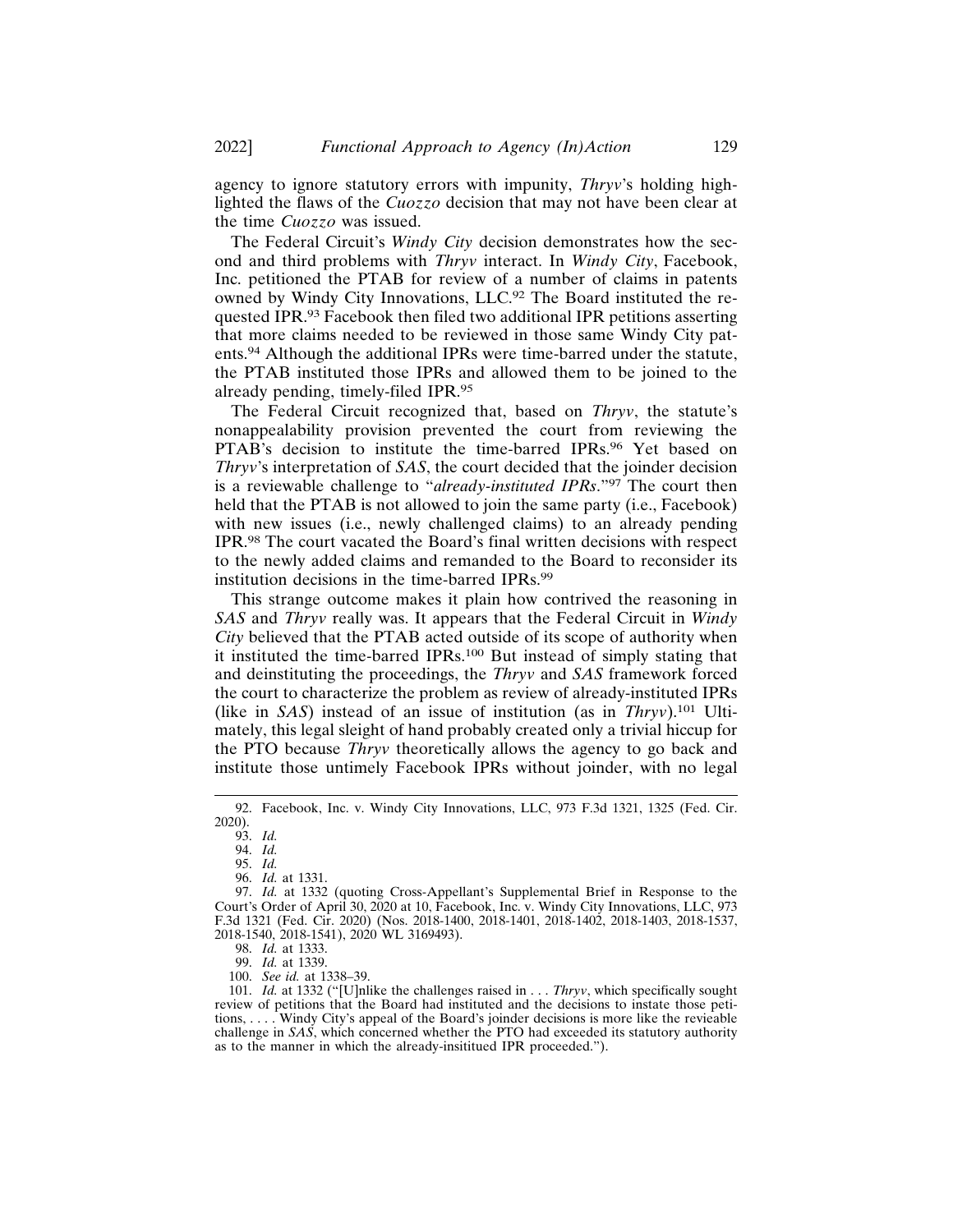consequence. The institution framework thus created legal acrobatics instead of practical case law. The PTO is now also forced to play this game, trying to frame every regulation and PTO practice as related to an institution decision to avoid judicial review.<sup>102</sup>

In sum, with the scenario created by the development of the institution trio, all logic has left the building. Courts cannot easily review agency action that exceeds statutory authority, and the Agency has arbitrarily lost its ability to make decisions about its own efficient resource allocation. This hardly seems functional or in line with what Congress intended.

### IV. A NEW (BETTER) APPROACH TO INSTITUTION REVIEW

The Supreme Court's decisions in the institution trio became progressively more unmoored from congressional intent and the realities of how administrative agencies function. Part of the problem is that the statute and legislative history do not provide a clear answer as to the scope of the nonappealability provision, as detailed in Section IV.A below. But, as explained in Section IV.B, the functional approach advocated in *Heckler* helps bridge this gap and provide a practical solution to this murky area.

## A. UNCERTAINTY IN THE TEXTUALIST-INTENTIONALIST APPROACH

Justice Breyer, the author of the majority opinion in *Cuozzo*, typically favors practical and functional approaches based on textualism, legislative history, and common sense.103 In other cases dealing with the PTAB, including his most recent dissent in *United States v. Arthrex*, he has advocated for "a functional . . . rather than a formalist, judicial-rules-based approach."104 He has argued that the Court needs to "take account of, and place weight on, why Congress enacted a particular statutory limitation" and to "consider the practical consequences that are likely to follow from Congress'[s] chosen scheme."105 In his *SAS* dissenting opinion, Justice Breyer advocated for a presumption that Congress intended to "create[ ] . . . a well-functioning statutory scheme" and for consideration of what "hypothetical reasonable legislator[s] . . . would likely have intended."106

Yet Justice Breyer's *Cuozzo* opinion, and the blowback that followed in *SAS* and *Thryv*, merely led to confusion and dysfunction. Surely "a well-functioning statutory scheme" would consider the respective roles of

<sup>102.</sup> Saurabh Vishnubhakat, *The Porous Court-Agency Border in Patent Law*, 51 AK-RON L. REV. 1069, 1079–80 (2017).

<sup>103.</sup> Miles & Sunstein, *supra* note 51, at 828 n.15 (noting Justice Breyer has argued that "overemphasis on text can lead courts astray, divorcing law from life," and has advocated for "a purposive approach to statutory interpretation" (quoting STEPHEN BREYER, ACTIVE LIBERTY: INTERPRETING OUR DEMOCRATIC CONSTITUTION 85-101 (2005)).

<sup>104.</sup> United States v. Arthrex, Inc., 141 S. Ct. 1970, 1995 (2021) (Breyer, J., concurring in the judgment in part and dissenting in part).

<sup>105.</sup> *Id.*

<sup>106.</sup> SAS Inst., Inc. v. Iancu, 138 S. Ct. 1348, 1364 (2018) (Breyer, J., dissenting).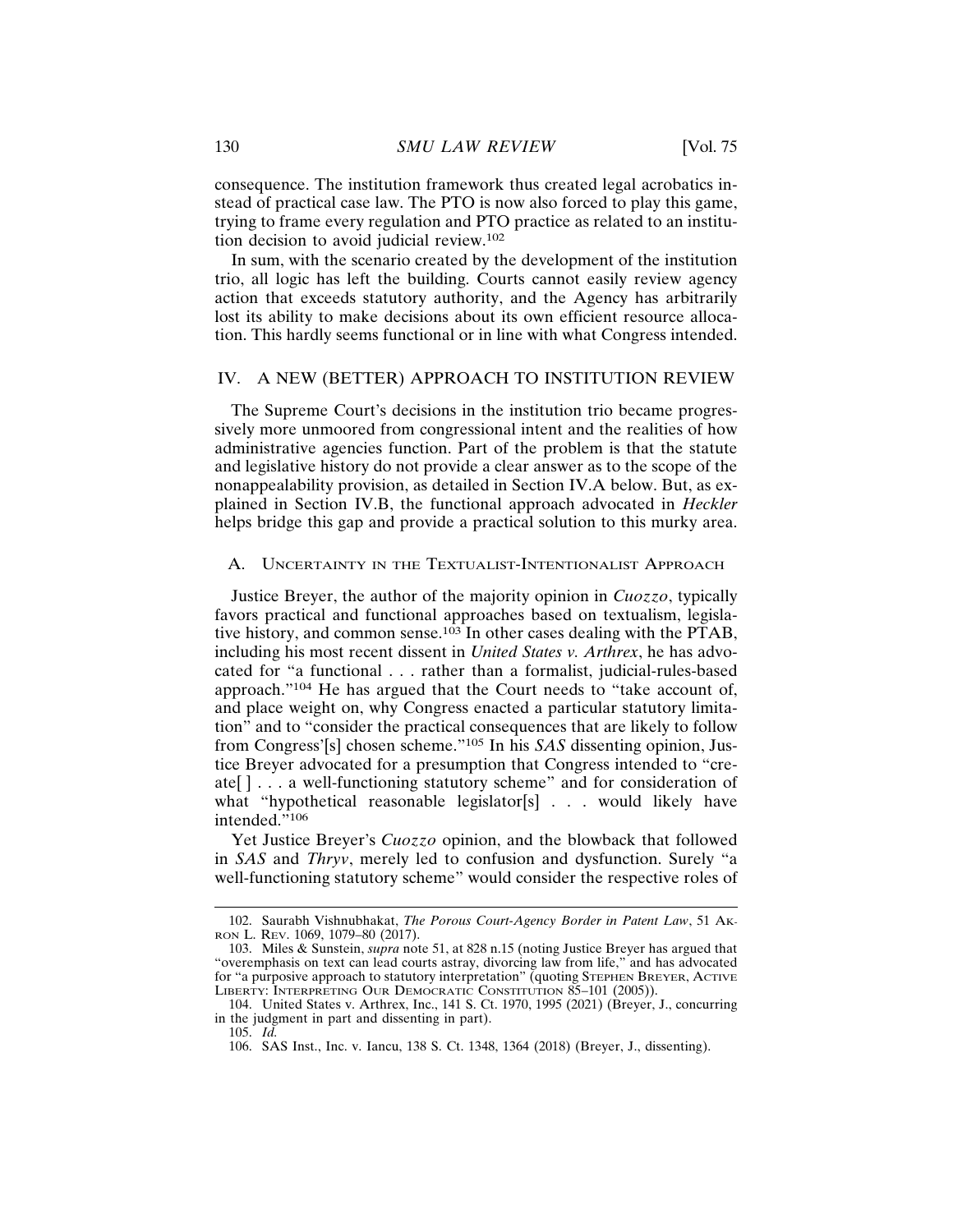the agency and the courts in administering a new statute. Yet none of the institution trio decisions really grappled with this head-on.

Instead, the institution trio opinions read too much (or too little, in the case of *SAS*) into a sparse legislative history of the nonappealability provision and twisted the law to achieve some desired outcome—be it greater or lesser judicial scrutiny of agency action. But there was no discussion in the legislative history about what types of judicial review Congress anticipated with respect to institution. Examination of the text and the general congressional discussions related to the AIA provide only broad strokes of what Congress intended: to give the PTO more discretion while leaving certain guardrails in place to prevent abuse.<sup>107</sup>

#### *1. Text*<sup>108</sup>

The text of the nonappealability provision does not seem ambiguous on its face: "The determination by the Director whether to institute an inter partes review under this section shall be final and nonappealable."109 It seems clear that a party may not appeal the Director's choice to institute or not institute an IPR.

But what is the scope of the Director's "determination"? Did Congress really mean that at no point in time can any decision that leads to the "determination" ever be judicially reviewed? At least two plausible readings of the statute have been proposed. Justice Alito proposed one alternative textualist reading in his dissent in *Cuozzo*. He pointed out that the statute does not say the Director's determination is unreviewable, just

35 U.S. Code § 312—Petitions

(3) the petition identifies, in writing and with particularity, each claim challenged, the grounds on which the challenge to each claim is based, and the evidence that supports the grounds for the challenge to each claim . . . . 35 U.S.C. § 314—Institution of inter partes review

(a) **Threshold**.—The Director may not authorize an inter partes review to be instituted unless the Director determines that the information presented in the petition . . . shows that there is a reasonable likelihood that the petitioner would prevail with respect to at least 1 of the claims challenged in the petition. . . .

(d) **No Appeal**.—The determination by the Director whether to institute an inter partes review under this section shall be final and nonappealable. 35 U.S.C. § 315—Relation to other proceedings or actions

. . . . (b) **Patent Owner's Action**.—An inter partes review may not be instituted if the petition requesting the proceeding is filed more than 1 year after the date on which the petitioner, real party in interest, or privy of the petitioner is served with a complaint alleging infringement of the patent. . . .

35 U.S.C. § 318—Decision of the Board

(a) **Final Written Decision**.—If an inter partes review is instituted and not dismissed under this chapter, the Patent Trial and Appeal Board shall issue a final written decision with respect to the patentability of any patent claim challenged by the petitioner and any new claim added . . . .

<sup>107.</sup> *See generally* 35 U.S.C. § 314; H.R. REP. NO. 112-98, pt. 1, at 38–56 (2011). 108. The text of the relevant provisions are as follows:

<sup>(</sup>a) **Requirements of Petition**.—A petition filed . . . may be considered only if . . .

<sup>109. § 314(</sup>d).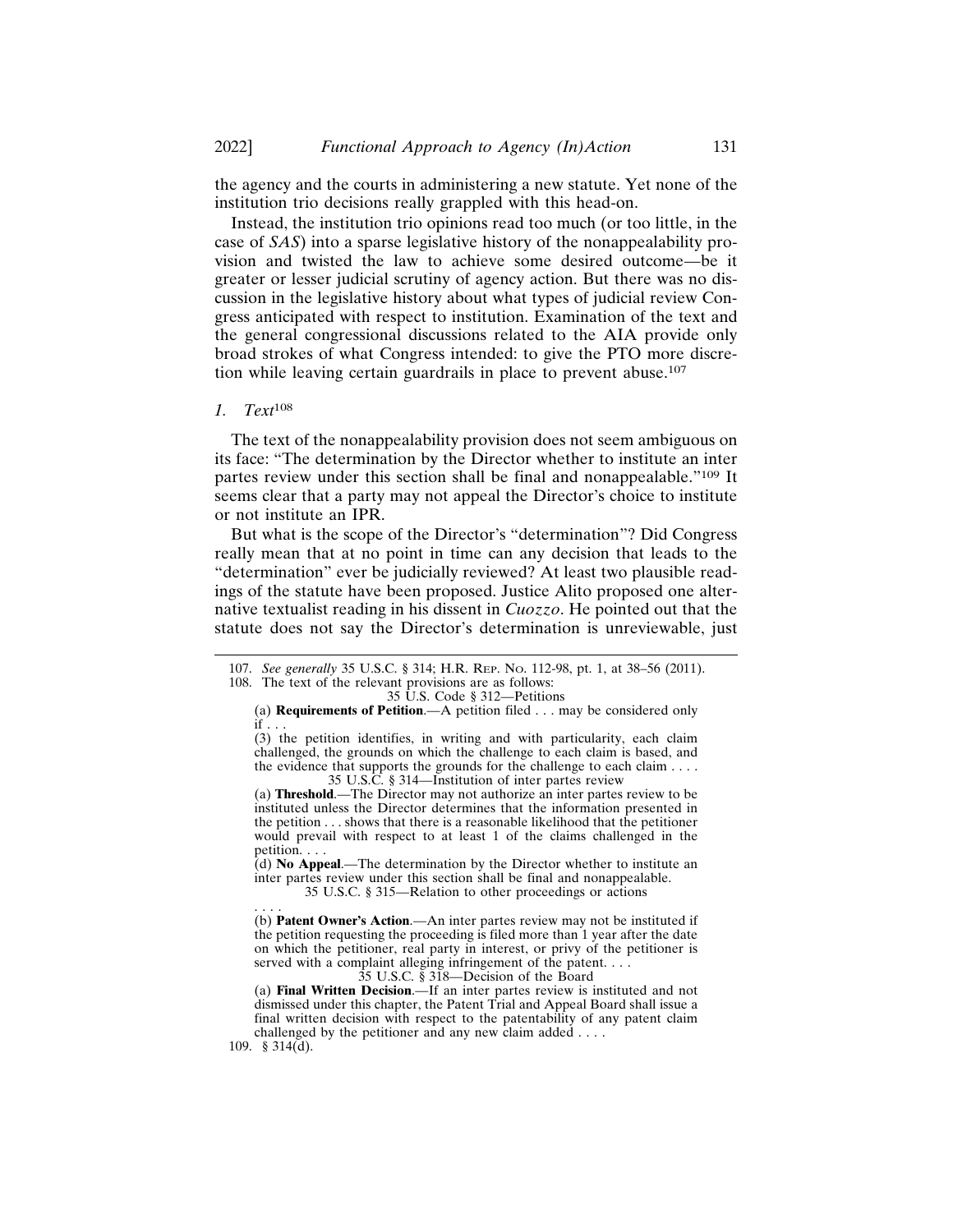unappealable.110 He argued that the underlying institution decision could be reviewed in an appeal from the final written decision by the Board.<sup>111</sup> In an alternative reading, in *Wi-Fi One* (later abrogated by *Thryv*), the Federal Circuit emphasized that the nonappealability provision says "determination . . . *under this section*" and decided that the language was accordingly limited to the reasonable likelihood threshold determination listed in the same section of the statute.<sup>112</sup>

Both of these readings provide unsatisfying solutions. Neither considers legislative history or congressional intent, instead emphasizing the presumption of judicial *in vacuo*. 113 The *Wi-Fi One* reading leaves little discretion in the hands of the agency, which Congress intended to expand with the AIA.<sup>114</sup> Further, Justice Alito's reading makes the nonappealability provision all but superfluous in most contexts,<sup>115</sup> and provides no guidance on the partial institution question in *SAS* nor any theoretical rationale justifying the unreviewability of institution denials that would result from his interpretation.

The broader statutory context provides more insight but is hardly definitive. For example, the current statute specifies various requirements that must be met if an IPR *is* instituted (e.g., the one-year bar, reasonable likelihood threshold, etc.) but specifies nothing about when an IPR can be *denied*. This may hint at Congress's intent that the PTAB has more discretion to deny institution than when it chooses to institute. Although a desire to curb agency discretion can hint at congressional intent for availability of judicial review,116 this is indirect evidence at best.

114. *See infra* Section IV.A.2.

115. *Cuozzo*, 136 S. Ct. at 2140 ("The Administrative Procedure Act already limits review to final agency decisions . . . . And the agency's decision to deny a petition is a matter committed to the Patent Office's discretion. So, read as limited to such preliminary and discretionary decisions, the 'No Appeal' provision would seem superfluous." (internal citations omitted)).

116. Heckler v. Chaney, 470 U.S. 821, 834–35 (1985) ("If [Congress] has indicated an intent to circumscribe agency enforcement discretion, and has provided meaningful stan-

<sup>110.</sup> Cuozzo Speed Techs., LLC v. Lee, 136 S. Ct. 2131, 2151 (2016) (Alito, J., concurring in part and dissenting in part).

<sup>111.</sup> *Id.* This approach would only work to the extent the questions in the preliminary decision have not been mooted during the proceeding. *See* 15A WRIGHT ET AL., *supra* note 91 ("Failure to plead adequately a claim that in fact is proved at trial should not warrant reversal.").

<sup>112.</sup> Wi-Fi One, LLC v. Broadcom Corp., 878 F.3d 1364, 1372 (Fed. Cir. 2018), *abrogated by* Thryv, Inc. v. Click-To-Call Techs., LP, 140 S. Ct. 1367 (2020) (emphasis in original). For another example of such "extremely strained" reading of similar statutory language in the environmental context, see Robert L. Glicksman, *Federal Preemption and Private Legal Remedies for Pollution*, 134 U. PA. L. REV. 121, 162 (1985) ("[T]he Court construed the savings clause to mean only that nothing 'in this section'—that is, the citizen suit provisions of the statute—preempted the federal common law of nuisance. The majority opinion concluded, however, that the rest of the statute was intended to have such a preemptive effect." (footnote omitted) (citing City of Milwaukee v. Illinois, 451 U.S. 304, 328–29 (1981))).

<sup>113.</sup> *Wi-Fi One*, 878 F.3d at 1367 ("To overcome this presumption, Congress must clearly and convincingly indicate its intent to prohibit judicial review. We find no clear and convincing indication of such congressional intent."); *Cuozzo*, 136 S. Ct. at 2151 (Alito, J., concurring in part and dissenting in part) ("As I have explained, the statute's text does not *require* [the majority's] conclusion [of reviewability]." (emphasis added)).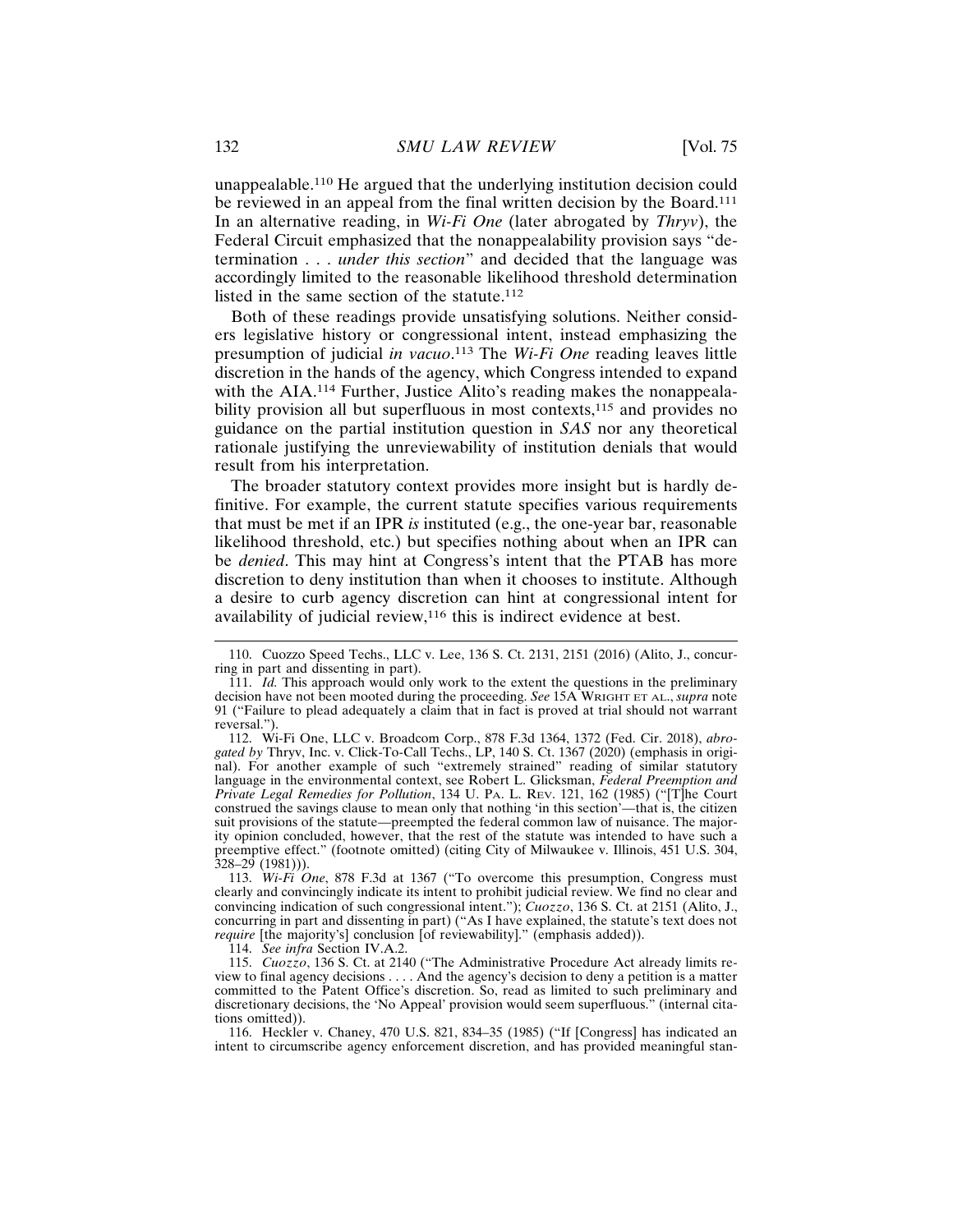Statutory language from prior post-grant PTO proceedings also provides a mostly murky picture but shows some chronological progression towards granting the PTO more discretion and more shielding from judicial review—especially with respect to the merits threshold and denial of institution. The ex parte reexamination (reexam) from 1980 *required* the Director to institute a reexamination if a merits threshold was met.<sup>117</sup> But his determination that a merits threshold was *not* met was made "final and nonappealable."118 Therefore, in this early proceeding, judicial review of the merits threshold question was still allowed if reexam was instituted (but not when it was denied).

In 1999, Congress created a new proceeding: the inter partes reexam.119 This proceeding, the predecessor to IPRs, was replaced by IPRs in the AIA.120 Inter partes reexam still mandated institution upon meeting of a substantive threshold<sup>121</sup> but expanded the category for what is nonappealable. In this newer proceeding, the Director's finding of *whether or not* the substantive threshold was met was "final and nonappealable."122 Congress therefore expanded the Director's non-reviewable discretion. While both reexam proceedings prohibited review of a *denial* of institution based on the substantive threshold, the later inter partes reexam also prohibited review of a *grant* of institution based on that threshold inquiry.<sup>123</sup>

In 2011, Congress introduced the IPR proceeding and enacted a new nonappealability provision for it. The new proceeding did not require the Director to institute review when the threshold was met, providing the

118. 35 U.S.C. § 303(c) ("A determination by the Director pursuant to subsection (a) of this section that no substantial new question of patentability has been raised will be final and nonappealable.").

119. Brief for the Respondent in Opposition, *supra* note 117, at 2.

120. *Id.* at 3.

dards for defining the limits of that discretion, . . . [then] courts may require that the agency follow that law . . . .").

<sup>117.</sup> Brief for the Respondent in Opposition at 2, *Cuozzo*, 136 S. Ct. 2131 (No. 15-446), 2015 WL 8621635; 35 U.S.C. § 303(a)  $(\text{``F}$  ollowing the filing of a request for reexamination . . . the Director will determine whether a substantial new question of patentability affecting any claim of the patent concerned is raised by the request  $\dots$  "); § 304 ("If  $\dots$ the Director finds that a substantial new question of patentability affecting any claim of a patent is raised, the determination *will include* an order for reexamination of the patent for resolution of the question." (emphasis added)).

<sup>121. 35</sup> U.S.C. § 312(a) ("[A]fter the filing of a request for inter partes reexamination . . . , the Director shall determine whether a substantial new question of patentability affecting any claim of the patent concerned is raised by the request. . . ."); 35 U.S.C. § 313 (amended 2011) (stating that if the Director finds that "'a substantial new question of patentability affecting a claim of a patent is raised', . . . the determination *shall include* an order for inter partes reexamination of the patent for resolution of the question." (emphasis added)).

<sup>122. 35</sup> U.S.C. § 312(c) ("A determination by the Director *under subsection (a)* shall be final and non-appealable." (emphasis added)); *see also* Callaway Golf Co. v. Kappos, 802 F. Supp. 2d 678, 685 (E.D. Va. 2011) ("Section 312(c) . . . exempts from judicial review the PTO's substantive determination that a reexamination application raises 'a substantial new question of patentability.'").

<sup>123. 35</sup> U.S.C. § 312(c).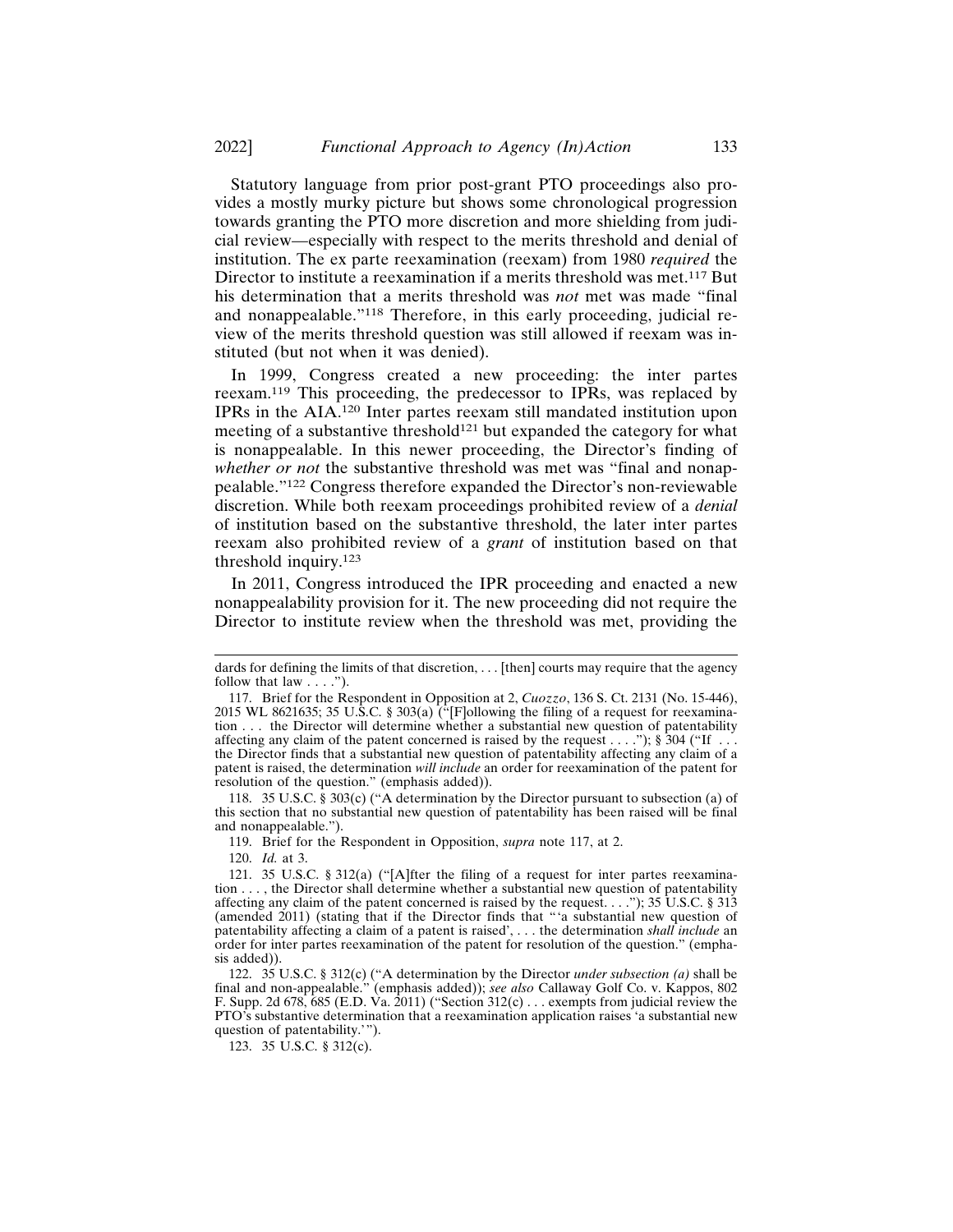PTO with even more discretion to allocate resources.124 Congress therefore chose broader language of what's not appealable—"[the] *determination* by the Director *whether to institute* an inter partes review under this section shall be final and nonappealable"—to reflect the fact that institution was no longer solely a question of the merits threshold.125 In contrast, the earlier inter partes reexam had only made the "determination by the Director *under subsection (a)* [establishing the merits threshold] . . . final and non-appealable."<sup>126</sup>

Thus, because the Director was not required to institute an IPR every time the threshold was met, the new IPR proceedings, for the first time, allowed the Director to consider factors other than the merit of the petition in *rejecting* a petition. In fact, Congress provided no guidance as to what reasons the Director should consider in a denial. For example, in theory, the Director could reject a petition because of PTO congestion. This increased discretion supports the theory that Congress intended to curtail judicial review with respect to IPR institution *denials*. Moreover, based on the prior inter partes reexam procedure, Congress did not seem to want the courts to review the Director's preliminary merits threshold finding, regardless of whether review was instituted or not.<sup>127</sup>

But what about all the statutory requirements Congress specified for *granting* institution (e.g., petition specificity, one-year bar, etc.)? In previous proceedings, Congress had only expressly addressed judicial review of the substantive threshold. Did Congress, in the new IPR proceeding, intend to exclude (for the first time ever) review of other statutory defects in a decision granting institution? That is a bigger leap in curtailing judicial review compared to previous proceedings.

With the ambiguity in the scope of the IPR nonappealability provision and the limited clues provided by the statutory requirements of prior post-grant PTO proceedings, the textual arguments hit a dead end.

## *2. Legislative History*

The legislative history, like the legislative text, evidences a general intent towards granting the PTO more discretion but without clarifying its scope and without explicitly addressing judicial review. Congress recognized the PTO's limited resources and need to sometimes turn away even meritorious petitions in the interest of efficiency and timeliness.128 Thus,

<sup>124. 35</sup> U.S.C. § 314(a) ("The Director may not authorize an inter partes review to be instituted *unless* . . . ." (emphasis added)).

<sup>125. 35</sup> U.S.C. § 314(d) (emphasis added).

<sup>126. 35</sup> U.S.C. § 312(c) (emphasis added).

<sup>127.</sup> This may, however, be an unimportant form of discretion in the case of an instituted IPR. *See infra* Section V.B.1 (discussing that the merits question will often be mooted by a later, final decision).

<sup>128. 157</sup> CONG. REC. S1377 (daily ed. Mar. 8, 2011) (statement of Sen. Jon Kyl) ("[I]t is better that the Office turn away some petitions that otherwise satisfy the threshold for instituting an inter partes or post-grant review than it is to allow the Office to develop a backlog of instituted reviews that precludes the Office from timely completing all proceed-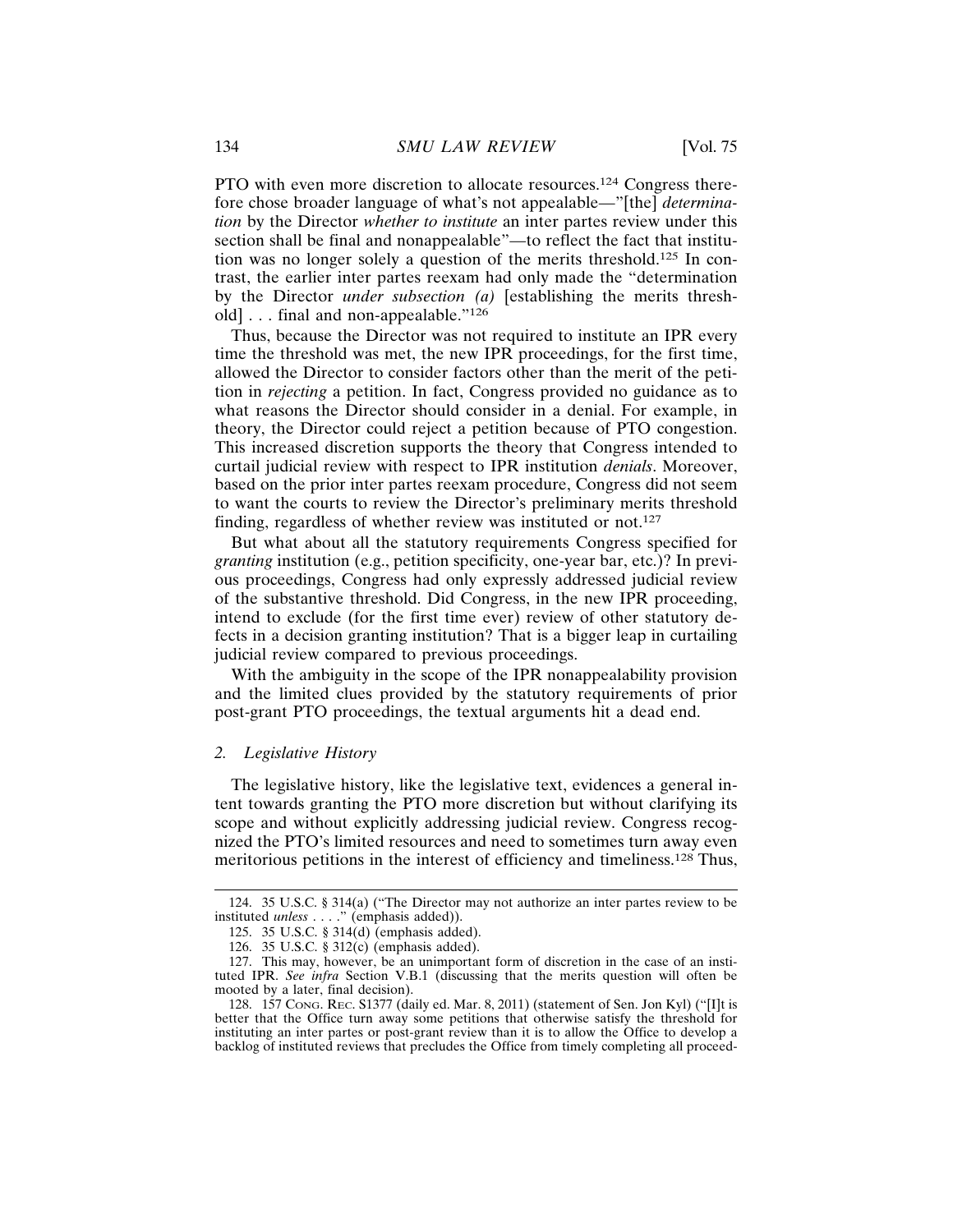there is evidence Congress intended to increase the discretion of (and likely limit judicial review of) the PTO in denying petitions.

At the same time, Congress had concerns about potential abuse of the IPR process to harass patent owners,129 and thus imposed a one-year time bar on institution and raised the substantive threshold inquiry for institution (higher than the level of reexam proceedings).130 Do these requirements limiting PTO discretion imply that Congress intended to increase the scope of judicial review? Or did Congress instead intend for the PTO to police itself through greater regulation authority (instead of imposing judicial review)?131 All we can surmise is that Congress appears to have had some awareness of the limitations of an agency to internally reduce abuses, aiming to "move us *toward* a patent system that is objective, transparent, clear, and fair to all parties" with the passage of the AIA.132

Overall, the statutory text and legislative history suggest that Congress intended to empower the PTO with greater ability to make decisions regarding IPRs and their institution. Yet there are also indications that Congress did not intend to give the PTO unbridled, unreviewable power.

The traditional administrative law approach under the *Heckler* doctrine (discussed next) can provide a more pragmatic and functional interpretation of the nonappealability provision using these insights from congressional intent while also considering the respective roles of the courts and the administrative agencies in the administration of statutory schemes.

#### B. CLARITY FROM THE HECKLER DOCTRINE

## *1. Tradition of Mandamus in Administrative Law*

Long before *Heckler*, traditional administrative law doctrine supported the idea that courts should have only a limited role in forcing agencies to act. In other words, courts provided agencies with a looser leash when it came to *in*action than action. The Administrative Procedure Act (APA), first passed in 1946 and meant to govern the procedures of administrative agencies, explicitly distinguished between the circumstances when a court can "compel agency action" and when a court can "hold unlawful and set

ings."); H.R. REP. NO. 112-98, pt. 1, at 48 (2011) (discussing "the purpose of the [post-grant review proceeding statute] as providing quick and cost effective alternatives to litigation").

<sup>129.</sup> S. Rep. No. 111-18, at 16 n.79 (2009) ("The minority draws heavily on the possibility that inter partes reexamination can be used as a tool for abuse by infringers to harass patent owners. The Committee is concerned about the potential for abuse and, therefore, specifically directed the USPTO, in promulgating rules for the new first-window, to prevent such misuse.").

<sup>130.</sup> *See* H.R. REP. NO. 112-98, pt. 1, at 164–65 (2011) (commenting that both provisions "are motivated by assertions that the *inter partes* procedure may be abused to harass patent owners and interfere with the enforcement of valid patents").

<sup>131.</sup> S. REP. NO. 111-18, at 18 (2009) ("[T]he Committee intends for the USPTO to address potential abuses and current inefficiencies under its expanded procedural authority.").

<sup>132. 157</sup> CONG. REC. S1380 (daily ed. Mar. 8, 2011) (emphasis added) (statement of Sen. Jon Kyl).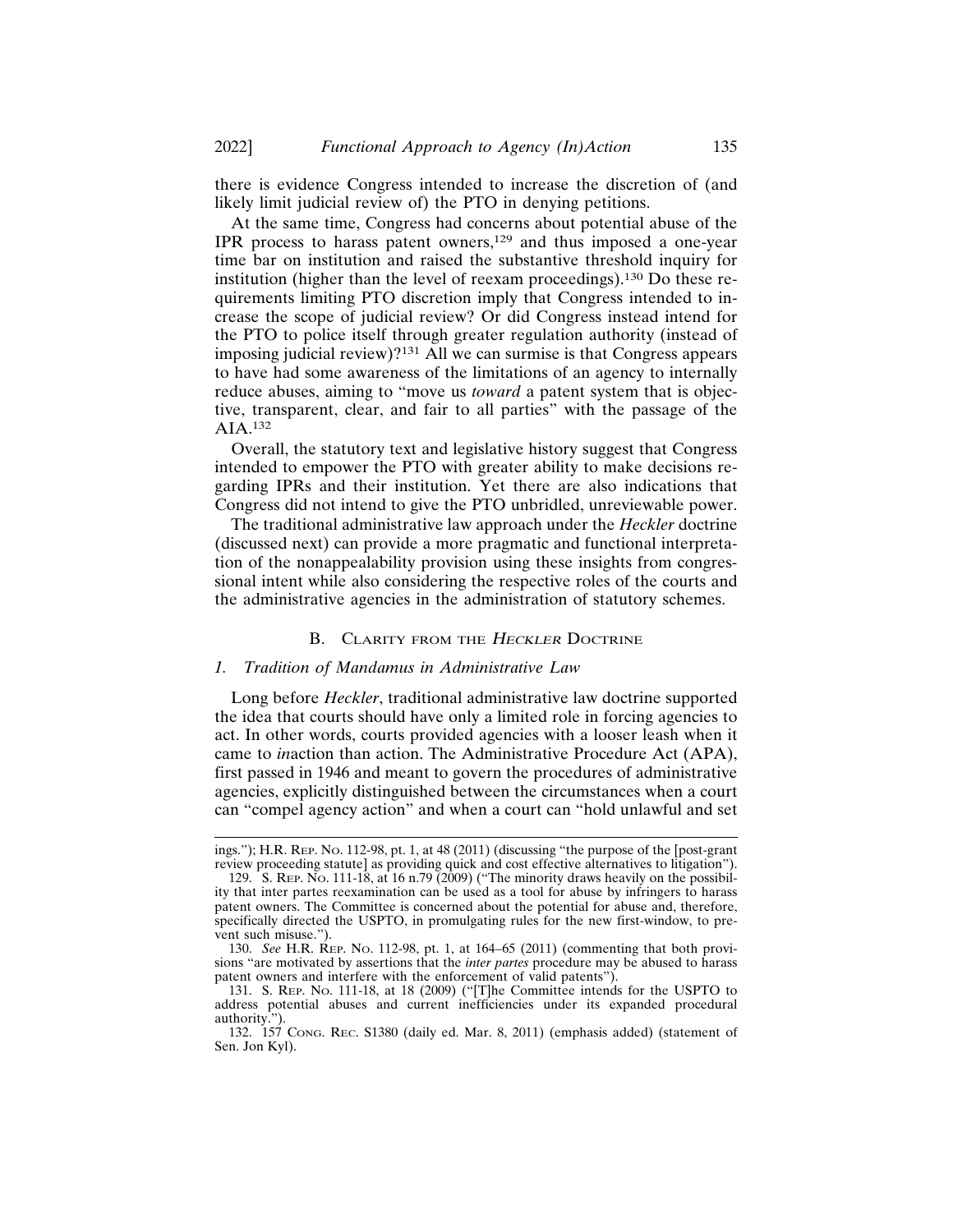aside agency action."<sup>133</sup>

Even before Congress had passed the APA, there had already been a long history of mandamus law that influenced how Congress viewed judicial review of agency action and inaction.134 Judicial practice before the APA, which the APA attempted to codify, did not "empower a court to [use its mandamus powers to] substitute its discretion for that of an administrative agency and thus exercise administrative duties."<sup>135</sup> "[A] court may [have] require[d] an agency to take action [i.e., make a decision] upon a matter, without directing how it shall act."<sup>136</sup> The Supreme Court has since confirmed that the "APA did not significantly alter the 'common law' of judicial review of agency action."<sup>137</sup>

## *2.* Heckler*'s Reasoning*

In *Heckler v. Chaney*, the Supreme Court simply applied this traditional view of judicial review of agency action.138 In that case, "several prison inmates . . . sentenced to death . . . . petitioned the Food and Drug Administration (FDA)" to prevent the use of lethal injection drugs for capital punishment because they were not approved for this purpose under their labeling.139 The FDA refused, and the inmates asked the courts to compel the agency to take enforcement action under the relevant statute.<sup>140</sup> Although the D.C. Circuit sided with the inmates, agreeing that the "FDA's refusal to take enforcement actions [was] both reviewable and an abuse of discretion,"141 the Supreme Court reversed.<sup>142</sup>

In this case, the statute did not address the issue of judicial review, rendering inapplicable 5 U.S.C. § 701(a)(1) of the APA, which prevents judicial review when a "statute[] preclude[s] judicial review."<sup>143</sup> However, the Supreme Court explained that a presumption of judicial unreviewability of agency action can occur even when Congress has not expressly precluded review under the statute.144 An agency action can still be "committed to agency discretion by law" under 5 U.S.C.  $\S 701(a)(2)$  "if the statute is drawn so that a court would have no mean-

<sup>133. 5</sup> U.S.C. § 706.

<sup>134.</sup> U.S. DEP'T OF JUST., ATTORNEY GENERAL'S MANUAL ON THE ADMINISTRATIVE PROCEDURE ACT 108 (1947) (noting judicial provisions of the APA were intended to be a restatement of existing judicial practice prior to the enactment of the APA).

<sup>135.</sup> *Id.*

<sup>136.</sup> *Id.*

<sup>137.</sup> Heckler v. Chaney, 470 U.S. 821, 832 (1985) (quoting 5 KENNETH CULP DAVIS, ADMINISTRATIVE LAW TREATISE § 28:5 (2d ed. 1984)).

<sup>138.</sup> *See id.*

<sup>139.</sup> *Id.* at 823.

<sup>140.</sup> *Id.* at 823–24.

<sup>141.</sup> *Id.* at 823.

<sup>142.</sup> *Id.* at 827.

<sup>143.</sup> *Id.* at 828 (citing 5 U.S.C. § 701(a)(1)).

<sup>144.</sup> *Id.* at 828, 830 (distinguishing 5 U.S.C. § 701(a)(1)'s effect of barring review "when Congress has expressed an intent to preclude judicial review" from  $\S 701(a)(2)$ , which precludes review where "agency action is committed to agency discretion by law").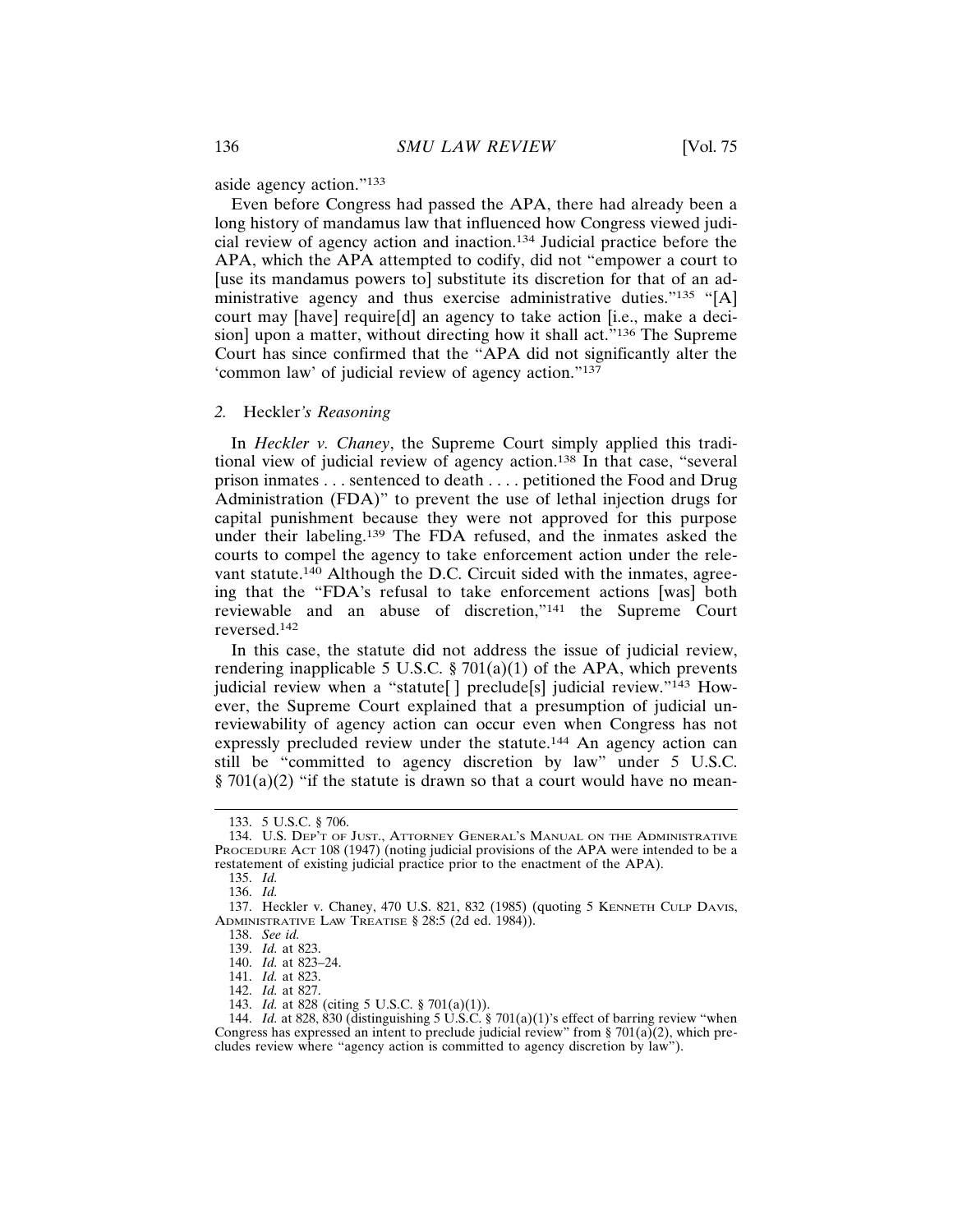ingful standard against which to judge the agency's exercise of discretion."145 The Supreme Court explained that, in particular, "an agency's decision not to prosecute or enforce, whether through civil or criminal process, is a decision generally committed to an agency's absolute discretion."<sup>146</sup>

The Court then proceeded to explain why an agency's decision not to prosecute or enforce "has traditionally been 'committed to agency discretion.'"147 First, congressional intent seems to play a role. Congress can choose to provide "a meaningful standard" for judicial review of agency discretion in the statute, but failing to provide such a standard makes it "impossible [for courts] to evaluate [the] agency action."148 The Court explained that this more typically occurs with agency inaction, rather than when there is an "affirmative act . . . [by an agency] under a statute that set[s] clear guidelines for determining when such [action] should be [taken]."<sup>149</sup>

A second consideration is that of institutional competence. The Court emphasized that if Congress does not provide a standard for review of agency discretion, the courts may not be "the most appropriate body to police . . . [an agency's] performance."150 In the case of agency inaction, "an agency decision not to enforce [the statute] often involves a complicated balancing of a number of factors which are peculiarly within its expertise."151 Such factors include: (1) a substantive assessment of the violation, (2) "whether agency resources are best spent on this violation or another," (3) "whether the agency is likely to succeed if it acts," (4) "whether the particular enforcement action requested best fits the agency's overall policies, and," (5) "whether the agency has enough resources to undertake the action at all."<sup>152</sup> Agencies are "far better equipped than the courts" in weighing these factors and prioritizing accordingly.153 A third consideration of the courts appears to be a separation of powers argument:

Finally, we recognize that an agency's refusal to institute proceedings shares to some extent the characteristics of the decision of a prosecutor in the Executive Branch not to indict—a decision which has long been regarded as the special province of the Executive Branch, inasmuch as it is the Executive who is charged by the Constitution to

<sup>145.</sup> *Id.* at 830.

<sup>146.</sup> *Id.* at 831.

<sup>147.</sup> *Id.* at 832 (quoting 5 U.S.C. § 701(a)(2)).

<sup>148.</sup> *Id.* at 830; *see also id.* at 834–35 ("If [Congress] has indicated an intent to circumscribe agency enforcement discretion, and has provided meaningful standards for defining the limits of that discretion, . . . [then] courts may require that the agency follow that law; if it has not, then an agency refusal to institute proceedings is a decision 'committed to agency discretion by law' within the meaning of that section.").

<sup>149.</sup> *Id.* at 831 ("Refusals to take enforcement steps generally involve precisely the opposite situation . . . .").

<sup>150.</sup> *Id.* at 834.

<sup>151.</sup> *Id.* at 831.

<sup>152.</sup> *Id.*

<sup>153.</sup> *Id.* at 831–32.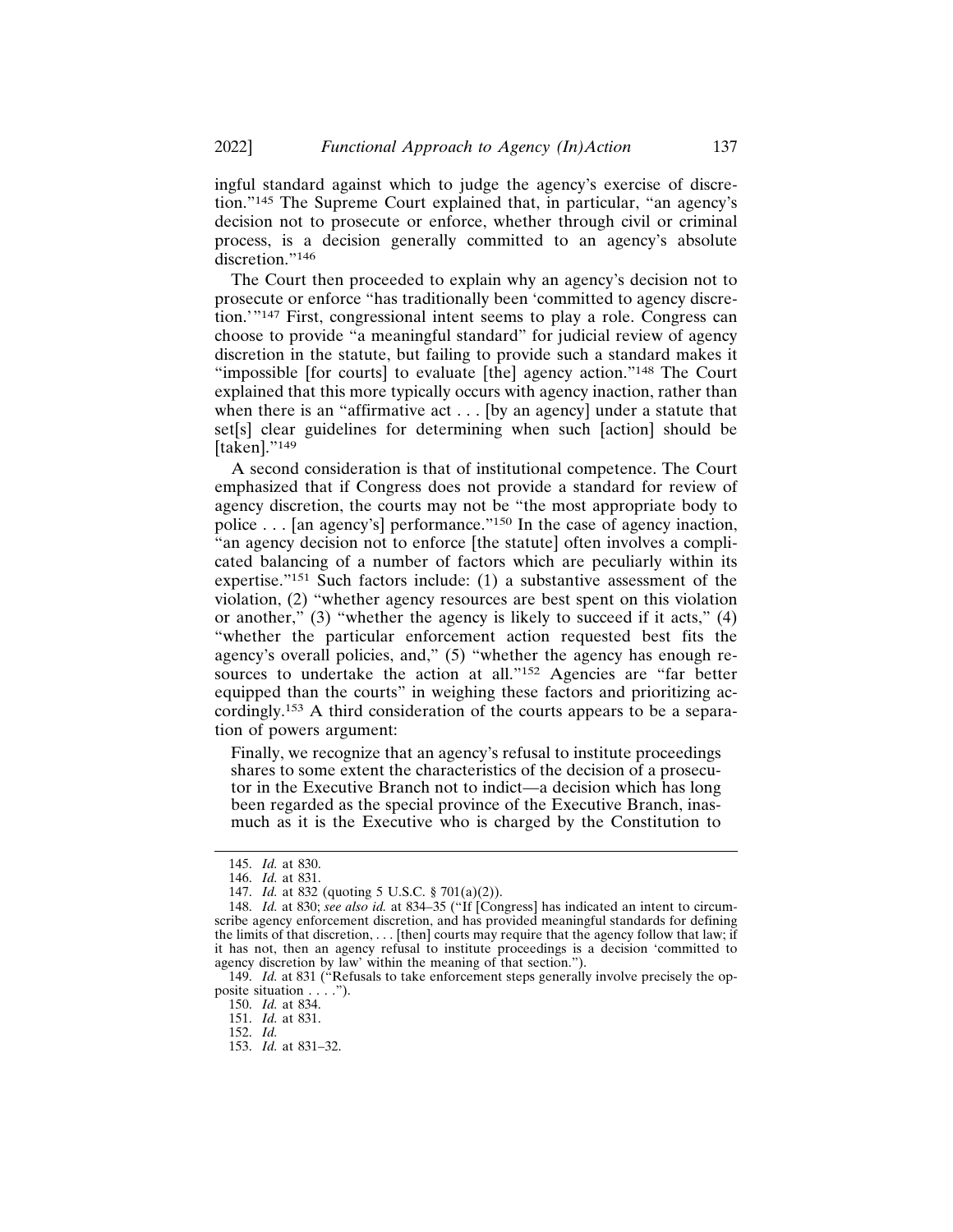"take Care that the Laws be faithfully executed."<sup>154</sup>

However, "the presumption [of unreviewability] may be rebutted where the substantive statute has provided guidelines for the agency to follow in exercising its enforcement powers."<sup>155</sup> Therefore, "[i]f [Congress] has indicated an intent to circumscribe agency enforcement discretion, and has provided meaningful standards for defining the limits of that discretion, . . . [then] courts may require that the agency follow that law . . . ."<sup>156</sup>

*Heckler* also discusses situations when an agency chooses to act. According to the Court's discussion in *Heckler*, a decision to act is generally an "exercise [of an agency's] coercive power over an individual's liberty or property rights," which "infringe[s] upon areas that courts often are called upon to protect."157 Affirmative agency action also "provides a focus for judicial review . . . . to determine whether the agency exceeded its statutory powers."158 Agency inaction, as explained above, often lacks such criteria.

## *3. Applying the Reasoning to Institution Trio*

How is *Heckler* applicable in the IPR institution context? There are at least three characteristics of the IPR institution context that seem to facially distinguish *Heckler*. First, IPRs are technically not enforcement actions. Second, there is express statutory language addressing judicial review for IPRs, unlike in *Heckler*. Third, *Heckler* appears, at least at first blush, to have limited applicability in scenarios where an agency has chosen to act.

Yet *Heckler*'s broad, functional language and pragmatic considerations can be applicable in contexts beyond its factual underpinnings. First, although IPRs are not enforcement actions per se, they involve many of the same considerations for an agency. For enforcement, agencies have to decide how to use limited resources to investigate statutory or regulatory violations and prosecute offenders. Likewise, the PTO has to decide how to use limited resources to determine whether a patent (or a portion thereof) has a reasonable likelihood of being invalid under the relevant statute and whether to proceed with an involved trial-like proceeding to make that patent unenforceable as a legal right. Thus, both types of actions involve "judgments that are at the core of the executive power and beyond the competence of courts."<sup>159</sup> *Heckler*'s focus on institutional competence and the role of the Executive Branch is thus relevant in both contexts.

<sup>154.</sup> *Id.* at 832 (quoting U.S. CONST. art. II, § 3).

<sup>155.</sup> *Id.* at 832–33.

<sup>156.</sup> *Id.* at 834–35.

<sup>157.</sup> *See id.* at 832 (emphasis omitted).

<sup>158.</sup> *Id.*

<sup>159.</sup> ROBERT L. GLICKSMAN & RICHARD E. LEVY, ADMINISTRATIVE LAW: AGENCY ACTION IN LEGAL CONTEXT 953 (3d ed. 2020).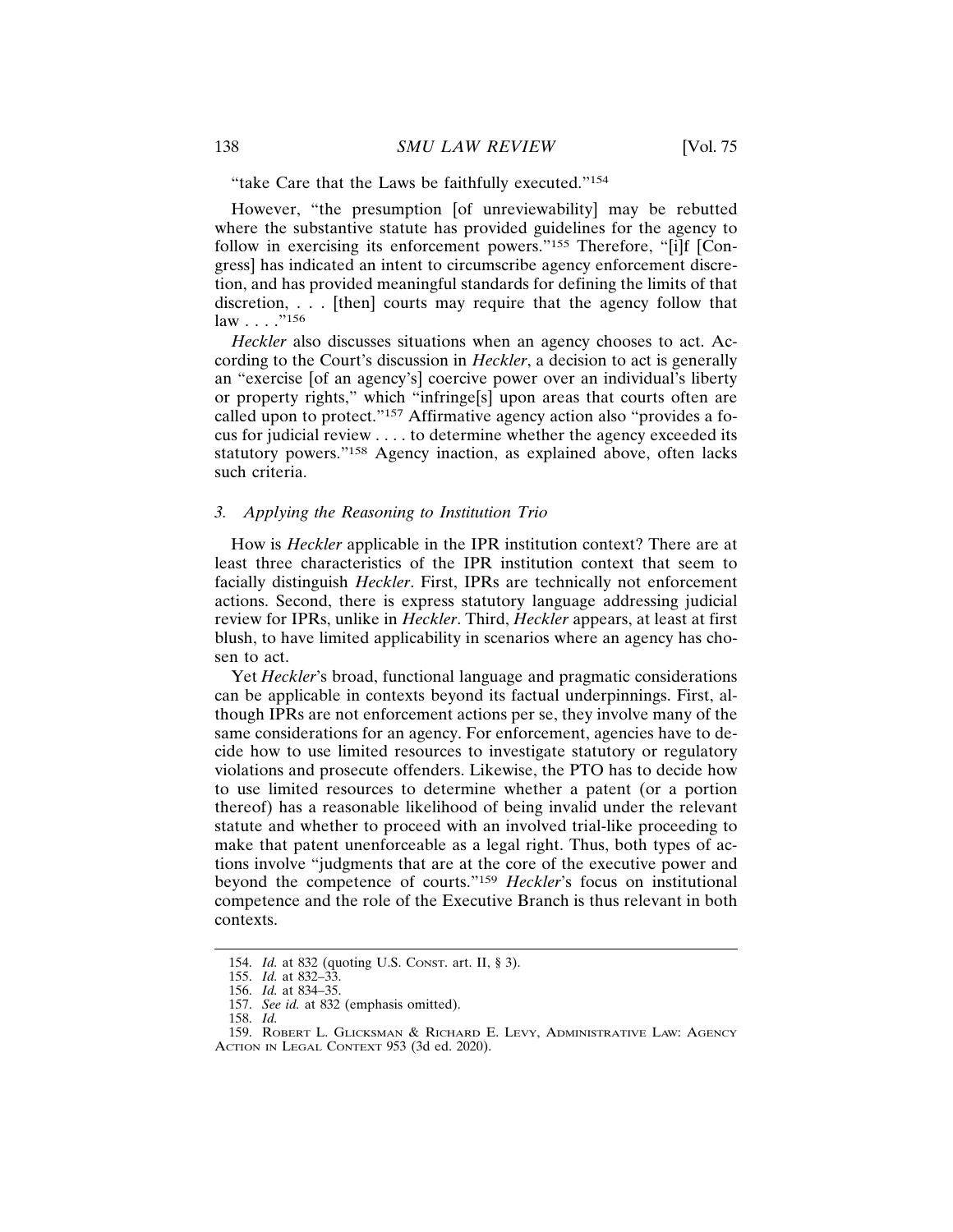Then-Judge Scalia also believed that *Heckler*'s teachings extended beyond the enforcement context to other agency decisions dealing with resource allocation, such as "allocation of grant funds among various eligible recipients."160 He wrote, "[s]uch an allocation of available funds shares with agency decisions not to prosecute what the Supreme Court has called in the latter context a 'general unsuitability for judicial review,' because it 'often involves a complicated balancing of a number of factors which are peculiarly within [the agency's] expertise.'"<sup>161</sup>

The fact that an express nonappealability provision is present in the IPR context should also not necessarily bar the application of *Heckler*. *Heckler* bases its unreviewability presumption on 5 U.S.C. § 701(a)(2), which precludes review under the APA if "agency action is committed to agency discretion by law."162 As *Heckler* explains, § 701(a)(1) applies "when Congress has expressed an intent to preclude judicial review" while (a)(2) applies "where Congress has not affirmatively precluded review, [but] review is not to be had if the statute is drawn so that a court would have no meaningful standard against which to judge the agency's exercise of discretion."163 This broad language may indicate that *Heckler*'s reasoning of § 701(a)(2) applies "when congressional instructions are unclear."164 For example, in *Webster v. Doe*, 165 Congress had arguably expressed its intention to preclude judicial review by allowing "[t]he Director of Central Intelligence . . . *in his discretion*, [to] terminate the employment of any officer."166 Yet the Supreme Court found that "[t]his standard fairly exudes deference to the Director, and appears . . . to foreclose the application of any meaningful judicial standard of review."<sup>167</sup> Justice Scalia's concurrence in the case went even further, suggesting that *Heckler* may have implied that § 701(a)(2) is actually meant to preclude review of all "issues and . . . areas that [a]re beyond the range of judicial review."<sup>168</sup> Whatever the true proper scope of  $\S 701(a)(2)$  may be, these arguments do seem to indicate that *Heckler* may be applicable even in contexts where there is a judicial review provision but where Congress's intention is nevertheless unclear, as in the case with IPR institution.<sup>169</sup>

Finally, can *Heckler* be useful in deciding questions related to the reviewability of an agency's decision *to act*? For example, can we still look

162. *Heckler*, 470 U.S. at 832–33 (citing 5 U.S.C. § 701(a)(2)).

163. *Id.* at 830.

165. 486 U.S. 592 (1988).

167. *Id.* at 600.

<sup>160.</sup> Cal. Hum. Dev. Corp. v. Brock, 762 F.2d 1044, 1052 (D.C. Cir. 1985) (Scalia, J., concurring).

<sup>161.</sup> *Id.* (alteration in original) (citation omitted) (quoting *Heckler*, 470 U.S. at 831).

<sup>164.</sup> STEPHEN G. BREYER, RICHARD B. STEWART, CASS R. SUNSTEIN, ADRIAN VERMEULE & MICHAEL E. HERZ, ADMINISTRATIVE LAW AND REGULATORY POLICY: PROBLEMS, TEXT, AND CASES 804 (8th ed.).

<sup>166.</sup> *Id.* at 594 (emphasis added) (quoting 50 U.S.C. § 403(c)).

<sup>168.</sup> *Id.* at 608 (Scalia, J., dissenting).

<sup>169.</sup> *See* Cuozzo Speed Techs., LLC v. Lee, 136 S. Ct. 2131, 2140 (2016) (citing 5 U.S.C. § 701(a)(2)—but not  $\hat{a}$ )(1)—in arguing that "the agency's decision to deny a petition is a matter committed to the Patent Office's discretion").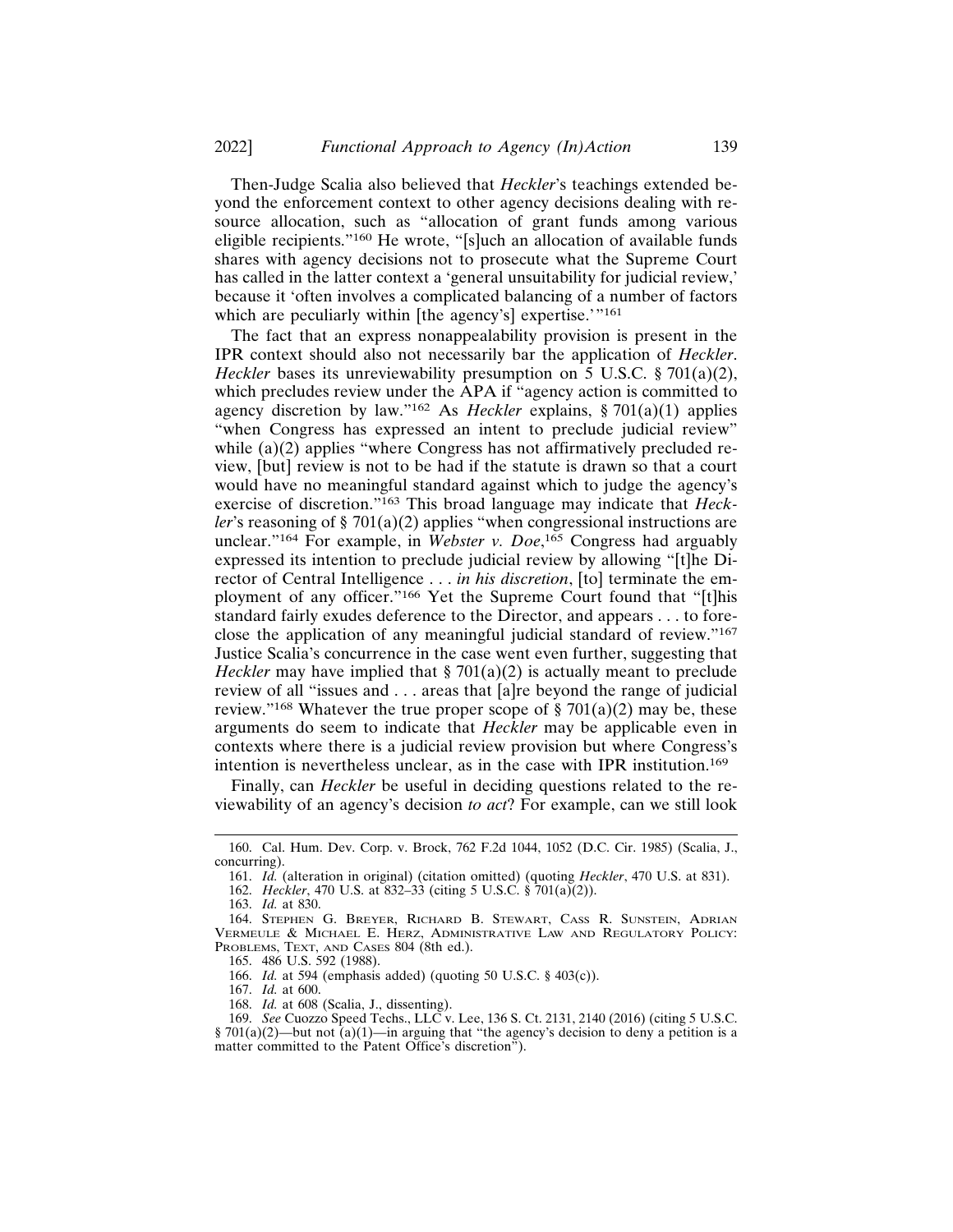to *Heckler* to decide to what extent judicial review of the PTO *decision to institute* an IPR is appropriate? Once an agency has chosen to proceed with enforcement (or with an IPR proceeding), it seems that the Supreme Court would look to the general APA presumption of reviewability, as expressed in *Mach Mining, LLC v. EEOC.*170 But what about the analysis the agency has to perform in order to decide to proceed? That seems to be a bit of a gray area. On the one hand, one could simply apply the *Mach Mining* presumption of reviewability and decide whether it is rebutted by the statutory language and structure.171 On the other hand, this type of preliminary agency decision may still implicate some of the considerations *Heckler* weighed against congressional intent, such as institutional competence and the proper role of the Executive Branch. Thus, *Heckler*'s reasoning may still have relevance (and additional insights) in determining the proper scope of judicial review in preliminary agency decisions to proceed with enforcement (or an IPR proceeding).

In all, *Heckler* provides a common-sense, functional approach meant to exploit the respective competencies of the three branches of government, while attempting to maintain "a well-functioning statutory scheme."<sup>172</sup> Therefore, *Heckler*'s considerations of congressional intent, institutional competence, and separation of powers in distinguishing reviewability of agency action and inaction provide the much-needed functional and pragmatic rubric for construing the AIA's IPR nonappealability provision.

In terms of congressional intent, *Heckler* provides a simple presumption—did Congress provide "a meaningful standard" for judicial review of agency discretion? In terms of denial of institution, it is clear Congress provided few guideposts. There is no mandate to institute an IPR and no criteria in the statute about when denial is appropriate: "The Director may not authorize an inter partes review to be instituted *unless* . . . ."<sup>173</sup> Under *Heckler*, it would appear that the denial of IPR institution is "a decision generally committed to an agency's absolute discretion."<sup>174</sup>

Even more clarity can be gleaned from *Heckler* once institutional competence is considered. When the PTO declines review, it may be considering a variety of factors, including factors contemplated by Congress in a related context: the "effect of [the agency decision] on the economy, the integrity of the patent system, the efficient administration of the Office, and the ability of the Office to timely complete proceedings instituted."175 Just as in *Heckler*, here the courts may not be "the most appropriate body to police" this type of decision-making process.176 Therefore,

<sup>170. 575</sup> U.S. 480, 486 (2015) ("[T]his Court applies a 'strong presumption' favoring judicial review of administrative action." (quoting Bowen v. Mich. Acad. Fam. Physicians, 476 U.S. 667, 670 (1986)).

<sup>171.</sup> *Id.* ("[The presumption] fails when a statute's language or structure demonstrates that Congress wanted an agency to police its own conduct.").

<sup>172.</sup> SAS Inst., Inc. v. Iancu, 138 S. Ct. 1348, 1364 (2018) (Breyer, J., dissenting).

<sup>173. 35</sup> U.S.C. § 314(a) (emphasis added).

<sup>174.</sup> Heckler v. Chaney, 470 U.S. 821, 831 (1985).

<sup>175. 35</sup> U.S.C. § 316(b) (providing considerations of when the agency should regulate).

<sup>176.</sup> *Heckler*, 470 U.S. at 834.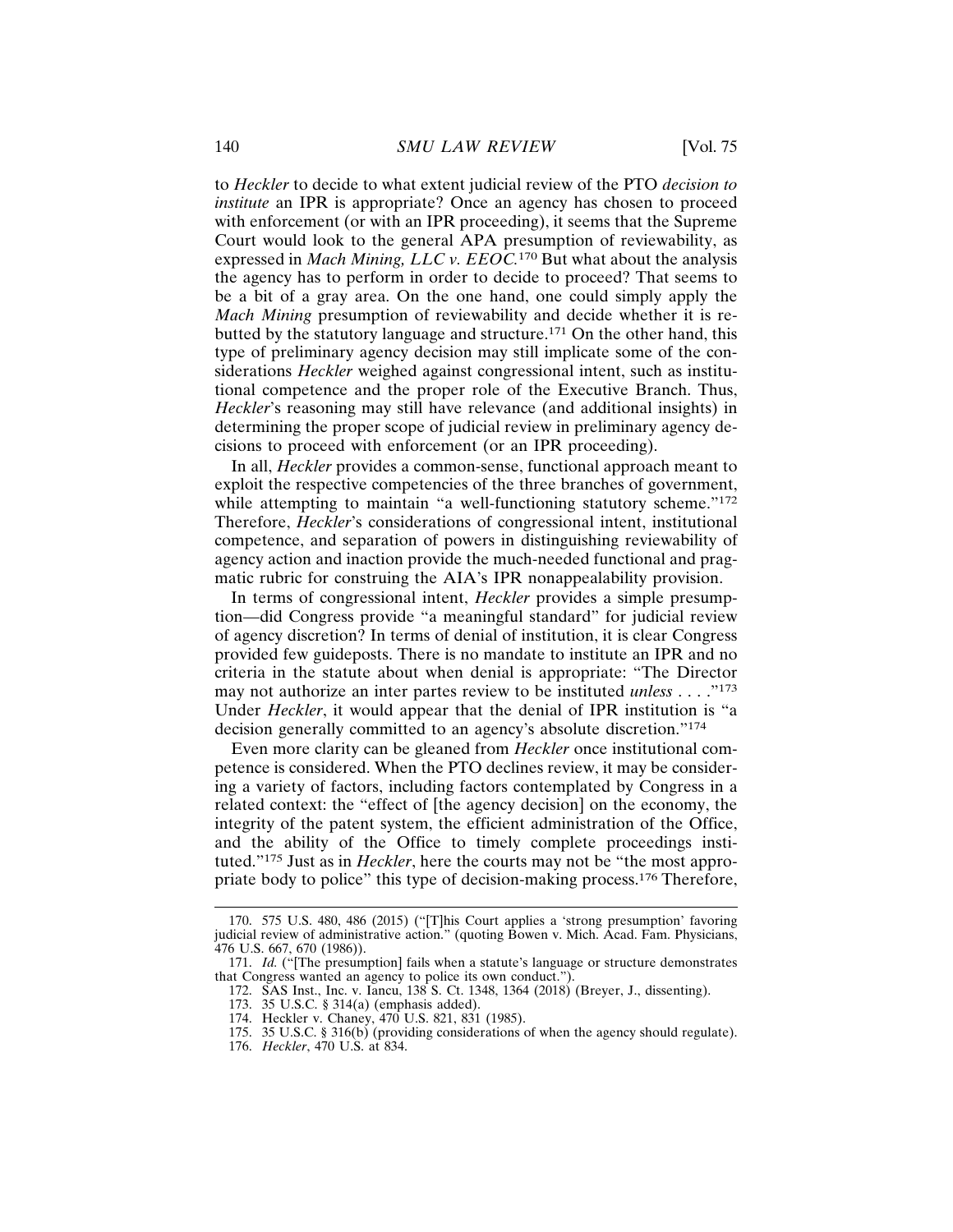*SAS* was plainly wrong in forcing the agency to institute on all grounds. The agency is generally much more aware of facts on the ground, and Congress intended the PTO to make such case-specific resource allocation decisions.<sup>177</sup>

Finally, the separation of powers consideration is strong with respect to IPR denials. The PTO is an executive agency, and consideration of the policies of the current administration may be part of its decision of how to allocate resources. The courts should hardly interfere with this "special province of the Executive Branch" without any guideposts.<sup>178</sup>

In contrast, when the PTO does institute review, the congressional intent considerations point the other way. Congress provided a variety of statutory limitations: the one-year time bar, the reasonable likelihood threshold, and other requirements for petitions.179 Whether one looks to *Mach Mining* or *Heckler*, it seems clear that Congress intended to limit agency exercise of its discretionary power here. As *Heckler* states, "If [Congress] has indicated an intent to circumscribe agency enforcement discretion, and has provided meaningful standards for defining the limits of that discretion, . . . [then] courts may require that the agency follow that law . . . ."180 Though *Heckler* was specifically referring to the context of an agency's decision not to enforce, its reasoning regarding congressional intent aligns with *Mach Mining*, which was not so limited.181 Of course, review of all these requirements may not necessarily be appropriate in view of other statutory text (i.e., rebutting any presumption),182 but the decision in *Heckler* (as it aligns with *Mach Mining*) at least helps to orient the Court in the right direction in terms of congressional intent.

Yet *Heckler* can provide more guidance than *Mach Mining* because it does not focus solely on congressional intent.<sup>183</sup> *Heckler* also reasons that once the PTO makes the decision to commit resources and institute an

182. *See infra* Section V.B.1 (discussing that it is not clear whether Congress wanted the courts to review the reasonable likelihood threshold).

<sup>177.</sup> *See* Eric Biber, *Two Sides of the Same Coin: Judicial Review of Administrative Agency Action and Inaction*, 26 VA. ENV'T. L.J. 461, 478 (2008) (noting a decision not to act implicates resource allocation more than a decision to act); *see also Heckler*, 470 U.S. at 839 (Brennan, J., concurring) ("Individual, isolated nonenforcement decisions, however, must be made by hundreds of agencies each day. It is entirely permissible to presume that Congress has not intended courts to review such mundane matters, absent either some indication of congressional intent to the contrary . . . .").

<sup>178.</sup> *Heckler*, 470 U.S. at 832. 179. *See* 35 U.S.C. §§ 312(a), 314(a), 315(b).

<sup>180.</sup> *Heckler*, 470 U.S. at 834–35.

<sup>181.</sup> Other legal theories, such as those considering collective action problems and agency capture, also support the notion that when meaningful statutory standards are provided, courts are traditionally expected to defer less to agency discretion. *See, e.g.*, Eric Biber, *The Importance of Resource Allocation in Administrative Law*, 60 ADMIN. L. REV. 1, 40 (2008) ("[A]gency failures to implement regulatory statutes may be the result of asymmetries in the ability of regulatory subjects and regulatory beneficiaries to monitor and influence the political process. Thus, in order to counterbalance those asymmetries, at least in the most egregious situations, courts should uphold clear, specific congressional requirements for agencies to act.").

<sup>183.</sup> *See supra* text accompanying notes 170–71 (discussing the applicability of *Heckler* in this context).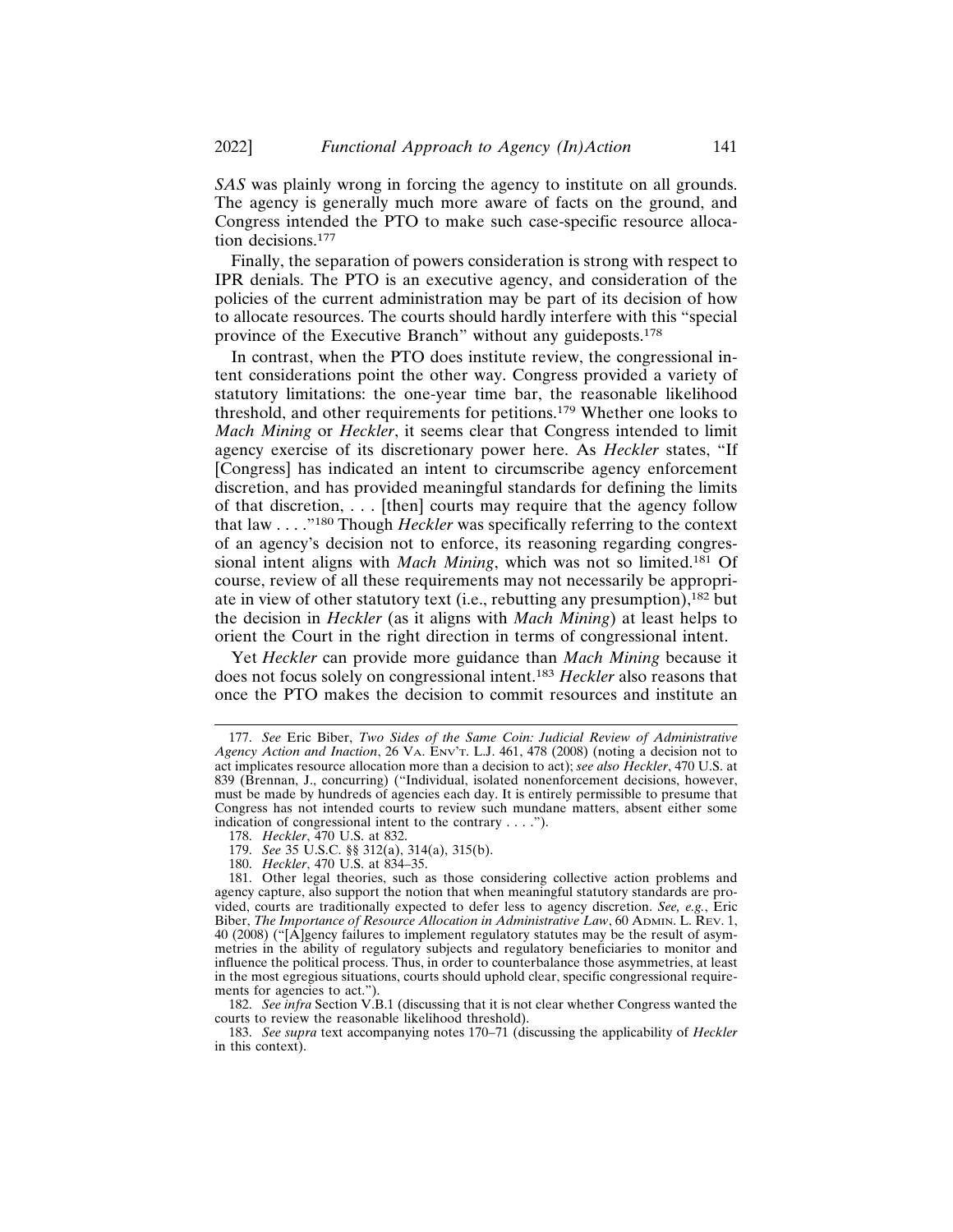IPR, and to use its coercive power to potentially deprive a person of a patent right, the argument for deference is much weaker.184 Now the PTO is in an "area<sup>[]</sup> that courts often are called upon to protect."<sup>185</sup> Moreover, in terms of *Heckler*'s consideration of comparative institutional competence, the courts may be better equipped than the agency to decide novel legal questions that arise at the institution stage, such as those related to the one-year bar, like when was a complaint filed in civil court, who the real parties in interest are, or whether Congress meant to effectuate the one-year bar in joinder decisions.

In fact, the PTAB has shown a discomfort with such legal analysis. In the PTAB decision underlying *Thryv*, the Board simply cited Federal Circuit caselaw—with a single sentence and without any further analysis—in holding that a voluntary dismissal of a civil case does not trigger the time bar.186 In view of this discomfort and the PTO's generally weak position in shaping patent law,187 the PTAB should not be the institution that gets the last word on what the statute means in this area (despite *Thryv*'s holding to the contrary). And the courts should not have to contort themselves in order to address these novel legal questions, like the Federal Circuit had to do in *Windy City* in view of *SAS* and *Thryv*. 188

This is not meant to imply that the courts should entangle themselves in minor, day-to-day operations of the PTO and its institution decisions. For minor questions, such as whether a petition meets the formal requirements (e.g., the issue in *Cuozzo* under 35 U.S.C § 312(a)), the court can choose not to review those based on the APA's prejudicial error requirement.189 As for whether the reasonable likelihood threshold was met upon institution, although the *Heckler* approach does not provide a clean answer here,190 it is likely that courts will never actually review this preliminary decision of the PTO because it "will be subsumed by the ultimate question whether the challenger *should in fact* prevail" on

188. *See supra* Part III.

189. 5 U.S.C. § 706; *see also* Cuozzo Speed Techs., LLC v. Lee, 136 S. Ct. 2131, 2153 (2016) (Alito, J., concurring in part and dissenting in part) (citing 5 U.S.C. §706) ("[E]rrors that do not cause a patent owner prejudice may not warrant relief.").

<sup>184.</sup> *See Heckler*, 470 U.S. at 832.

<sup>185.</sup> Biber, *supra* note 181, at 10 (quoting Heckler, 470 U.S. at 832).

<sup>186.</sup> *See* Oracle Corp. v. Click-to-Call Techs. LP, No. IPR2013-00312, 2013 WL 11311788, at \*7 (P.T.A.B. Oct. 30, 2013) ("The Federal Circuit consistently has interpreted the effect of such dismissals as leaving the parties as though the action had never been brought." (first citing Graves v. Principi, 294 F.3d 1350, 1356 (Fed. Cir. 2002); and then citing Bonneville Assocs. v. Barram, 165 F.3d 1360, 1364 (Fed. Cir. 1999))).

<sup>187.</sup> Arti K. Rai, *Who's Afraid of the Federal Circuit?*, 121 YALE L.J. ONLINE 335, 336–37 (2011) ("Additionally, the PTO's relative weakness as an agency cannot be denied. Unlike most agencies with portfolios involving complex technological and scientific problems, the PTO does not have rulemaking authority over the substantive questions that it addresses. The Federal Circuit appears to have taken this lack of rulemaking authority to mean that the PTO is entitled to no deference on any of its views of substantive law or policy (including views that may be expressed in adjudication of individual patents)." (citing *Therasense, Inc. v. Becton, Dickinson & Co.*, 649 F.3d 1276, 1294 (Fed. Cir. 2011))).

<sup>190.</sup> *See infra* Section V.B.1 (arguing *Heckler* can "cut both ways" in deciding this question).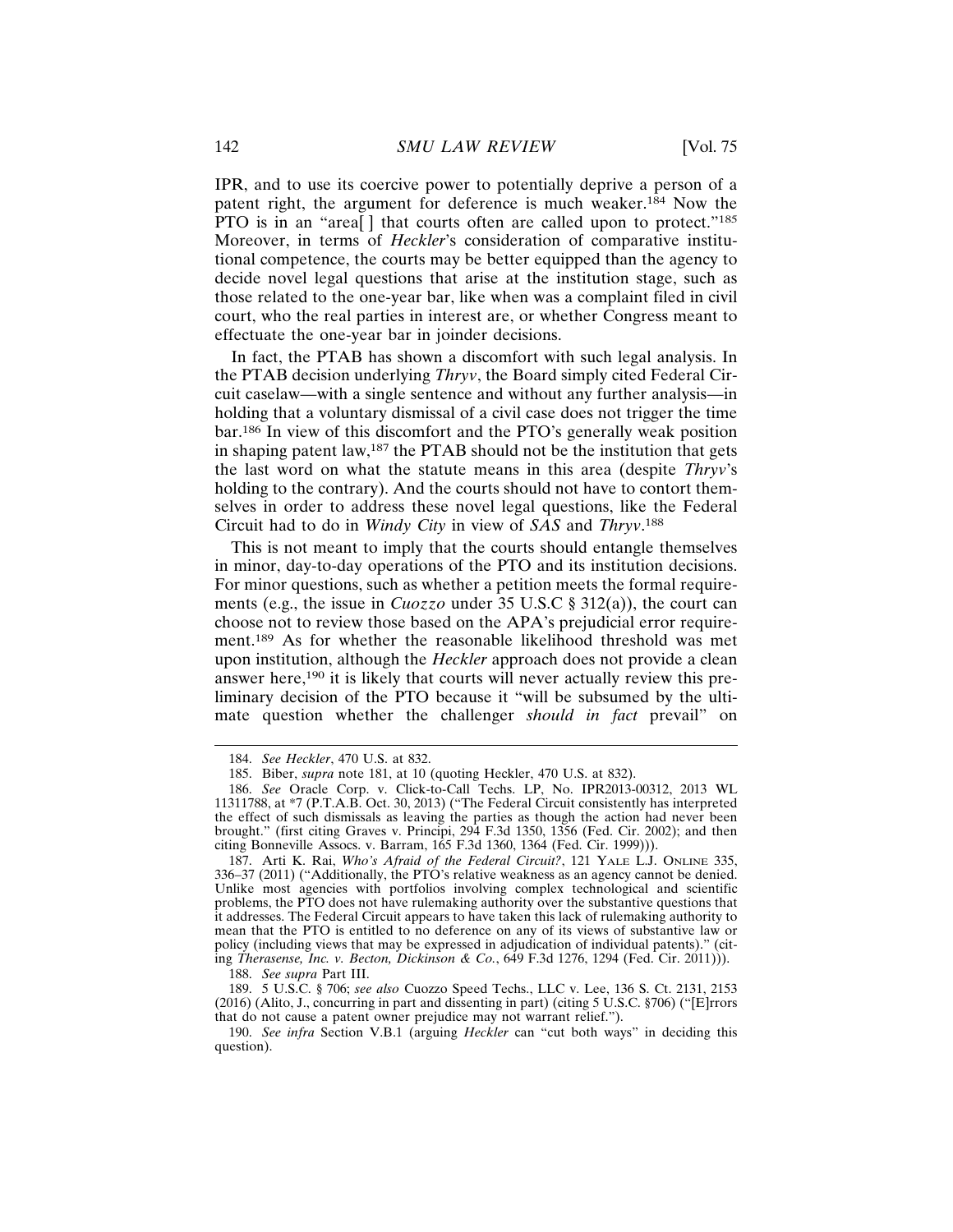appeal.<sup>191</sup>

Overall, the *Heckler* approach explains why *Cuozzo*, *SAS*, and *Thryv* all reached incorrect conclusions if one separately considers agency action and inaction in terms of congressional intent, institutional competence, and separation of powers. A more appropriate and pragmatic approach would have left more discretion to the agency to deny review in *SAS* while allowing courts to review *ultra vires* agency action in *Cuozzo* and *Thyrv*. In *Cuozzo*, the Court should have found that judicial review of the PTO institution decision was appropriate, although the outcome of that case—that it was not an error for the PTAB to consider claims that were only implicitly challenged by the petition—may have turned out the same. In *SAS*, the Court should have declined to review the PTO's practice of partial institution denials. And in *Thryv*, the Court should have reviewed the PTAB's ruling that the petition was not time-barred.

#### V. EVALUATING THE *HECKLER* APPROACH

#### A. PRACTICAL ADVANTAGES

The *Heckler* approach of distinguishing agency action and inaction in IPR institution decisions has a variety of practical advantages. First, it avoids the artificial distinction between institution and final written decisions drawn by *Thryv*. As the *SAS* and *Windy City* decisions plainly demonstrated, that dichotomy is easily manipulated (by the agency and the courts) and has little to do with procedural realities.192 This leads to unpredictable, results-oriented decisions. Although the action/inaction paradigm may be harder to distinguish in other administrative law contexts,193 that is not the case here. Judicial review is only appropriate under the *Heckler* approach if (and only to the extent that) an IPR is instituted.<sup>194</sup>

Second, allowing the PTO the freedom to *not* institute parts of a petition would mean it no longer needs to deny large numbers of petitions on procedural grounds to conserve resources, as it has after *SAS*. 195

Third, the *Heckler* approach, especially the increased discretion for the PTO to deny review, provides for a better balance of institutional interests between individuals, courts, and the agency.196 Denial of review, where the agency would get most discretion, has the least impact on indi-

<sup>191.</sup> *Cuozzo*, 136 S. Ct. at 2153 (Alito, J., concurring in part and dissenting in part).

<sup>192.</sup> *See supra* Part III; *see also* notes 91–99 and accompanying text.

<sup>193.</sup> *See infra* Section V.B.3.

<sup>194.</sup> I.e., only claims that are instituted should be reviewable.

<sup>195.</sup> *See Cuozzo*, 136 S. Ct. at 2139–40; U.S. PAT. & TRADEMARK OFF., *supra* note 78, at 52; Brief for the Federal Respondent at 35, SAS Inst., Inc. v. Iancu, 138 S. Ct. 1348 (2018) (No. 16-969), 2017 WL 3948437 ("Granting review of claims that the agency believes have no reasonable likelihood of being invalidated would . . . force the USPTO and the parties to spend time and energy on claims that are unlikely to be affected [in an IPR].").

<sup>196.</sup> Harvey Saferstein, *Nonreviewability: A Functional Analysis of "Committed to Agency Discretion*,*"* 82 HARV. L. REV. 367, 371 (1968) (detailing weighing of institutional interests).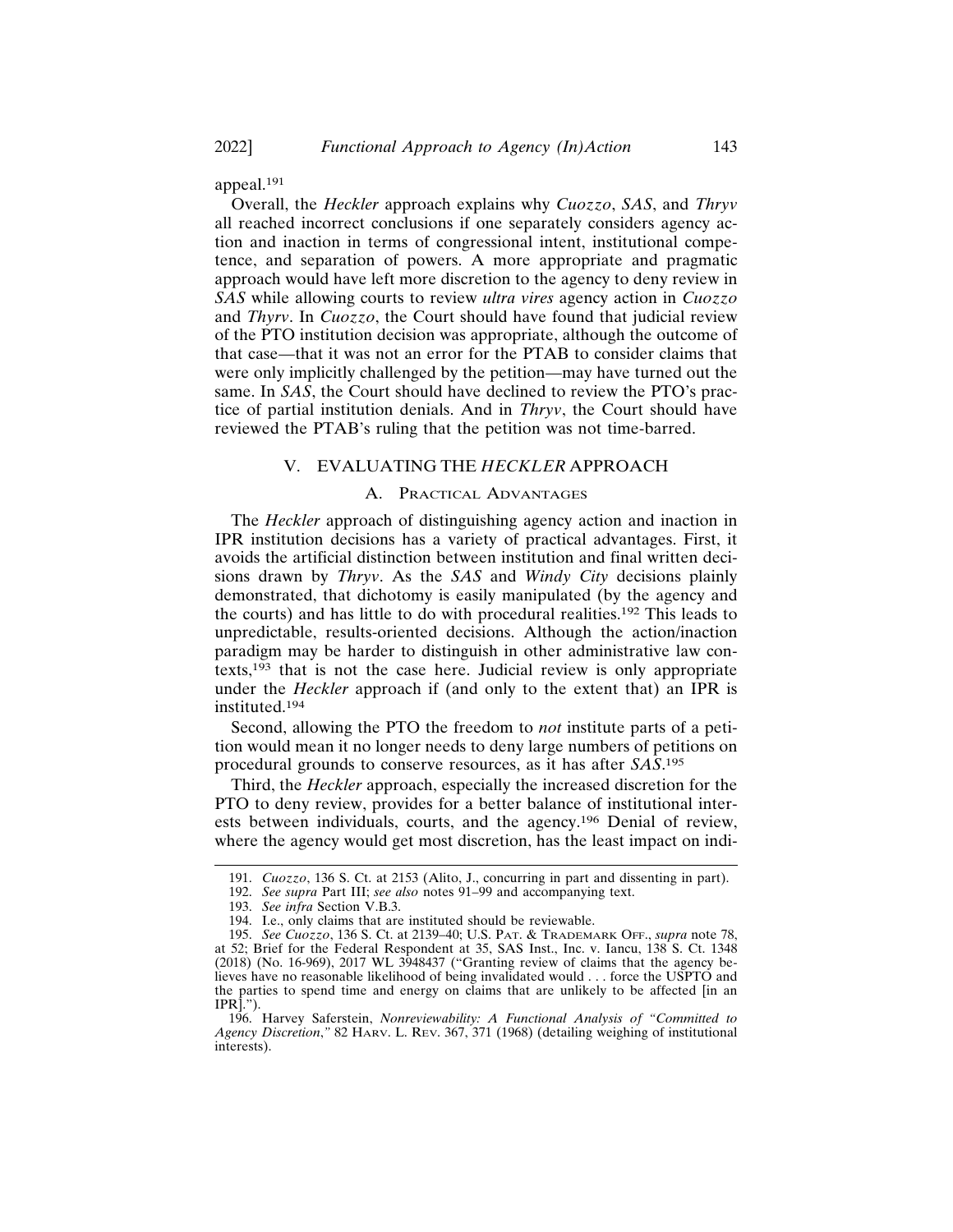vidual parties. Patent owners would not have their patent rights affected, and patent challengers would still have the district courts as an alternative forum for the challenge. As for the balance between the agency and the courts, the agency would be able to focus resources on the most promising parts of a petition (a task in which it has more expertise than courts).197 And the Federal Circuit would not have to waste resources reviewing portions of PTO decisions that the agency thought had weak arguments for institution in the first place.<sup>198</sup>

Finally, the approach is more likely to satisfy both wings of the Court than the institution trio by providing more avenues of judicial review of statutory language (to satisfy the Gorsuch wing) while still deferring to agency expertise (as advocated by the Kagan–Breyer camp).<sup>199</sup>

The fact that the Court decided to take on another IPR-related case in 2021—*United States v. Arthrex*200— may indicate that it will continue to target the PTO in its administrative law battles. Perhaps a focus on more functional and pragmatic approaches in this area would soften the blow to the PTO's day-to-day operations while allowing the courts a proper role in constraining agency discretion.

#### B. LIMITATIONS

#### *1. The Merits Threshold*

The one major issue that the proposed *Heckler* approach does not resolve is whether Congress intended courts to review, upon institution of an IPR, the PTO's threshold determination that the petitioner had a reasonable likelihood to prevail on at least one of the claims in the petition.201 The APA directs the courts to review only final agency actions, and thus the preliminary decision by the PTO would only be reviewable after the final written decision is issued.<sup>202</sup>

*Heckler*, to the extent it applies in this action/inaction gray area,<sup>203</sup> would seem to cut both ways. On the one hand, there is "a meaningful standard" for judicial review—the statutory threshold. On the other hand, such fact-specific, preliminary decisions are best left to the

<sup>197.</sup> *See* Matthew G. Sipe, *Experts, Generalists, Laypeople—and the Federal Circuit*, 32 HARV. J.L. & TECH. 575, 578 (2019) ("[T]he data suggests that the Federal Circuit affirms findings made by the PTAB reliably more often than findings made by district court judges . . . .").

<sup>198.</sup> *See* SAS Inst., Inc. v. Iancu, 138 S. Ct. 1348, 1364 (2018) (Breyer, J., dissenting) ("More than that, to read § 318(a) as requiring a 'final written decision' in respect to those 15 perhaps frivolous challenges would seem to lead to judicial review of the Board's decision about those frivolous challenges.").

<sup>199.</sup> *See infra* Section V.C.

<sup>200. 141</sup> S. Ct. 1970 (2021).

<sup>201.</sup> *See* 35 U.S.C. § 314(a).

<sup>202.</sup> *See* 5 U.S.C. § 704 (limiting review to final agency decisions); *see also* Cuozzo Speed Techs., LLC v. Lee, 136 S. Ct. 2131, 2140 (2016) ("The Patent Office's decision to initiate inter partes review is 'preliminary,' not 'final.'" (quoting § 704)).

<sup>203.</sup> *See supra* text accompanying notes 170–71 (describing applicability of *Heckler* in this context).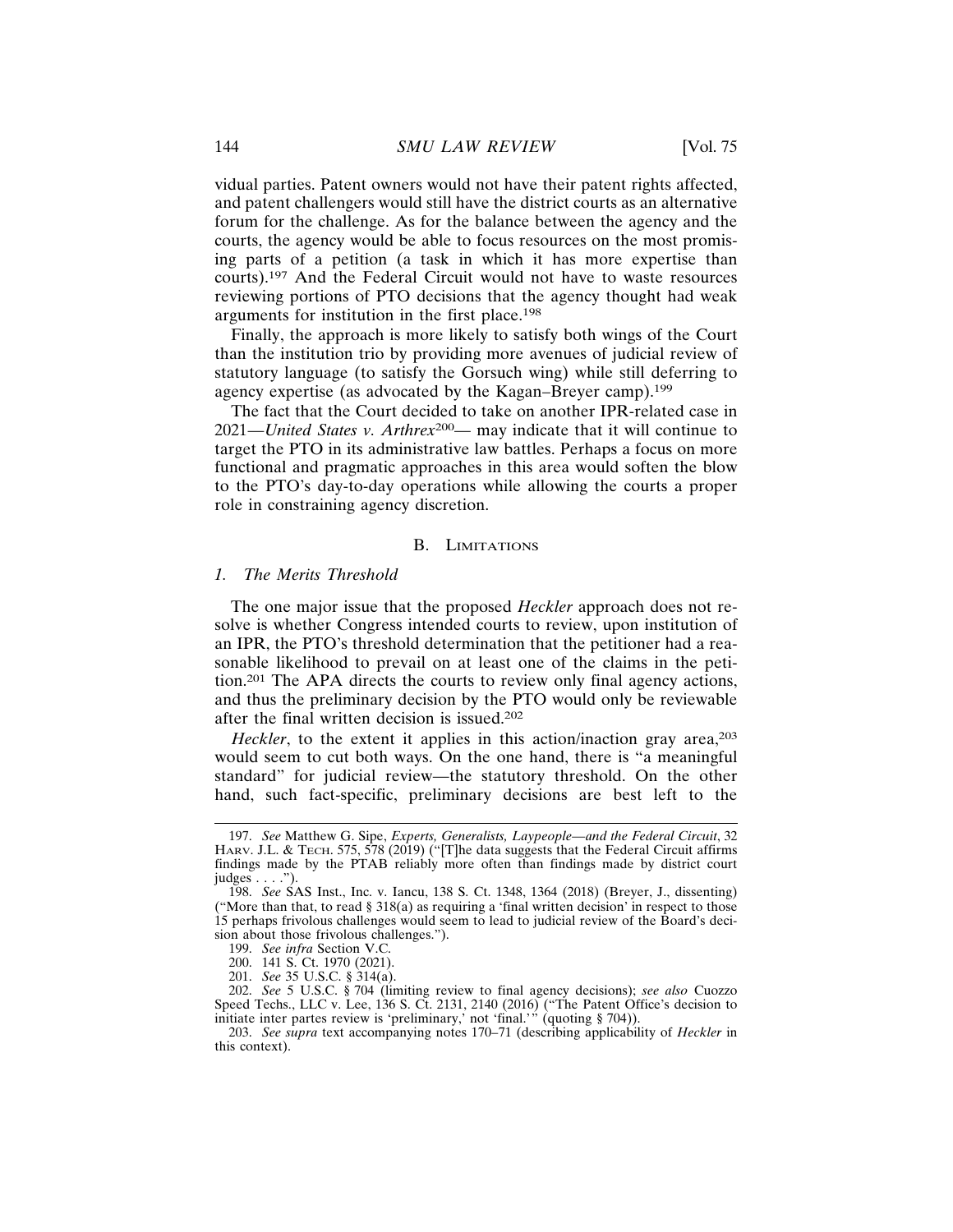agency204 and its superior expertise in such matters.205 In addition, given that similar decisions were not appealable in related post-grant proceedings,206 it is likely Congress did not intend for this question to be reviewed by the courts.

No matter the ultimate conclusion, however, the point is largely moot. First, it is rare that the PTAB finds all reviewed claims patentable, <sup>207</sup> which would be the only time one would convincingly question its preliminary decision that there was a likelihood of finding at least one of the claims unpatentable. Second, in that situation, it hardly seems likely that the patentee would be able to appeal the PTAB's decision on the ground that that the IPR should not have been instituted in the first place<sup>208</sup>; "[c]ourts of appeals employ a prudential rule that the prevailing party in a lower tribunal cannot ordinarily seek relief in the appellate court."<sup>209</sup> Moreover, such a litigant would have trouble meeting Article III standing requirements. Even such a procedural injury, with its relaxed injury and redressability requirements, still requires a showing that "there is some possibility that the requested relief will prompt the injury-causing party to reconsider the decision that allegedly harmed the litigant."210 But why waste litigation resources just to have the PTAB admit it should not have instituted the IPR in the first place? Such fact-specific inquiries hardly make favorable new law. And the patentee does not stand to personally benefit from such an admission as none of the claims had ultimately been disturbed. In fact, a favorable final written decision by the PTAB may actually benefit the patentee in any parallel district court litigation.

In all, this potential ambivalence of the *Heckler* approach with regard to review of the merits threshold issue is irrelevant in practice.

<sup>204.</sup> Heckler v. Chaney, 470 U.S. 821, 839 (1985) (Brennan, J., concurring) ("Individual, isolated nonenforcement decisions, however, must be made by hundreds of agencies each day. It is entirely permissible to presume that Congress has not intended courts to review such mundane matters, absent either some indication of congressional intent to the contrary  $\dots$ .").

<sup>205.</sup> *See Cuozzo*, 136 S. Ct. at 2140 (citing 5 U.S.C. § 701(a)(2) and not (a)(1) in arguing that "the agency's decision to deny a petition is a matter committed to the Patent Office's discretion").

<sup>206.</sup> *See supra* Section I.A.2.

<sup>207.</sup> *See* U.S. PAT. & TRADEMARK OFF., *supra* note 13, at 14 (showing that only 6% of final written decisions find all claims to have been patentable).

<sup>208.</sup> And, the petitioner cannot possibly appeal this decision as it requested institution and argued for it.

<sup>209.</sup> SkyHawke Techs., LLC v. DECA Int'l Corp., 828 F.3d 1373, 1375 (Fed. Cir. 2016) (first citing Deposit Guar. Nat'l Bank v. Roper, 445 U.S. 326, 333–34 (1980); and then citing Camreta v. Greene, 563 U.S. 692, 702–04 (2011)).

<sup>210.</sup> Massachusetts v. EPA, 549 U.S. 497, 518 (2007) (first citing Lujan v. Defs. of Wildlife, 504 U.S. 555, 572 n.7 (1992); and then citing Sugar Cane Growers Coop. of Fla. v. Veneman, 289 F.3d 89, 94–95 (D.C. Cir. 2002)); *see also* Summers v. Earth Island Inst., 555 U.S. 488, 496 (2009) ("[D]eprivation of a procedural right without some concrete interest that is affected by the deprivation—a procedural right *in vacuo*—is insufficient to create Article III standing."); U.S. Inventor, Inc. v. Hirshfeld, No. 2:21-CV-00047-JRG, 2021 WL 2936385, at \*4 (E.D. Tex. July 13, 2021) ("In the case of a discretionary denial, there is no harm to patentees because the proceeding ends and the patent rights are unaffected; the status quo is maintained.").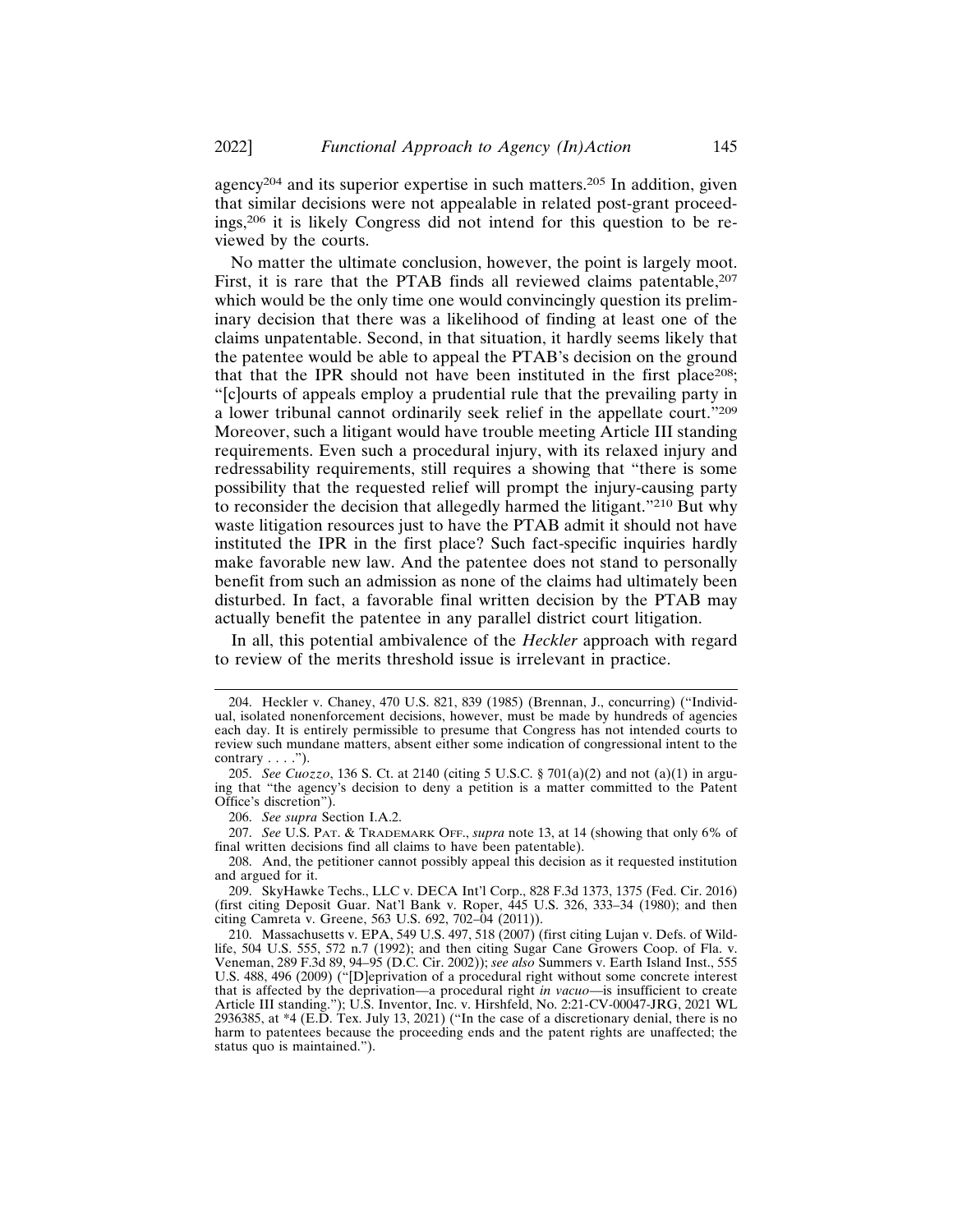#### *2. Criticisms of Heckler*

The *Heckler* decision and specifically its emphasis on the action/inaction dichotomy has been criticized as being arbitrary and difficult to reconcile with modern administrative law doctrine. The general argument is that agency inaction, in the modern administrative state of pervasive regulation, is still technically an action by the agency that affects regulated parties and amends regulatory schemes.<sup>211</sup>

Yet the difference between action and inaction, though potentially tricky in other contexts, is not as difficult to distinguish in the PTO institution context.212 Granting review is an agency action, and denial of review is an agency inaction. And even the critics admit that *Heckler* correctly identified a critical difference between agency action and inaction: the Executive Branch's prerogative and superior ability to make resource allocation decisions for agencies.<sup>213</sup> In fact, one scholar has praised *Heckler* for its "decidedly functional approach" that attempted to ameliorate earlier, more formalistic approaches to unreviewability of agency decisions.<sup>214</sup>

Other criticisms of *Heckler* argue that the lack of judicial review of agency inaction can lead to abuse.215 Yet *Heckler* reasons that "[t]he danger that agencies may not carry out their delegated powers with sufficient vigor does not necessarily lead to the conclusion that courts are the most appropriate body to police this aspect of their performance."216 Moreover, the concerns of agency abuse in refusing enforcement are dampened in the IPR context because there is still an alternative recourse for patent challengers—district court litigation.

In general, although courts of appeals have chosen not to read *Heckler* broadly and to create a variety of exceptions to the doctrine,<sup>217</sup> there are still important insights that can be borrowed from that decision. And a

<sup>211.</sup> *See, e.g.*, Ashutosh Bhagwat, *Three-Branch Monte*, 72 NOTRE DAME L. REV. 157, 179–80 (1996); Cass R. Sunstein, *Reviewing Agency Inaction after* Heckler v. Chaney, 52 U. CHI. L. REV. 653, 667 (1985) ("[B]oth action and inaction amount to decisions . . . . [A] failure to act might be seen as . . . a 'subsidy' to those who benefited from the inaction.' (quoting West Coast Hotel Co. v. Parrish, 300 U.S. 379, 399 (1937))).

<sup>212.</sup> *See supra* Section I.A.

<sup>213.</sup> Bhagwat, *supra* note 211, at 182 ("[N]onenforcement decisions tend to involve a complex balancing of many factors, including the likelihood of success in litigation and whether agency resources are better spent elsewhere, which courts are not well placed to review."); Sunstein, *supra* note 211, at 672–73.

<sup>214.</sup> Ronald M. Levin, *Understanding Unreviewability in Administrative Law*, 74 MINN. L. Rev. 689, 712 (1990) ("The Court subtly undermined the 'law to apply' formalism . . . . (quoting Citizens to Preserve Overton Park, Inc. v. Volpe, 401 U.S. 402, 412 (1971))).

<sup>215.</sup> *See* Bressman, *supra* note 52, at 1686 ("[A]n agency is subject to improper influences when it refuses to act, just as when it decides to act. Thus, courts committed to combatting such improper influences should do so however they are manifested, whether as inaction or action."); Sunstein, *supra* note 211, at 675–83 (arguing that courts should entertain challenges to nonenforcement decisions that indicate a pattern of abuse by the agency).

<sup>216.</sup> Heckler v. Chaney, 470 U.S. 821, 834 (1985).

<sup>217.</sup> BREYER ET AL., *supra* note 164, at 807.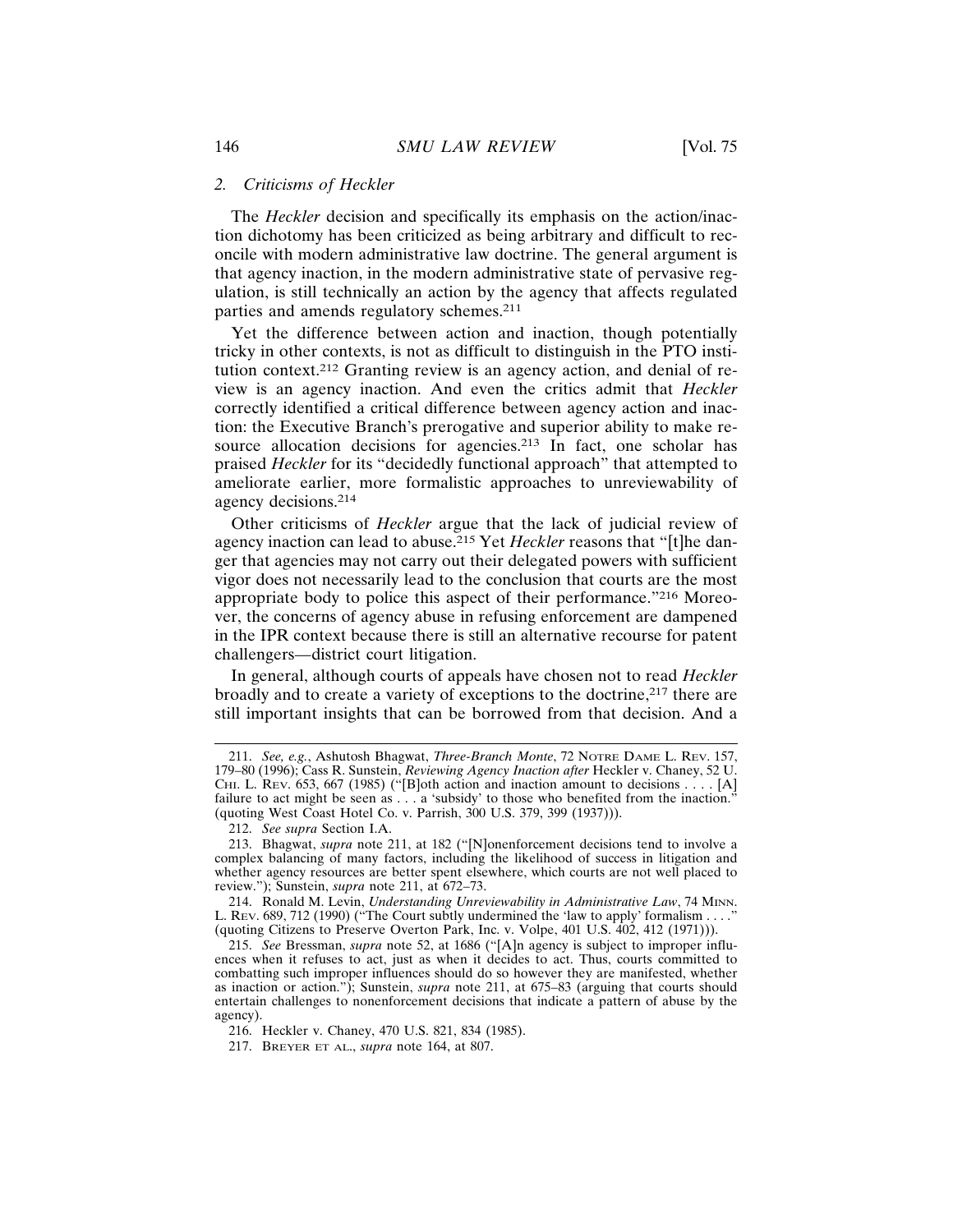Supreme Court that is generally more skeptical of agency action<sup>218</sup> may be receptive to how the case is applied in the PTO institution context and perhaps beyond.<sup>219</sup>

#### *3. When an Agency Goes Too Far: The* Fintiv *Conundrum*

Scholars may wonder how the *Heckler* approach could address a recent PTO trend of increasingly using procedural discretion to deny institution. The PTAB's use of a multifactor test announced in a precedential 2020 PTAB decision, *Apple Inc. v. Fintiv Inc.*,<sup>220</sup> to deny review has "exploded."221 Practitioners complain that this decision has "create[d] significant blackout zones in which it will not be possible for a litigation defendant to use PTAB review."<sup>222</sup>

Although *Fintiv* set out a number of factors to consider in granting or denying review, the one factor that appears to cause the most denials is "whether a district court [in parallel litigation] has scheduled trial for a date before the PTAB would issue a final written decision [on the same patent]."223 It appears that neither the "petitioner's diligence" in seeking review, the lack of overlap in issues between the IPR and the district court proceeding, nor the merits of the petition can necessarily rescue a petitioner from this procedural pitfall.<sup>224</sup> As a consequence, patentees can foreclose a challenger's option of an IPR if they file in districts that set early trial dates.<sup>225</sup> In fact, one district court judge has expressly "indicated that he sets early trial dates" to foreclose PTAB review of patents.226

The *Fintiv* conundrum demonstrates a critical problem created by the institution trio. In sapping the resources of the PTO by forcing it to review all claims in each petition, while providing a legal loophole of unbridled discretion in denying review, the PTO has been cornered into using shortcuts to save time on the front end. *Fintiv* is a symptom of this illness.

Although application of the current *Heckler* approach may have prevented this problem, it is more difficult to apply it to force the PTO to reform its current ways. Under the *Heckler* approach, the PTO is in the best position to make resource allocation decisions. Moreover, there seems to be little statutory guidance from Congress about what consider-

<sup>218.</sup> Metzger, *supra* note 55, at 67 ("A striking characteristic of many Roberts Court administrative law opinions is their sharp rhetorical attack on the administrative state and bureaucracy.").

<sup>219.</sup> *See infra* Section V.C.

<sup>220.</sup> Apple Inc. v. Fintiv Inc., No. IPR2020–00019, 2020 WL 2126495, at \*2 (P.T.A.B. Mar. 20, 2020).

<sup>221.</sup> Joseph Matal, *Mapping the Contours of PTAB Discretionary Denials in 2020*, LAW 360 (Dec. 15, 2020, 5:05 PM), https://www.law360.com/articles/1335699/mapping-the-contours-of-ptab-discretionary-denials-in-2020 [https://perma.cc/3TPN-NPSZ].

<sup>222.</sup> *Id.*

<sup>223.</sup> *Id.*

<sup>224.</sup> *Id.*

<sup>225.</sup> *Id.*

<sup>226.</sup> *Id.*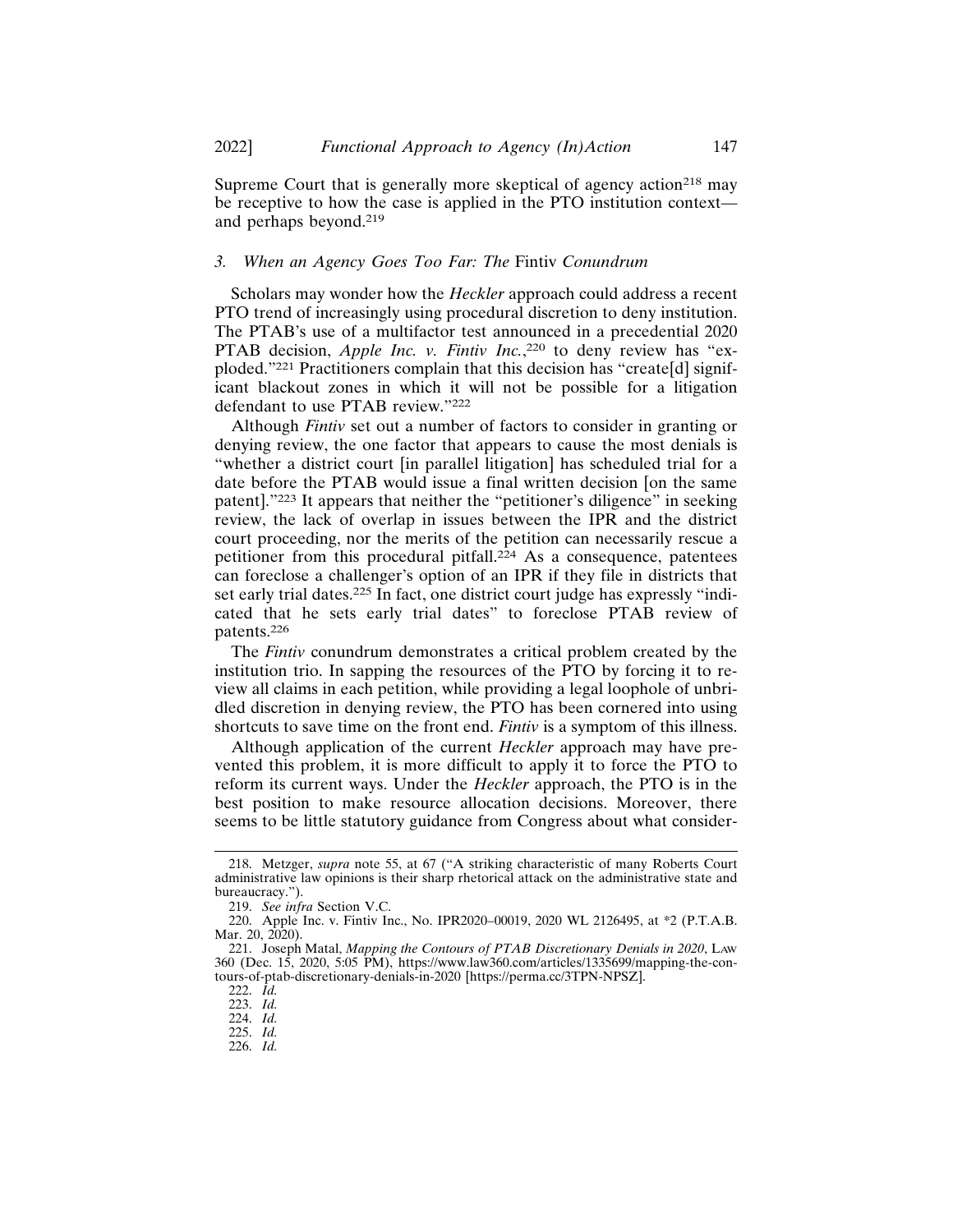ations the PTO may use in denying review. Congress mentioned that, in passing regulations related to IPR proceedings, the PTO "shall consider the effect of any such regulation on the economy, the integrity of the patent system, the efficient administration of the Office, and the ability of the Office to timely complete proceedings instituted."227 Although there may be arguments that the *Fintiv* denials hurt the integrity of the patent system by denying review to meritorious petitions, they also likely help the Office to timely complete proceedings instituted. And, there is no evidence that the PTO has failed to consider these factors in the *Fintiv* decision.

There may also be an argument that these congressional considerations should not apply to *Fintiv* denials at all because the PTO published this policy in a precedential adjudicative decision, not through rulemaking. But the general requirement for rational decision-making by agencies likely blurs this procedural distinction.<sup>228</sup>

It is true that *Heckler* provided some escape hatches where judicial review of agency inaction may be appropriate, including when an agency "'consciously and expressly adopt[s] a general policy' that is so extreme as to amount to an abdication of its statutory responsibilities."229 But the *Fintiv* denials hardly fit this framing. Had the PTO deliberately denied review to benefit certain patent owners<sup>230</sup> or completely stopped instituting IPRs,231 there may be something for the Court to sink its teeth into. But general allegations of arbitrary decision-making would likely not provide sufficient standards for courts to review.232 After all, "if no judicially manageable standards are available for judging how and when an agency should exercise its discretion, then it is impossible to evaluate agency action for 'abuse of discretion.'"<sup>233</sup>

Unfortunately, *Heckler* provides no easy answers here. The courts may not be the best place to resolve this conflict. Congress may have recently taken the hint, however: "Vermont Sen. Patrick Leahy . . . announced a

<sup>227. 35</sup> U.S.C. § 316(b).

<sup>228.</sup> Bhagwat, *supra* note 211, at 182 ("[*SEC v. Chenery Corp.*] permits courts to review both the rationality of an agency's stated reasons for declining to enforce, and the consistency of the current inaction with past behavior and stated policy, but otherwise to defer to agencies on the specific choices they make." (citing SEC v. Chenery Corp., 318 U.S. 80, 94 (1943)).

<sup>229.</sup> Heckler v. Chaney, 470 U.S. 821, 833 n.4 (1985) (quoting Adams v. Richardson, 480 F.2d 1159, 1162 (D.C. Cir. 1973) (en banc)).

<sup>230.</sup> *Id.* at 839 (Brennan, J., concurring) ("It is possible to imagine other nonenforcement decisions made for entirely illegitimate reasons, for example, nonenforcement in return for a bribe, judicial review of which would not be foreclosed by the nonreviewability presumption.").

<sup>231.</sup> Sunstein, *supra* note 211, at 670 ("But there is a distinction between exercising such discretion and refusing to carry out obligations that Congress has imposed on the executive."); *see also* Cuozzo Speed Techs., LLC v. Lee, 136 S. Ct. 2131, 2141 (2016) ("[N]or does our interpretation enable the agency to act outside its statutory limits . . . .").

<sup>232.</sup> Sunstein, *supra* note 211, at 682 ("An allegation that an agency has acted arbitrarily because it has failed to take action against a particular violation of the governing statute presents the weakest claim for reviewability.").

<sup>233.</sup> *Heckler*, 470 U.S. at 830 (quoting 5 U.S.C. § 706).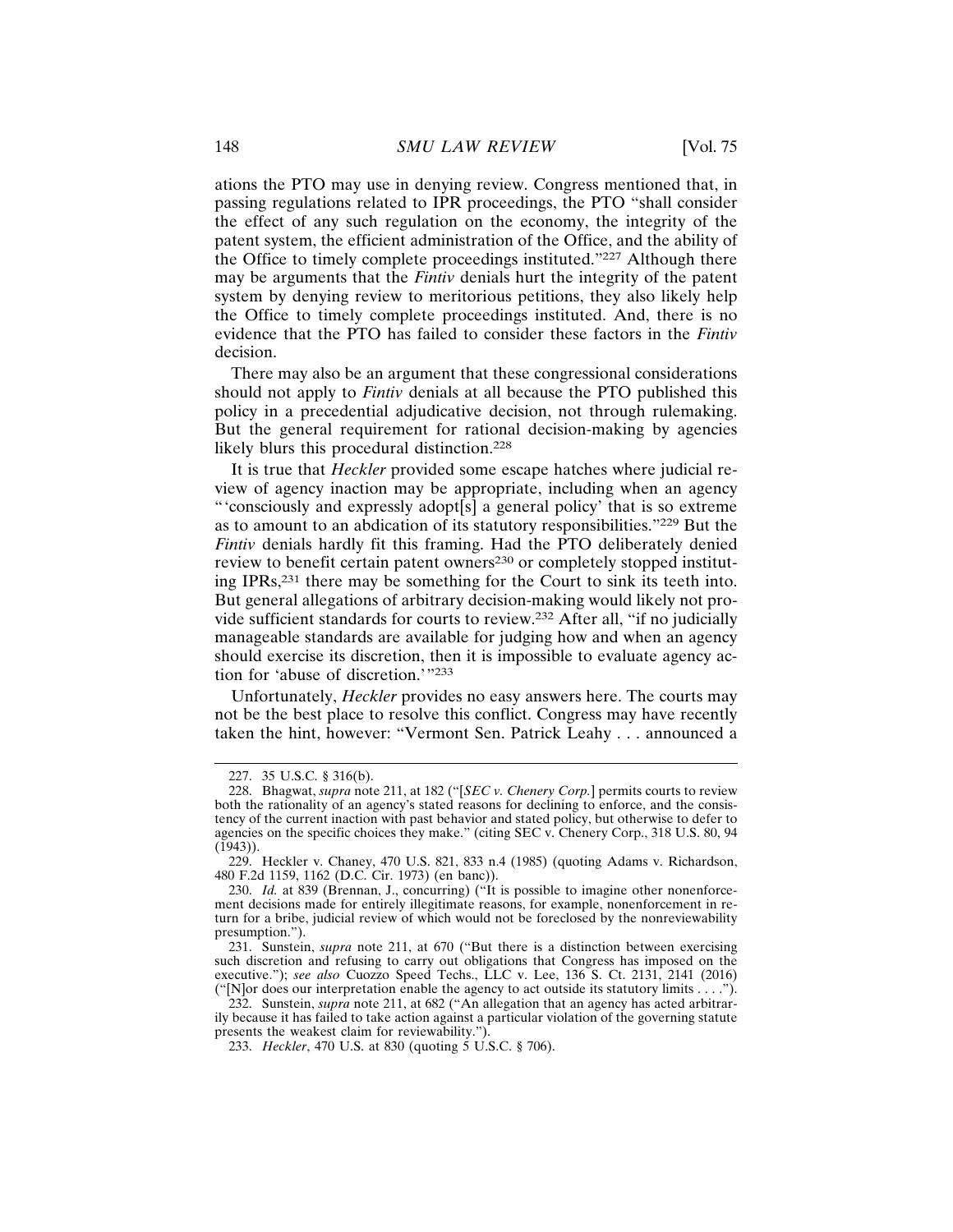bill that would abolish the Patent Trial and Appeal Board's controversial power to deny [IPR] petitions for reasons other than the merits of the case . . . ."<sup>234</sup>

#### C. BROADER IMPLICATIONS

The *Heckler* opinion may provide a clue as to how the divided Supreme Court can potentially reach a more predictable consensus on judicial review of agency action in other contexts beyond the agency action/inaction dichotomy. Although there is still some uncertainty, clear trends in the administrative law context are already emerging in the Court's recent jurisprudence. The new conservative majority on the Court—including the Gorsuch-led anti-administrative faction—appears much more skeptical of deferring to administrative law constructions of statutory language.<sup>235</sup> Several conservative members of the Court also staunchly defend the importance of judicial review of agency action at seemingly all costs.236 In addition, the conservative majority has often put greater emphasis on preserving the separation of powers and the respective roles of each branch of government.237 Along with this trend, more weight has been placed on accountability and chain of command within the agency and the Executive Branch.<sup>238</sup>

At first glance, *Heckler*'s functional approach—looking beyond the text of an agency's enabling statute—might seem too extreme for the conservative Justices.239 But *Heckler*'s consideration of institutional competence and separation of powers provides more avenues for judicial review of agency action, potentially satisfying the new conservative majority in general, and maybe even the more anti-administrative fringe led by Justice Gorsuch. Even with the pragmatic considerations in *Heckler*, the

<sup>234.</sup> Dani Kass, *Sen. Leahy Aims to Override PTAB's* Fintiv *Rule in New Bill*, LAW 360 (Sept. 22, 2021, 4:37 PM), https://www.law360.com/articles/1424079/sen-leahy-aims-to-override-ptab-s-fintiv-rule-in-new-bill [https://perma.cc/N96T-9VGZ].

<sup>235.</sup> Kristin E. Hickman & Aaron L. Nielson, *Narrowing* Chevron*'s Domain*, 70 DUKE L.J. 931, 934 (2021) ("At a minimum, the Justices seem more willing to find clarity using traditional tools of statutory interpretation, thereby avoiding *Chevron* deference altogether.").

<sup>236.</sup> *See, e.g.*, Oil States Energy Servs., LLC v. Greene's Energy Grp., LLC, 138 S. Ct. 1365 (2018) (Gorsuch, J., dissenting) (arguing, with Roberts joining, that judges and not agencies should be the only ones invalidating issued patents); *Cuozzo*, 136 S. Ct. at 2150 (Alito, J., concurring in part and dissenting in part) (defending, with Sotomayor, the "'strong presumption' favoring judicial review of administrative action." (quoting Mach Mining, LLC v. EEOC, 575 U.S. 480, 486 (2015))).

<sup>237.</sup> *See, e.g.*, Seila L. LLC v. Consumer Fin. Prot. Bureau, 140 S. Ct. 2183, 2192 (2020) (conservative majority emphasizing "constitutional structure" and "separation of powers" in holding an agency appointment unconstitutional).

<sup>238.</sup> *Id.* at 2203 ("The CFPB's single-Director structure contravenes this carefully calibrated system by vesting significant governmental power in the hands of a single individual accountable to no one."); United States v. Arthrex, Inc., 141 S. Ct. 1970, 1981 (2021) (emphasizing "[t]he chain of command" within the PTO).

<sup>239.</sup> Metzger, *supra* note 55, at 48 ("[Recently] conservatives [have] often [been] taking a more formalist view and the liberals being more nonformalist and specifically functionalist in orientation."); *id.* at 54 ("The Roberts Court is often described as textualist in its approach to statutory interpretation, including by the Justices themselves.").